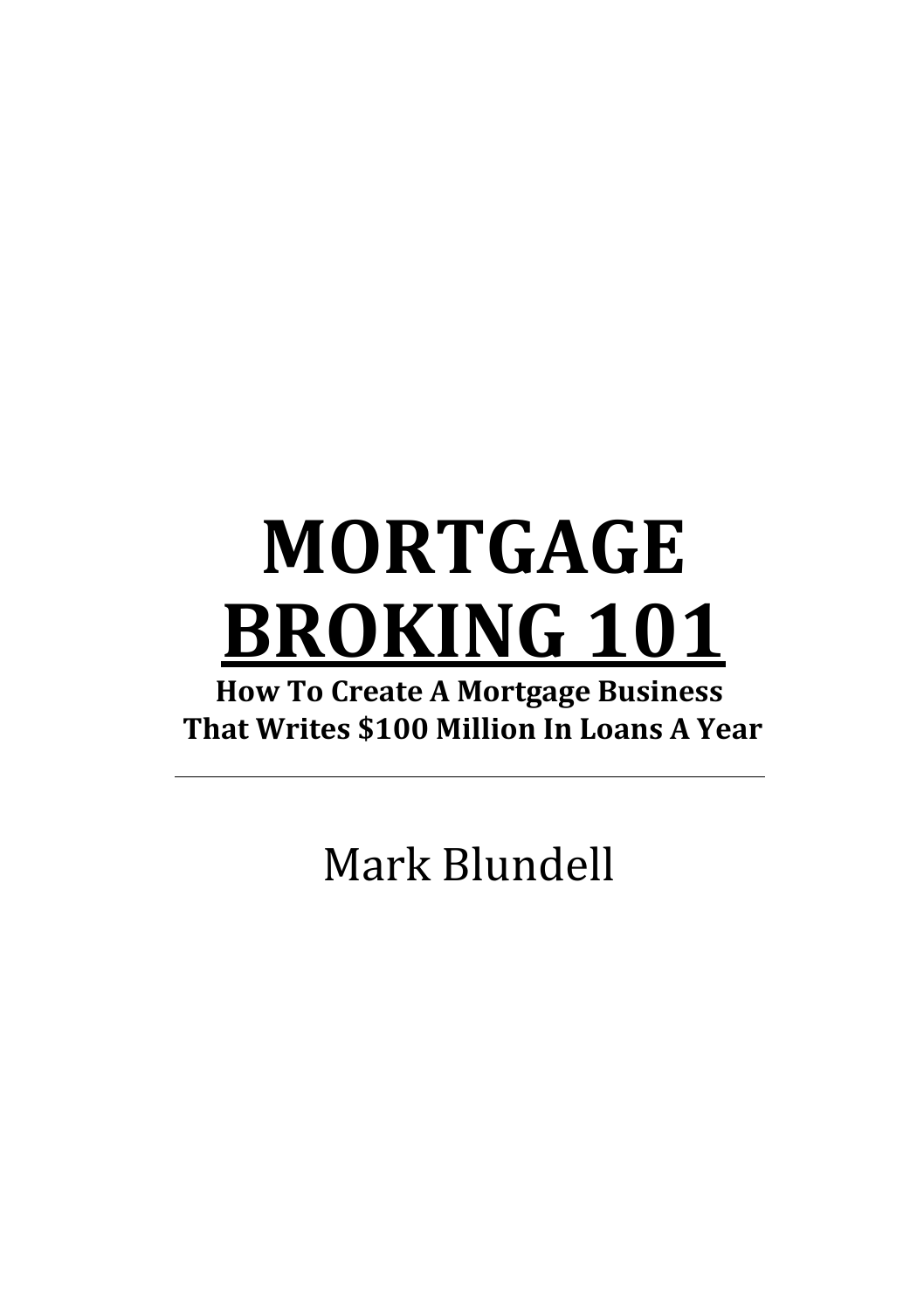## **What other brokers have say about Mark Blundell.**

Over 10 years ago, Mark Blundell consulted to our business when we were a newly formed and fledgling brokerage. He explained his ideologies to us about how to gain success in the mortgage broking business. His contributions especially around how to effectively engage a client served as a foundation stone to the building of our business. We still use Mark's client engagement model as the centrepiece of our business. Coupling this with own our ideas and hard work, today we have one of the largest and most productive franchises in our network employing eight people and writing well over \$100 Million in loans each year. Take on board all of the content in his book *Mortgage Broking 101.*  Apply it to your day to day activity, and you too will be on your way to building a most profitable and successful business.

### **Robyn Cheal**

### **Owner and Director RAMS Penrith NSW**

"Give a man a fish and you feed him for a day; teach a man to fish and you feed him for a lifetime."

Nothing could be more accurate to describe Mark's direct approach to building broker's businesses. His insightful recognition of what customers truly seek combined with his simple, but extraordinarily effective way of recruiting referral partners, sets Mark apart from all others. When Mark's strategies are applied with discipline, it will enable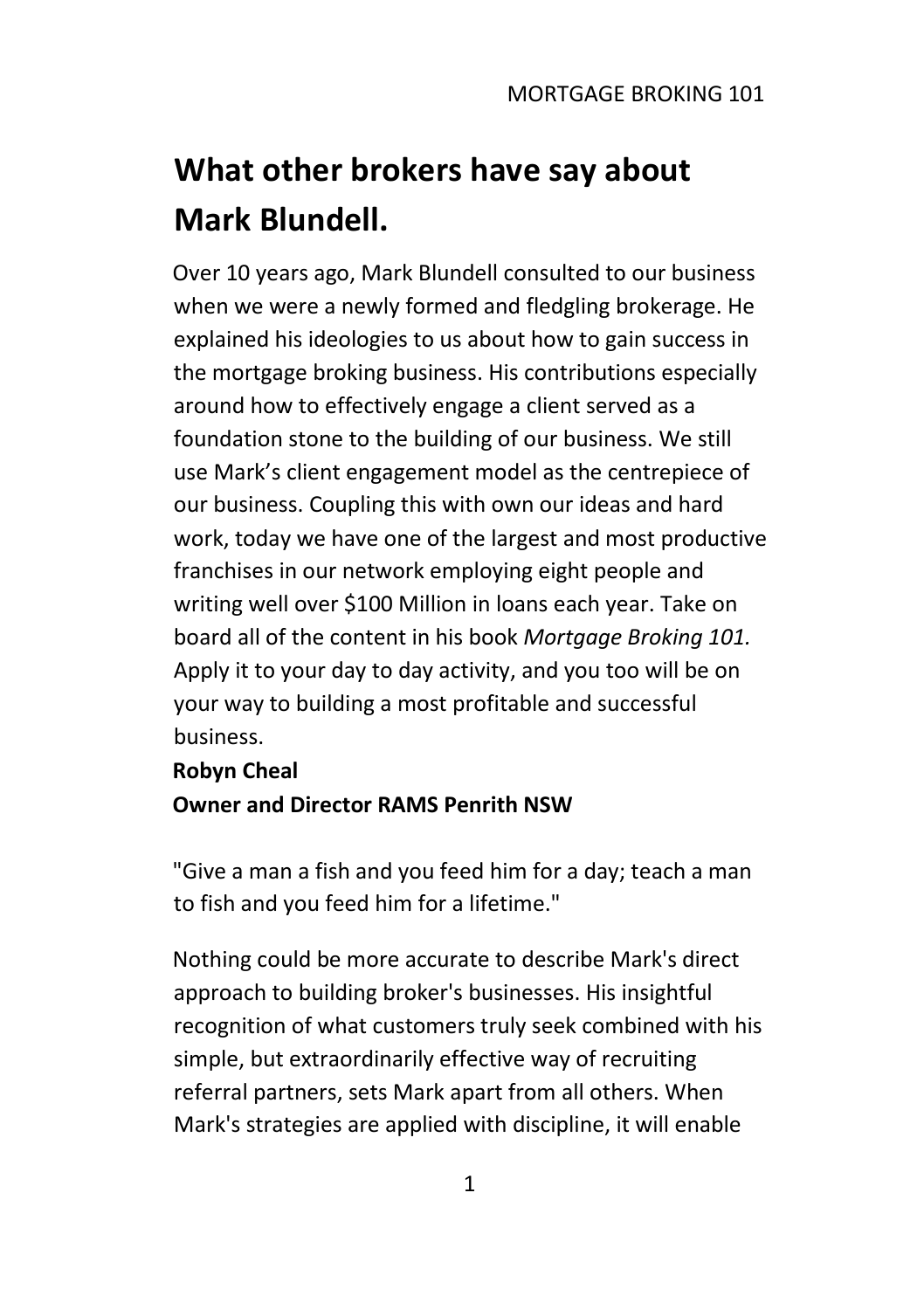any broker to build a business to whatever level of success he or she desires.

My only advice to those reading about, or contemplating Mark's personalised services and tailored techniques, is apply them; every day. And you too will be a broker who has been, 'taught to fish for a lifetime.'

#### **Jamie Lowden**

#### **Aussie Glenelg Franchisee**

I first attended one of Mark's sales presentation on prospecting techniques approximately 13 years ago. What blew me away on that day was that Mark not only provided the theory on why his techniques work but he actually put them into practice right there and right then and with tremendous success. To prove I am a believer I am still coaching his prospecting process today. Anyone of my staff that have consistently followed the process have managed to grow their business at a much quicker rate than their peers.

#### **David Baker**

#### **Senior Manager Retail Sales Network IMB**

I am usually one of the last people to get involved in marketing/networking as it always sits way outside my comfort zone and actually makes me quite anxious. However, Mark came into our team and took charge of the meetings with potential referral partners, which took away a lot of the anxiety for me. At the same time, however, he also demonstrated how I can replicate his meetings in a way that suits my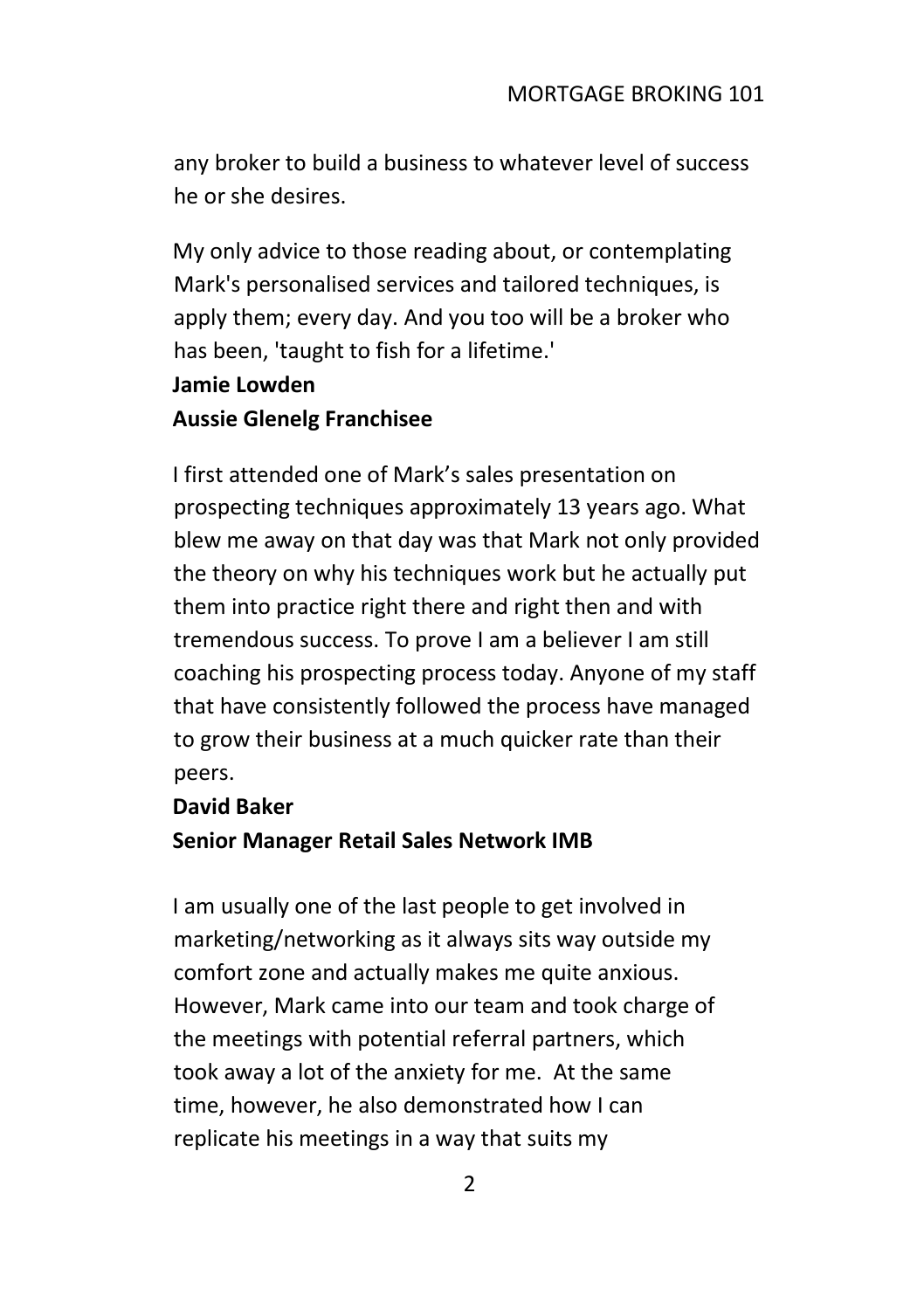personality and did not make me as anxious as I would normally be. From this, I have developed relationships with 5 referral partners and we continue to provide referrals to each other. On top of all this, Mark was able to show a variety of ways to gain business from existing customers, either through generating more referrals from their family and friends, or just getting them to revisit their situation if it was the right time for them to do so. I recommend Mark's service to anyone wishing to increase their referral/repeat business in a way that does not actually take a huge amount of time and effort once the processes and procedures are in place.

### **Belinda Woodley Director Aussie Prospect**

The systems and process that Mark uses are simple yet very effective, and have allowed me to take my business to the next level, while also allowing me to have more time in my day due to the ability to distinguish information seekers from buyers. Regardless of what level of experience you have, learning from Mark will definitely improve your business as I am yet to see anyone who hasn't benefited greatly from his learning.

### **Sam Walker Director Aussie Prospect**

Mark is an exceptional communicator having a wealth of knowledge & experience in the mortgage broking industry. To this day Mark still commutes from Sydney to Mackay presenting referral training sessions with our team.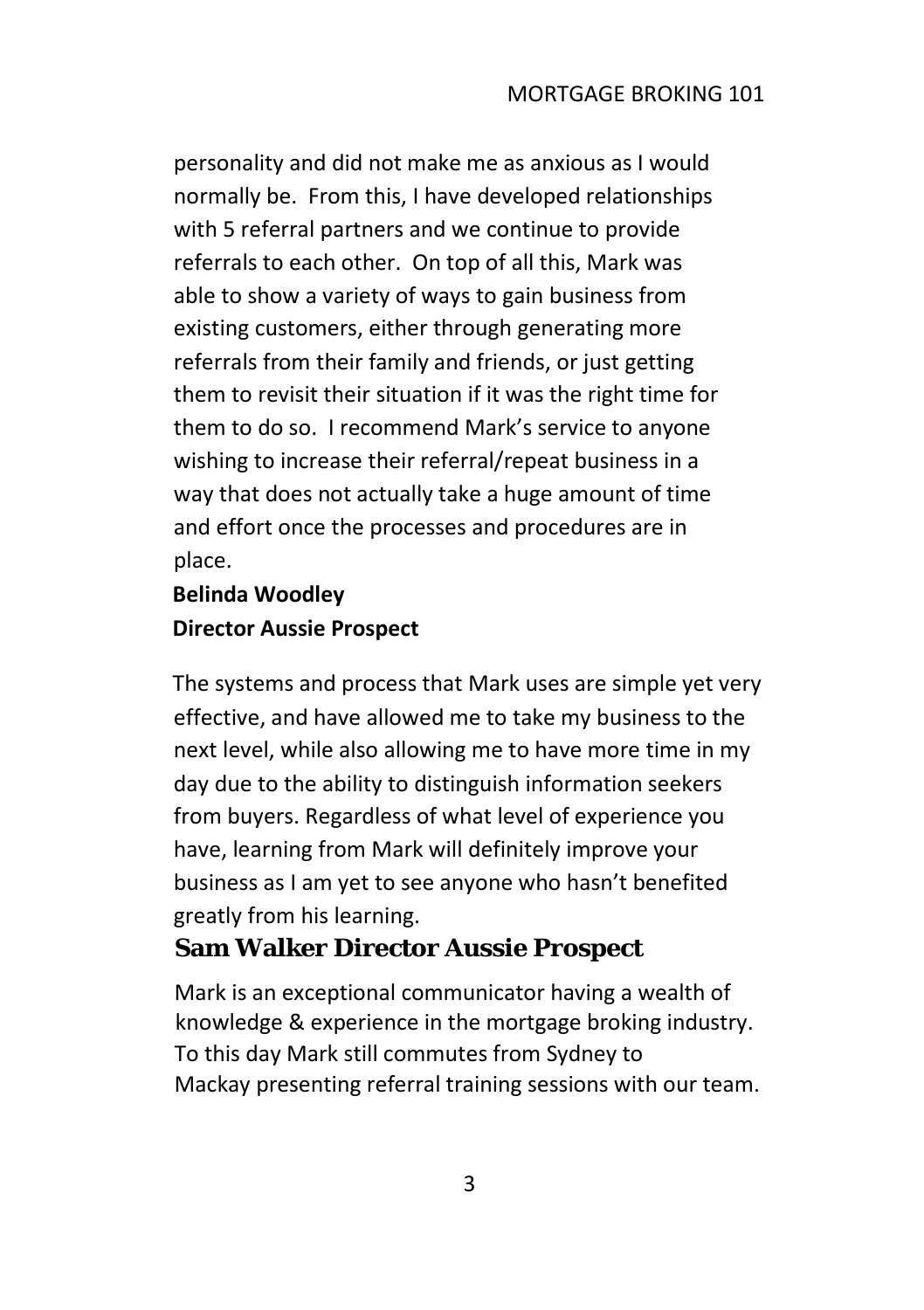Working with Mark for over 14 years has snow balled my success as a Mortgage Broker I have been awarded top honours with Mortgage Choice High Flyer Status for 8 consecutive years.

**Peter Phillips Director Mortgage Choice Mackay**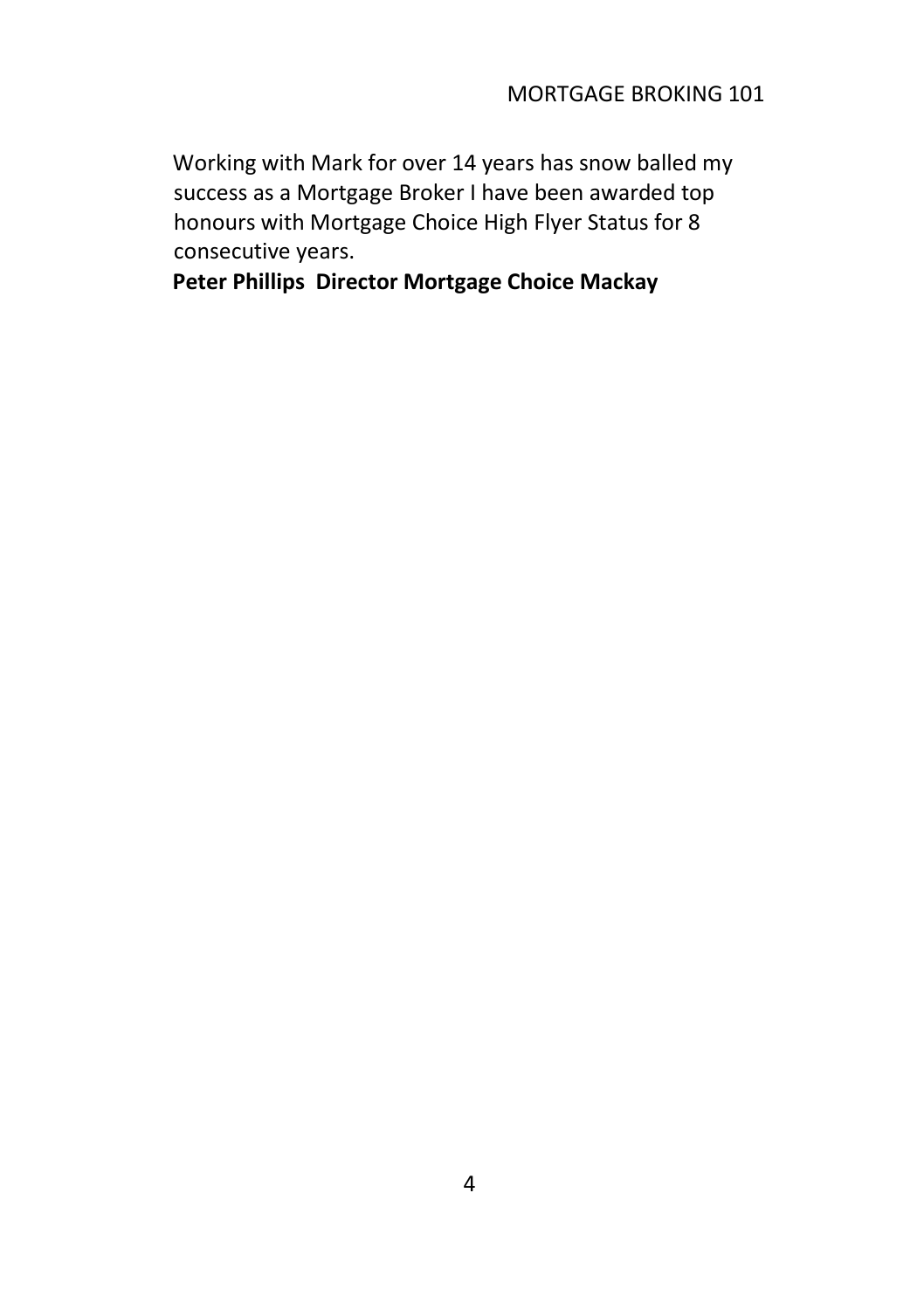## *CONTENTS*

| Introduction                          | 2  |
|---------------------------------------|----|
| <b>Creating Time</b>                  | 6  |
| <b>Knowing Your Target</b>            | 12 |
| <b>Buyers and Information Seekers</b> | 23 |
| The Three Questions                   | 31 |
| <b>Flipping Your Script</b>           | 39 |
| The Snapshot                          | 48 |
| Prospecting                           | 62 |
| <b>Educating the Referrer</b>         | 70 |
| The Appointment                       | 76 |
| <b>Finding Time to Prospect</b>       | 87 |
| Conclusion                            | 90 |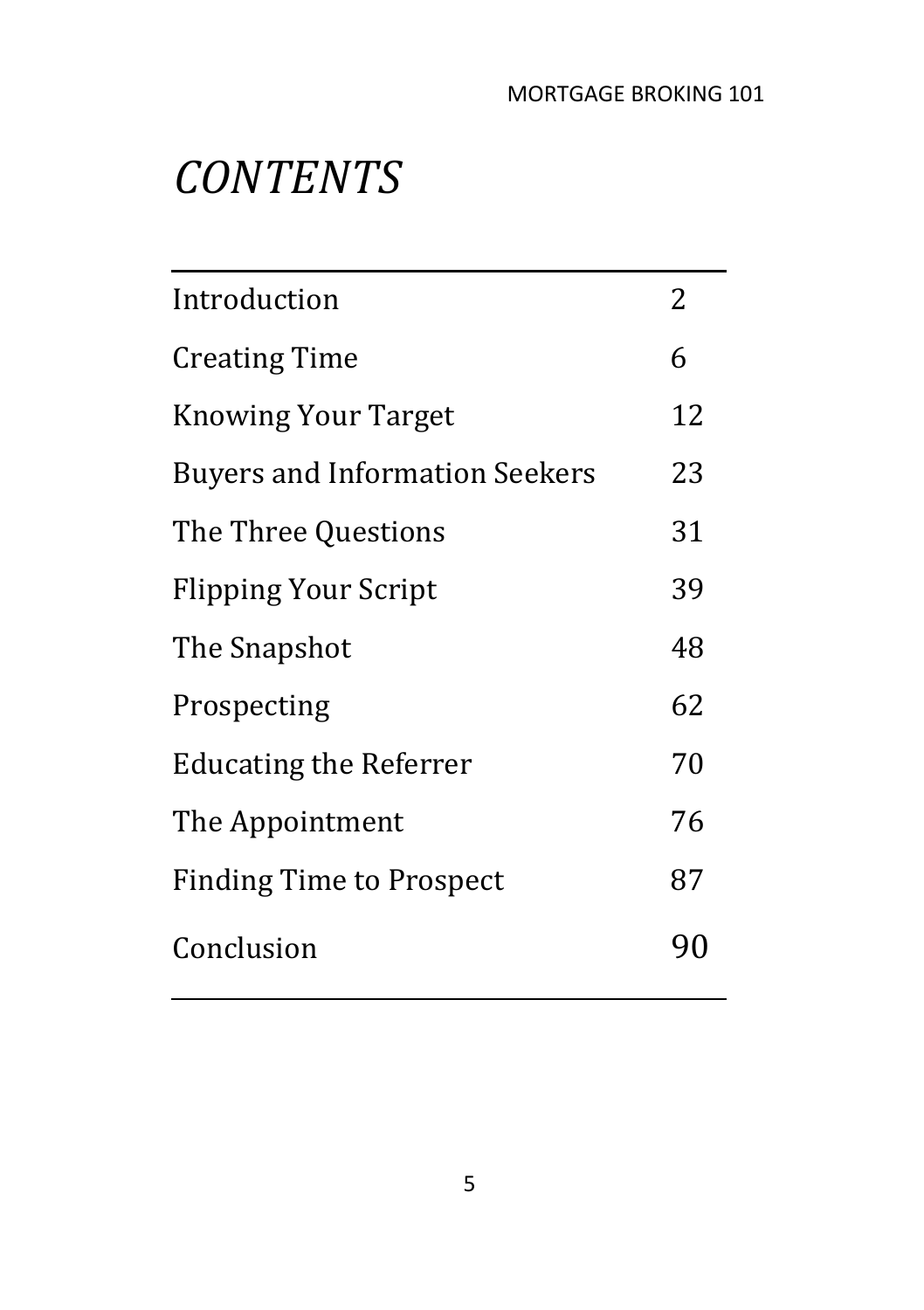## *INTRODUCTION*

This book has but one purpose, and that is to make you a more successful and more productive mortgage broker. I decided to write *Mortgage Broking*  101 after years of coaching and mentoring thousands of mortgage brokers across Australia and New Zealand. Over the last 15 years, I have spoken to a countless number of brokers who have all said they wanted to grow their businesses. Most tell me that they are quite capable of writing and placing a loan once they are in front of a potential client. However, the lament of many is that they lack the ability to generate more referrals from the likes of solicitors, accountants, real estate agents, financial planners, tax accountants and existing clients. They wanted to grow their business, but they did not know how to increase the volume of clients they were handling without putting in many more hours per week. Most of the brokers that I consult to claim they work somewhere in the order of 50 to 80 hours per week. For many, that is an eternity spent each week not achieving the desired result.

To have success in this industry, you do not need a 60-hour work week. I normally suggest that the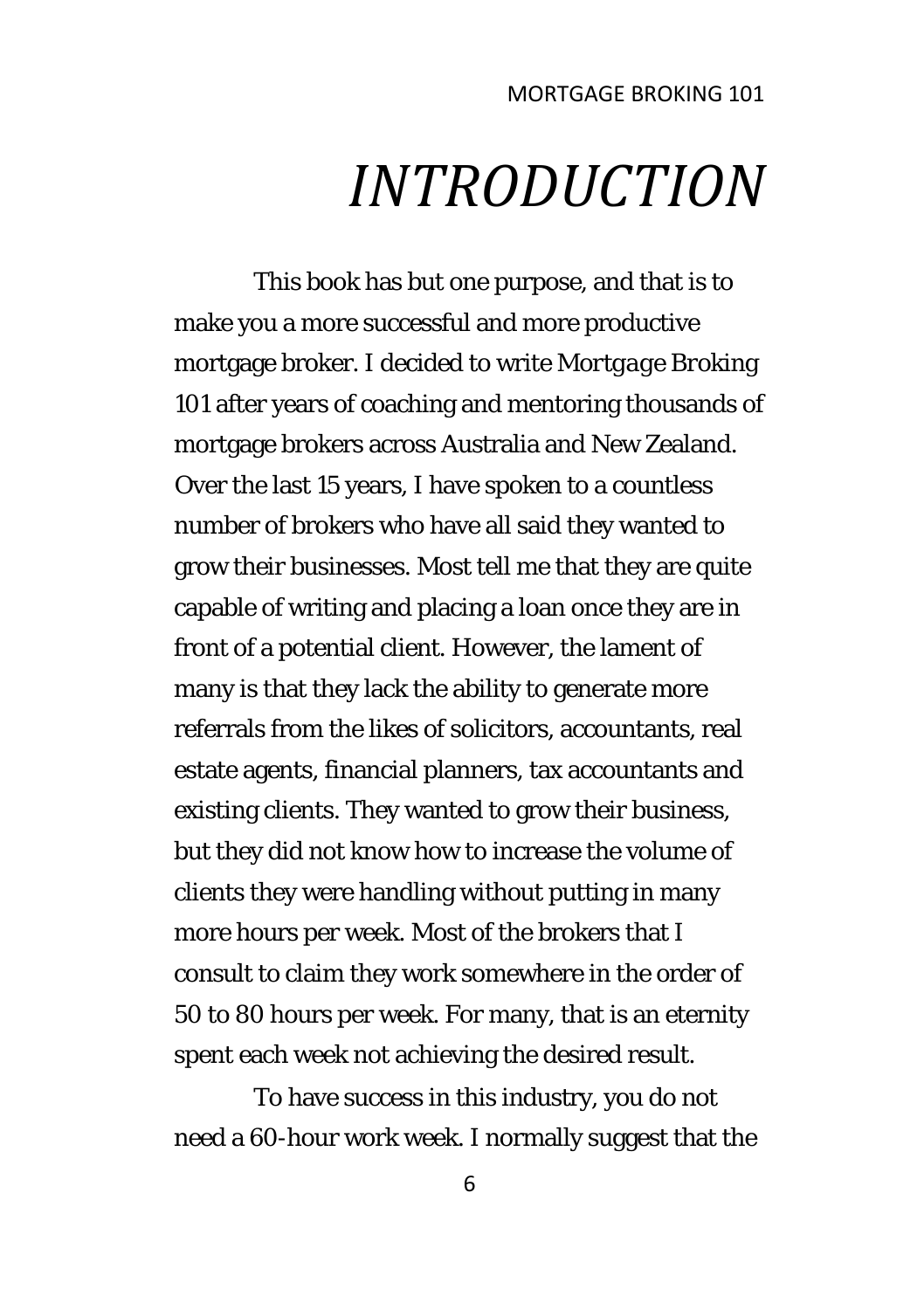average mortgage broker should work only 35 hours per week. But in order to achieve the result that is desired, the first thing you need to work on is your confidence level. Ultimately, if you don't believe in you. How can you expect somebody else to believe in you? The question I generally ask brokers who are seeking to attain a better result with their hours of input is this: Would you buy a home loan from you?

A broker who doesn't believe in his own service has no hope of convincing a client of anything. Confidence in your own value as a broker creates the foundation of what you do. And to present your confidence well, you need to have a clear idea of what to say when you sit down with a client— in other words, you need a brilliant mental script. Then, to really begin to see success in the industry, you need think about how you are going to establish a point of difference between yourself and the thousands of mortgage brokers out there doing the same thing that you do. Finally, to grow your business exponentially, you need to understand the crucial truth that the amount of success you have as a broker will be based on the number of quality referrals that you receive each month. This number is far more important than your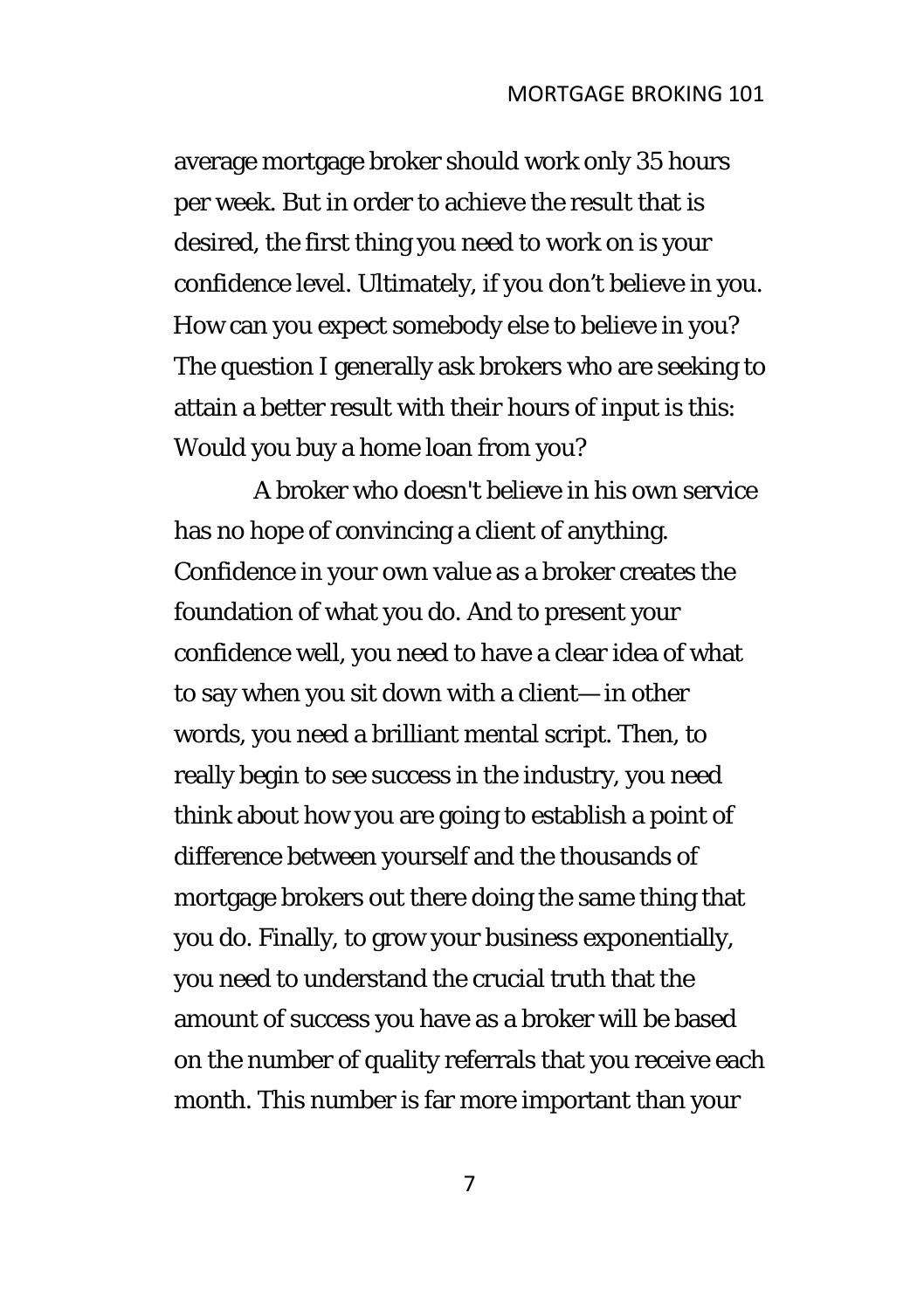business savvy, pitching skills, or any other intangible quality.

Here's the good news. The greatest challenge that confronts most mortgage brokers today is that they work too many hours for the results that they get. Not only do they put too much time into their work, but the amount of energy spent chasing unrewarding prospects leaves them emotionally tapped out at the end of the week. This is not a book that is going to tell you to work harder or more hours; this is a book that is going to tell you to work smarter for fewer hours. In this book, I share what I've learned in my many years of experience working with thousands of mortgage brokers. First, the book focuses on the tasks that you perform each day as a broker. We look at the enquiries you deal with, how you go about efficiently converting them, why it is currently taking you far more time than it should to convert them into submissions, and how we can cut that amount of time in half. After we establish how to make ourselves more productive in the initial phone call with a potential prospect, we go through exactly what to look for when we go prospecting for more leads and referrals. I will explain how to make sure that you receive a maximum number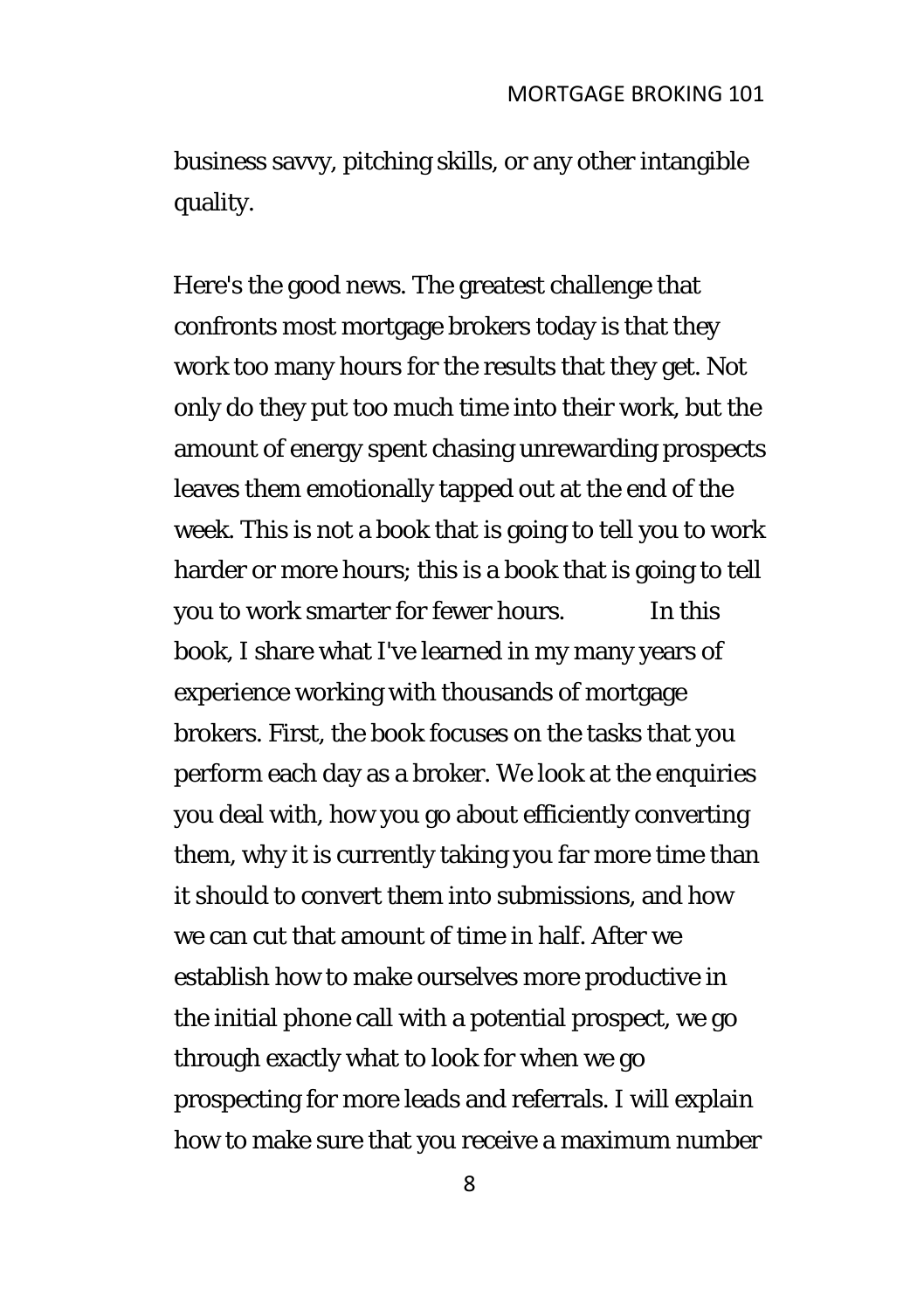of rewarding referrals for your time spent prospecting. If you think that you work too hard for the commission checks that you are receiving, then there is one simple solution: you need more clients. If you feel that your pipeline of enquiries or prospects is small, then I assure you that this book is for you. I will explain how to engage your prospects, how to take them out of the market and how to gain gravitas with as many referrers as you so desire.

You must believe in yourself, your skillset and your abilities in order to promote and amplify the same sentiments in your appointments with clients and referrers.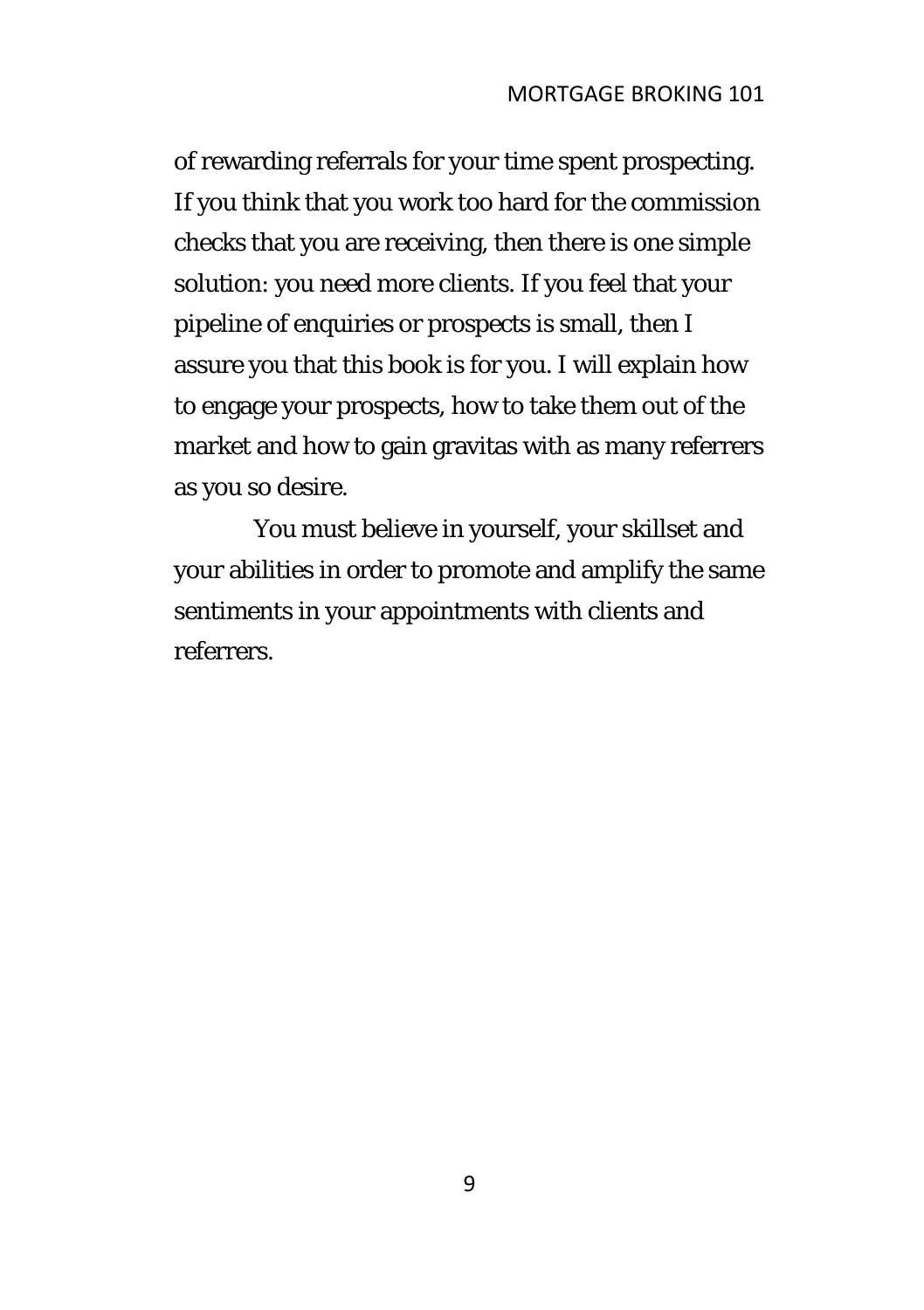# *CREATING TIME*

### Key Concepts

- $\checkmark$  Know your value as a broker
- $\checkmark$  Clearly identify your target
- $\checkmark$  Get referrers working for you

One of the most important factors that you must consider as a mortgage broker is the value of your time. You need to think about the time that it takes you to perform every task in your daily routine. You need to ask yourself, "Is what I'm doing right now contributing in value to what I wish to achieve?" So the question beckons: How do we create time in our work day when it seems like we are already stretched to the limit at the end of each week? To answer that question, we need to think about where most of our time is used up in a day. Are we spending too much time travelling to and from clients' homes with no result? Do we spend too much time on the phone? What part of what we do is unnecessary? Each of us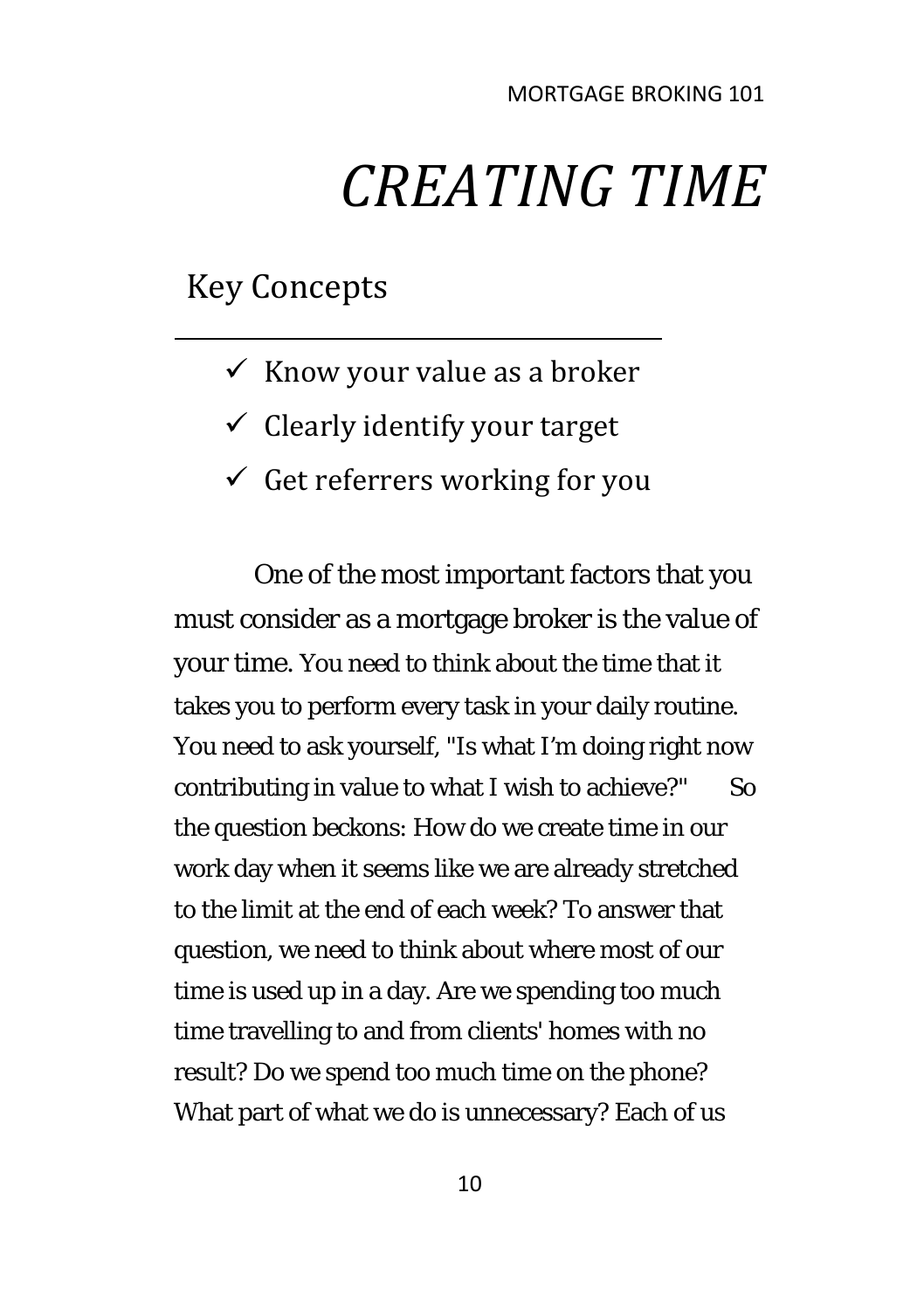approaches this business with a set of ideas about what is essential and how we should spend our time. You must ask yourself with each task that you undertake whether what you're doing is either important or necessary. Your personal paradigm is what you must investigate to fix the problems with your business. In this chapter, we are going to take a close look at what we do each day as mortgage brokers and strip away all of the time-consuming activities that may seem essential but really just keep us from working more productively. Using the advice outlined in this book, the brokers that I have worked with in the past have achieved the same amount of productivity in 10-15 hours a week that previously took them 25-30 hours.

Before we ever take on the task of speaking to clients, we first need to establish what service we are offering to them. Do you know what it is that you are selling? We need to have a very clear idea of why it is that our target seeks us out. We also need to have a very clear idea of our own value so that we have confidence in presenting ourselves to clients, which in turn will help us pitch ourselves to referrers later on.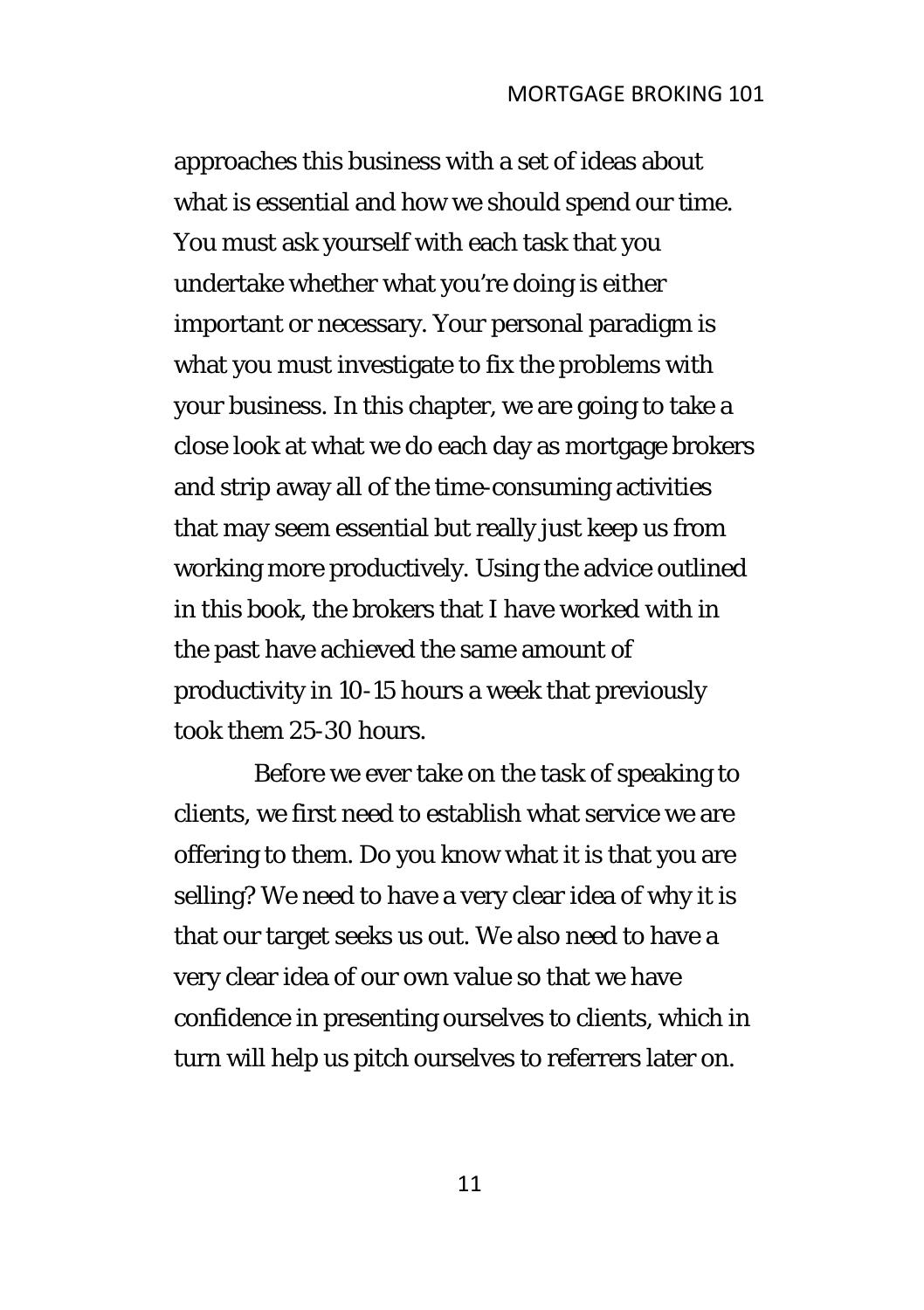We can begin this process of analyzing our own service by looking at the mindset of a typical person who contacts a mortgage broker. What are they looking for? They do not share the mindset of someone whose first instinct when looking for a home loan is to go to the bank. There is a distinct difference between the kind of person who goes to the bank and the kind of person who seeks out the services of a broker. Figuring out this difference is the first step to understanding how to approach potential clients with a clarity that will allow us to help them quickly and confidently.

Essentially, we need to identify our target. If we can identify who our target is, we can start developing strategies to attract and service that target.

I often use an analogy to emphasize this point. Imagine that you are walking through a shopping center. A security guard walks up to you and says, "Can you help us find someone? A thief has just run off with this little old lady's bag, and we're asking people to be on the lookout so that we can track him down." What is the first question anyone would ask that security guard?

"What does he look like?"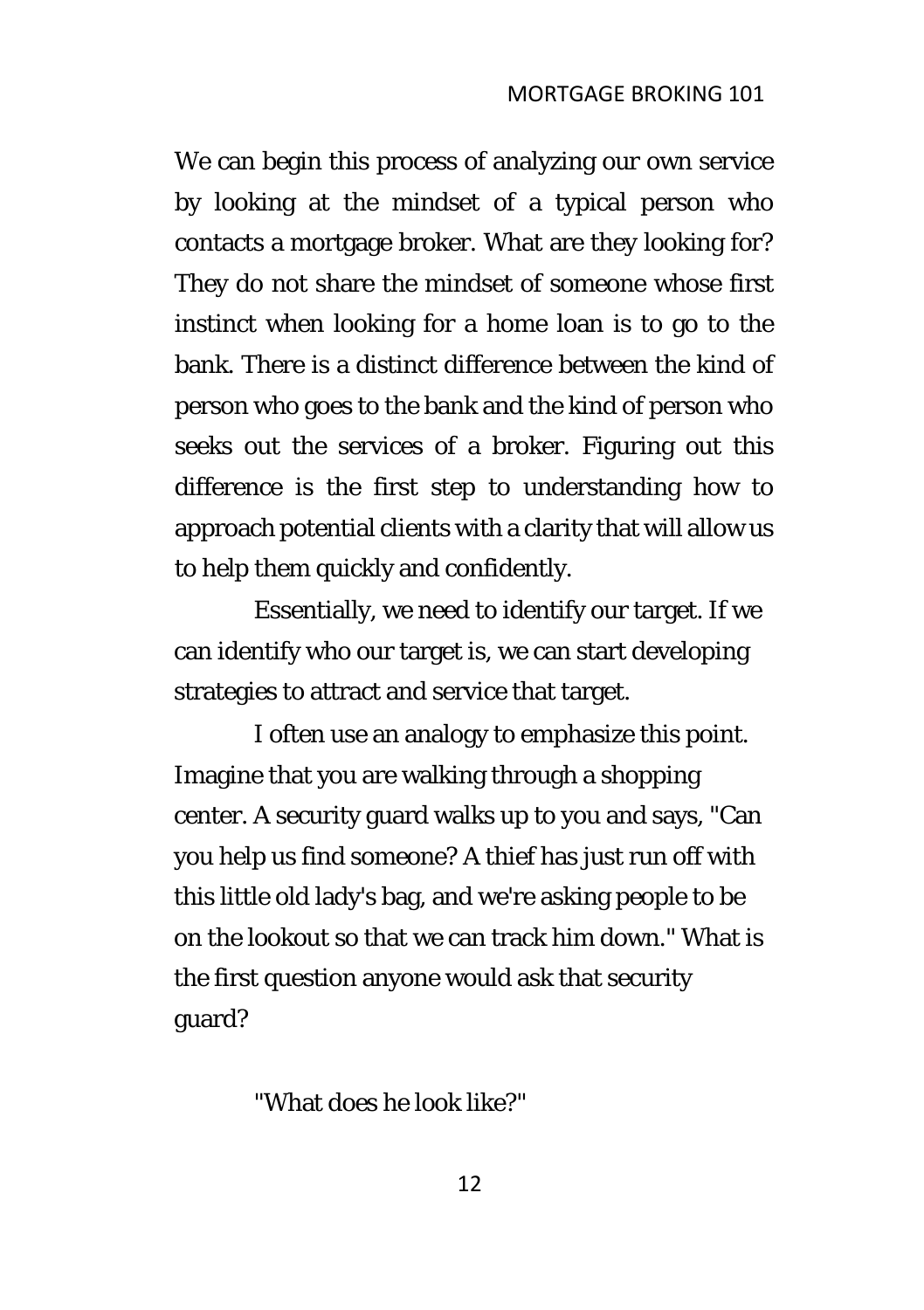Now imagine that the security guard tells you, "We don't know."

It's going to be pretty difficult to find him, isn't it? You need a mental image of someone before you can start looking for them. So what image do you have in your mind when you picture an ideal client? What are their attributes? What income bracket are they in? If you cannot define this person, you cannot put into place a strategy to attract them. A lot of time gets wasted in this industry by people who fail to develop a clear picture of who they are looking for before they start looking. As a consequence, every prospecting expedition they go on turns into a time-wasting adventure of just seeing what happens and hoping for the best. If you do not know what you are looking for before you start looking, your chances of finding it are slim to none.

Knowing your target streamlines everything else that you do. When you go prospecting later on, you need to leave the referrer in a position where you are the first and only broker they want to suggest when someone comes asking about a home loan. When you are developing a relationship with a prospective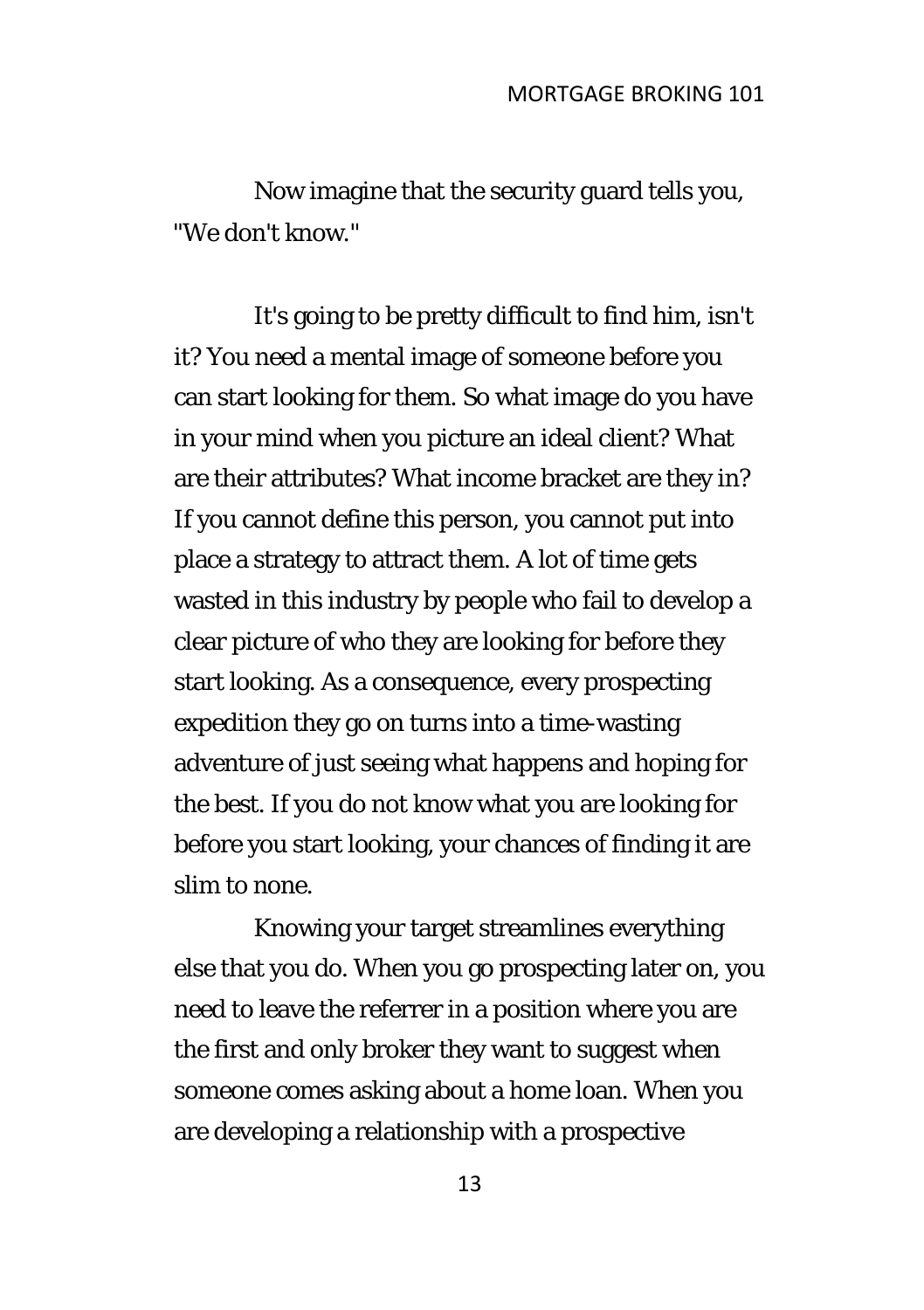referrer, you are actually developing an opportunity for that person to prospect from their pool of clients in order to bring quality prospects up to the surface and present them to you. How do we get a referrer to do this for us? By giving them a clear picture of who they should be sending to us. Unless you can describe who you are looking for, a referrer is not going to be willing or able to actively prospect for you, and this is why so many referral relationships in this business stay dormant. I cannot count how many times I have heard a broker say that they met up with a referrer multiple times, had maybe five cups of coffee over five months, and never received any referrals. The referral relationship can stagnate for years if a referrer does not have a clear picture of who they should be sending to you, and that picture must come from you.

You should never go hunting for treasure without a map. If you are wondering why you work as hard as any other broker in the business and do not see the same results, you are probably lacking a clear target that guides you through your work week. Having a clear goal in mind in the form of a target will cut through clutter such as driving an hour and a half to a client's home and feeling throughout the process like there was never a genuine chance that they were going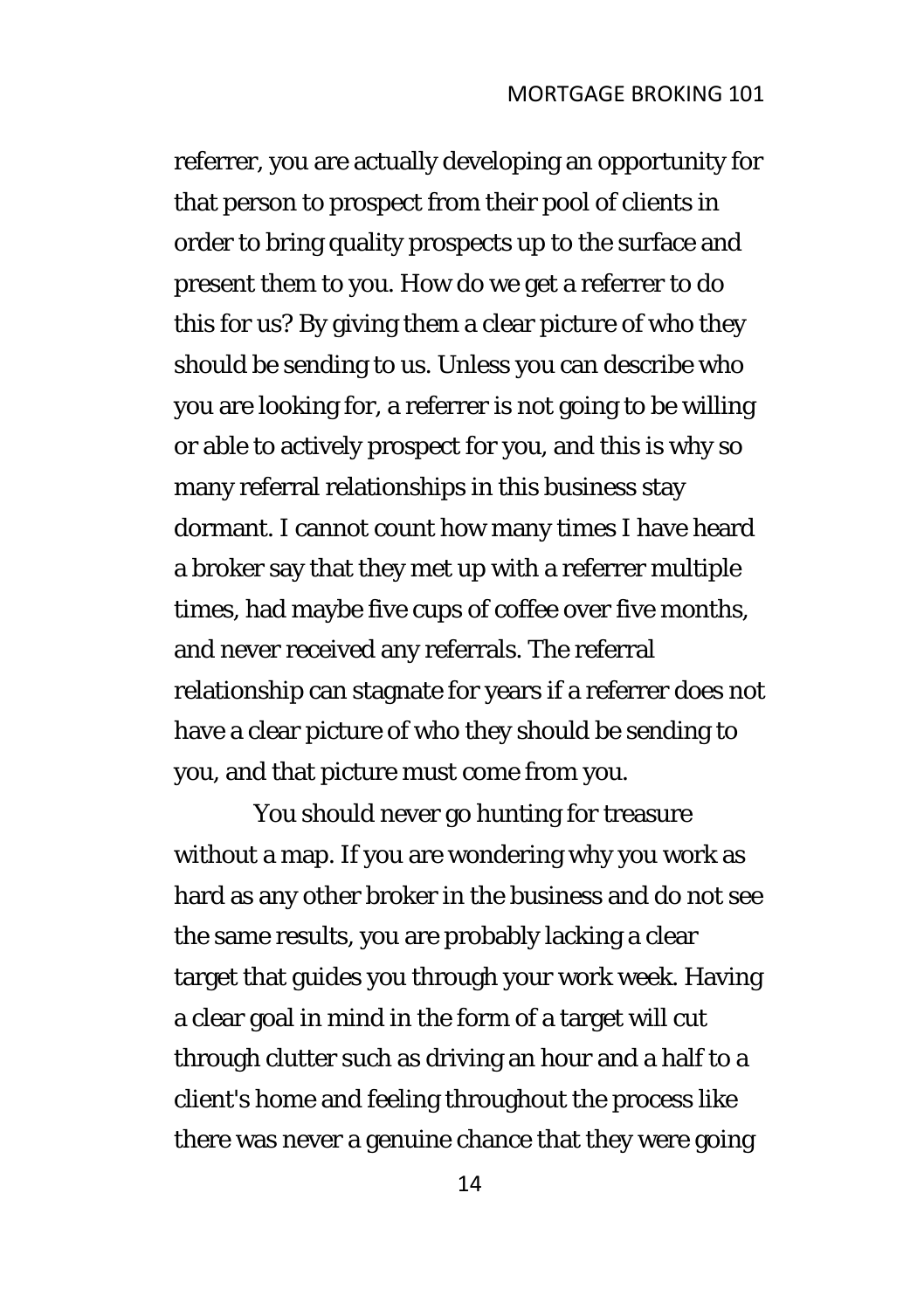to see the home loan through with you. It is crucial for you, as a broker whose time is valuable, to know who you are dealing with very early on in the process so that you don't waste hours chasing the wrong clients.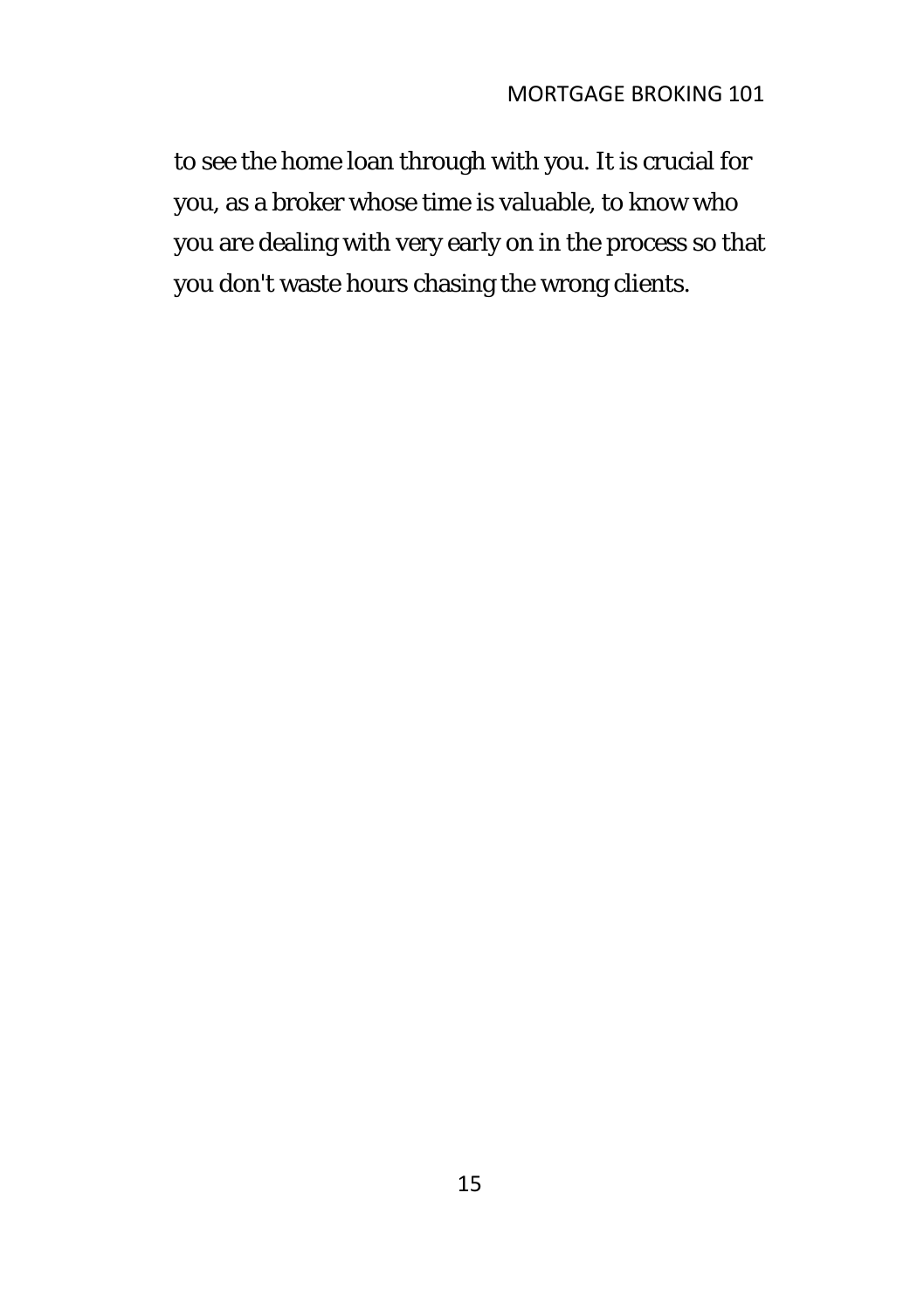# *KNOWING YOUR TARGET*

### Key Concepts

- $\checkmark$  Find people ready to buy a home loan
- $\checkmark$  Do not waste time chasing the wrong target
- $\checkmark$  Make sure the outcome is available
- $\checkmark$  Focus on clients who want your services

There is no mortgage broker in the world who can talk somebody into a home loan. Although we are in the sales business, we must understand that we are not salespeople. That is not our game. I cannot grab somebody in a pub and convince them to borrow \$300,000 through one of the lenders that I represent. At best, that person will give me a funny look and turn back to the football.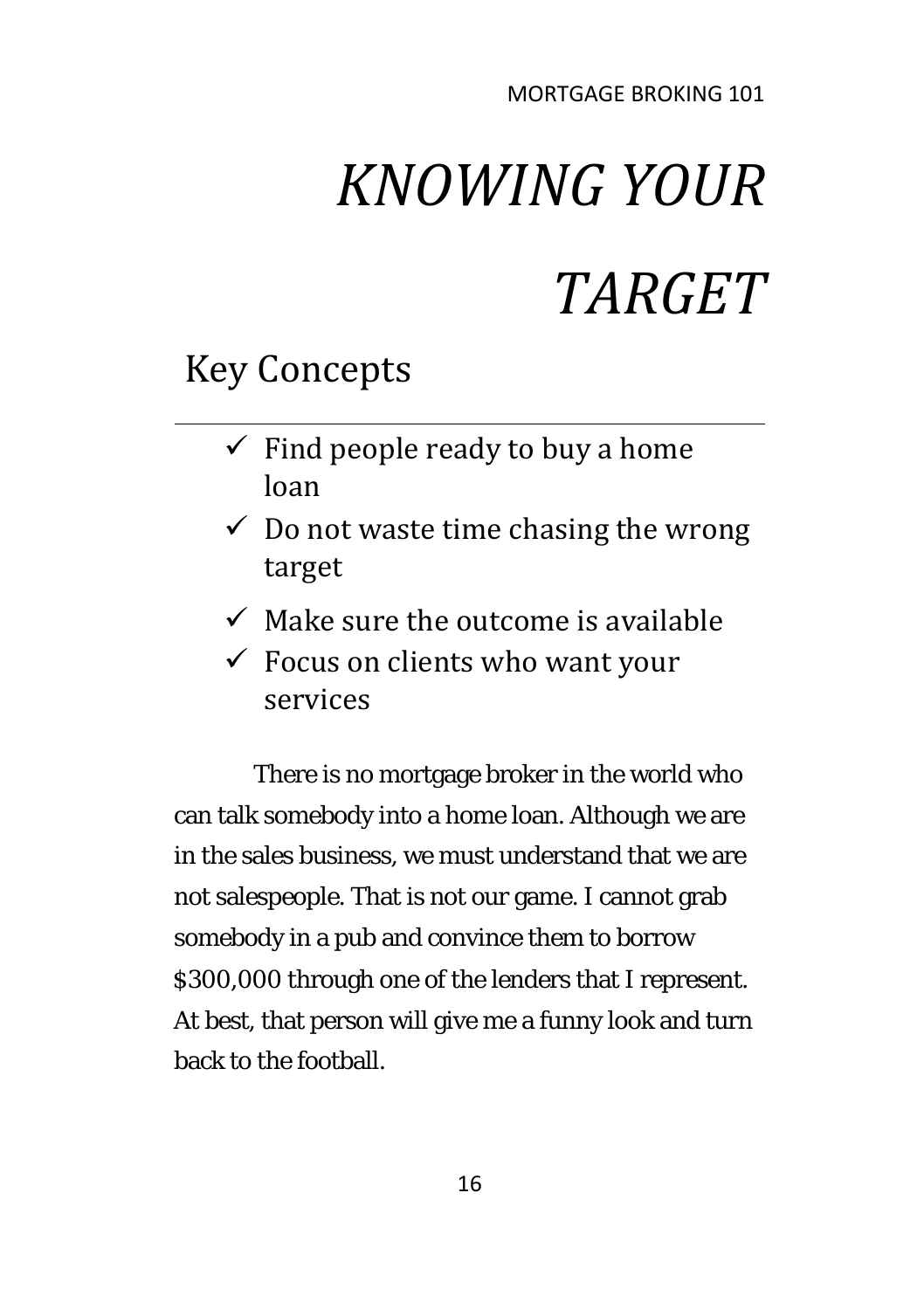There are people in your territory who are going to buy home loans, and no matter what you do as a mortgage broker, you will never be able to increase that amount of people. The people who want to take on home loans have already weighed the pros and cons and made a decision. People buy home loans because they want to. Perhaps they want to take out a home loan to refinance, cash out, buy a second property, invest, or get a better rate. There are a number of reasons they might have, but it is never a decision made on a whim. Put simply, there will always be reasons which lead someone to decide to take out a home loan, and that thought process happens long before you come into the equation. After a person decides to take on a home loan, they will then make an internal choice as to whether to deal with a broker or go to the bank. That's where you come in—the middle of the process.

With the understanding that we cannot actually sell home loans to people, let's think about the set of people in our territory who are going to buy home loans. Your objective as the broker is to get in front of as many of these people as possible. They are ready to submit documents and put their signatures down. They are not going to waste your time by wavering back and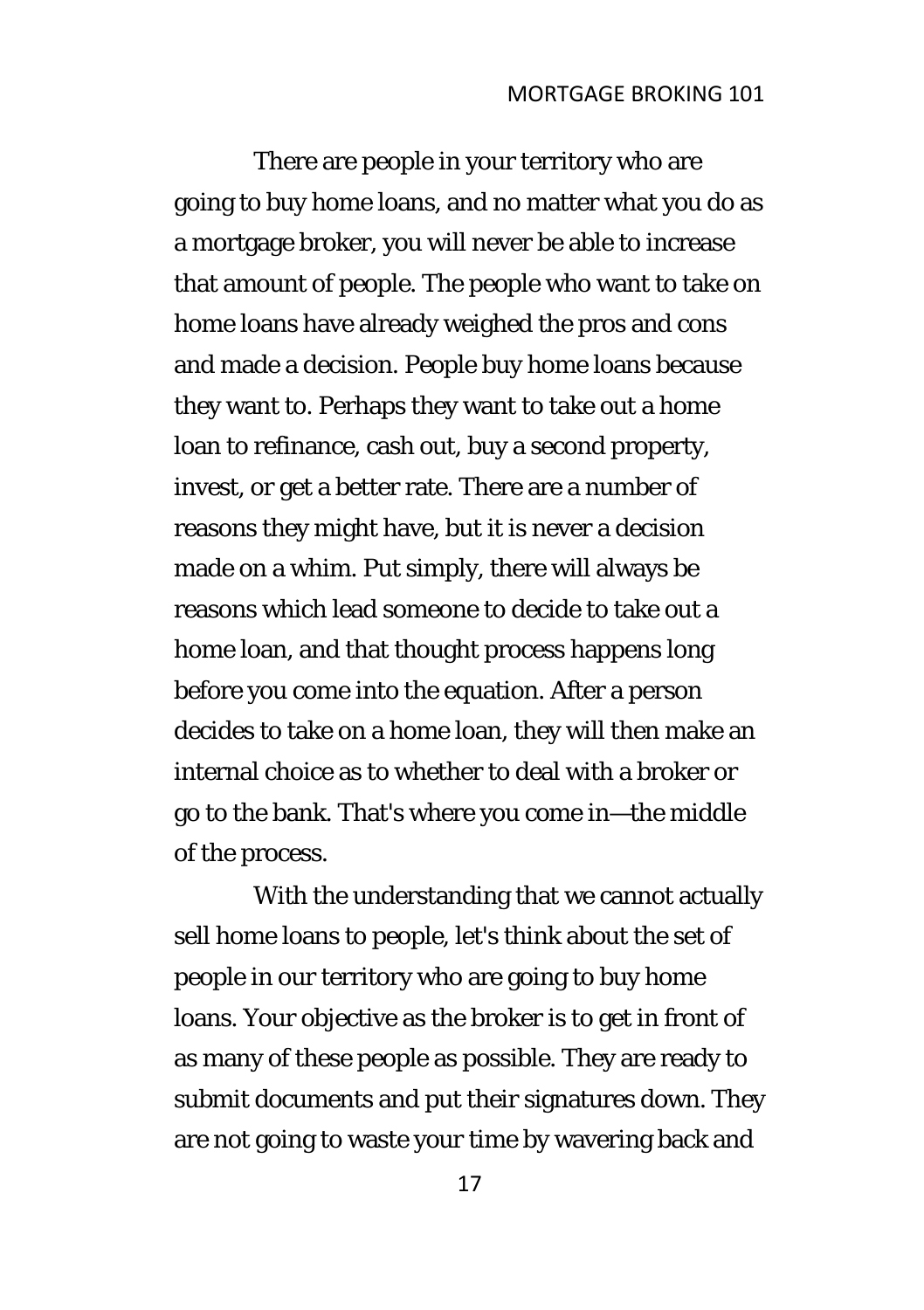forth about whether they really want to buy a home loan. However, not all of the people ready to buy a home loan will go to a broker. As we know, a number of them will head straight to the bank. What makes someone who goes to the bank different from someone who seeks out a broker? This is extremely important for us to know. Just as we cannot convince any random person to buy a home loan, we cannot stop someone from going into their bank and simply asking for a home loan. What we need to do is figure out what kind of person will seek us out and think about how they are fundamentally different from someone whose first instinct is to drive to the bank.

A person might go straight to the bank for a home loan for a number of reasons: loyalty with their branch, lack of trust in brokers, bad experiences with brokers in the past, uncomfortable talking to strangers about finances, etc. Whatever the reason, they are set in their ways. They know what they are after, and they know how they want to buy it. They are not afraid of walking into a bank and talking to an employee about figures. While we include these people in the set of home loan buyers in our territory, they are not who we target. They have defined habits that they will go through when seeking out a home loan, and that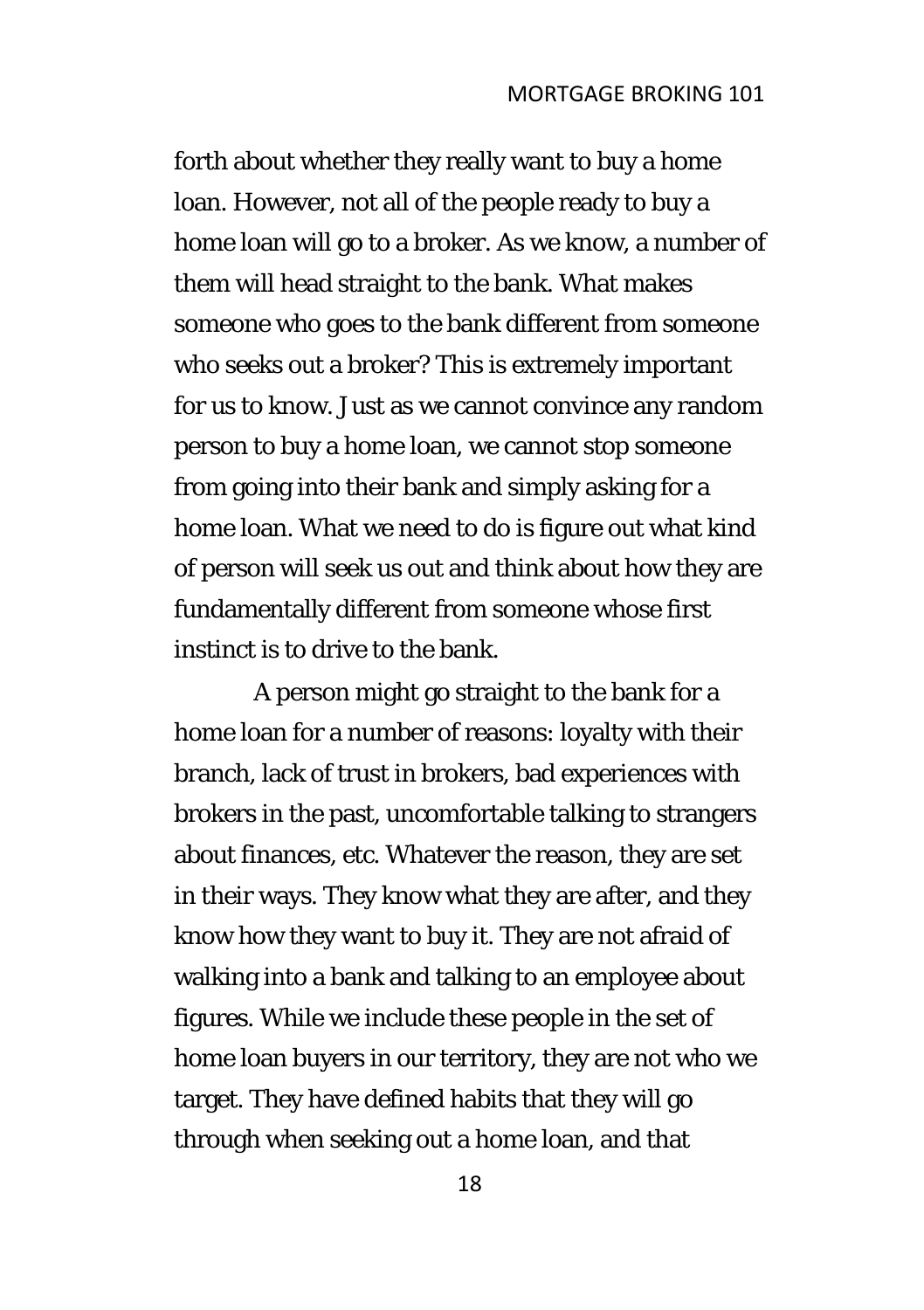process does not include a broker. We would be foolish to waste our time chasing them.

Perhaps you have had the experience of sitting down with someone for a consultation, giving them all of the prudent information, ending on a really strong handshake, and generally feeling good about the job that you have done securing business with them. Then they go to the bank.

This is not a rare occurrence in our industry. It happens to everyone, but brokers still beat themselves up about it. It is a special kind of disappointment to feel that you managed everything as well as possible and yet still lost out. You start questioning and secondguessing yourself and your methods.

What we fail to realize in that moment, though, is that the outcome we were seeking was never available in the first place. We were dealing with a person who had a defined method of taking out a home loan, and we were simply never a serious part of that process. They might have been seriously interested in gathering information from us, but they were never committed to doing business with a broker. The person with whom we had a great meeting knew before the meeting ever began how they preferred to do business.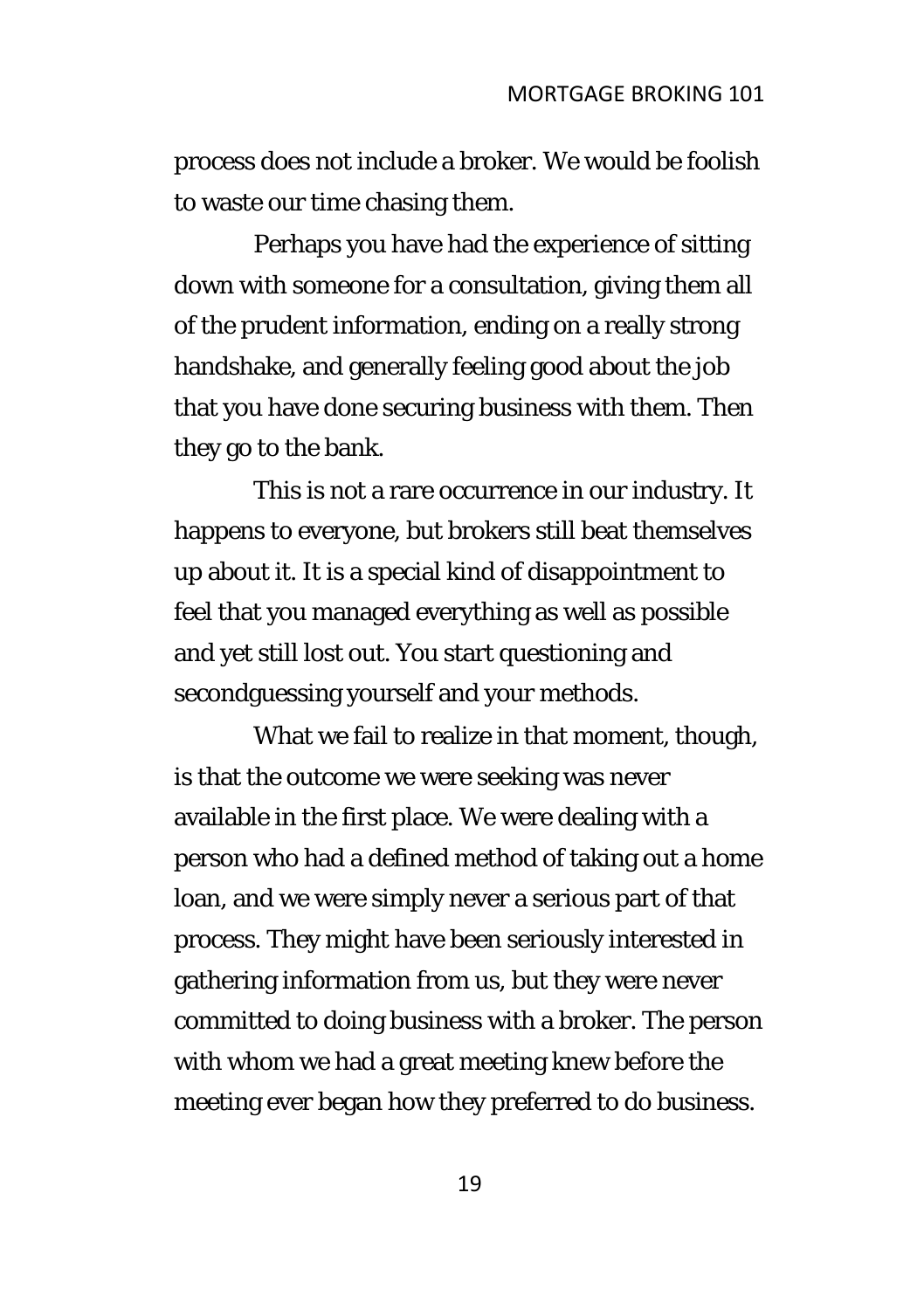The outcome we seek when sitting in front of that person does not exist. The same thing can happen when seeking referrals. If there is an accounting firm with a company policy that prohibits referrals, I could give the greatest presentation of my life to all of the partners in the firm, and nothing will come of it. It does not matter how good I am at presenting or how hard I work. The outcome is not available. That brings us back to the business of

identifying our target. I must identify in my first interaction with a client whether the outcome that I am seeking is available. If it is not available, I might unknowingly invest valuable time and energy into a client without ever having the possibility of seeing a tangible result from my work. This is how time gets wasted in our industry. You need to understand what you are looking for before you start looking so that you can identify which opportunities merit your full devotion. You need something built into your process of engagement with each client that lets you know whether you are speaking to someone who is probably going to walk into a bank and ask for a home loan no matter what you do. If that is the case, and I have an awareness of it, I can make an informed decision as to how much time, energy, and effort I put into that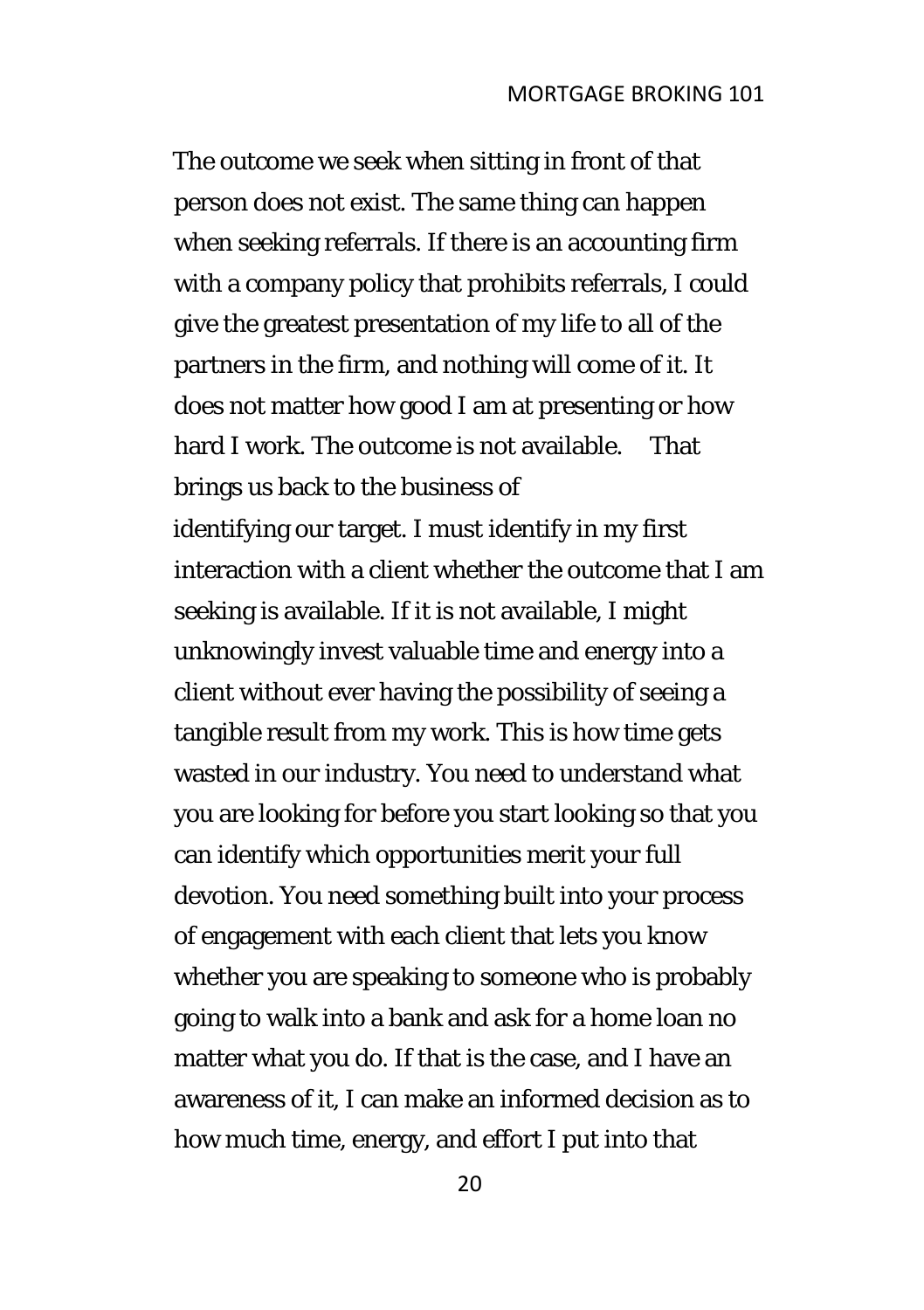person while being cognizant of the fact that the outcome I really desire probably is not available. As a mortgage broker, your stock in trade is your time. The only thing keeping you from being more productive in your work is the lack of time you have to deal with a higher volume of clients. That lack of time, though, is often simply a product of spending too much time with people from whom you are never going to see a profit. When you spend too much time with such people, you are making poor investments. Your time has a dollar value attached to it.

Imagine yourself as a shop owner who sells milk, bread, and eggs. A customer walks into your shop and asks for a line of credit at your store. At that moment, you must make a decision. Is this person worth extending a line of credit to, or will I be burned by them down the line? This is the same decision you have to make as a mortgage broker, but rather than store credit, what you have to offer is time. When you speak to someone, you must assess whether you should extend credit to them in the form of your valuable time. Hopefully, in our analogy, the shopkeeper has some crucial information about the person such as whether they have a job, overwhelming debt, or unpaid credit cards. The shopkeeper's primary question must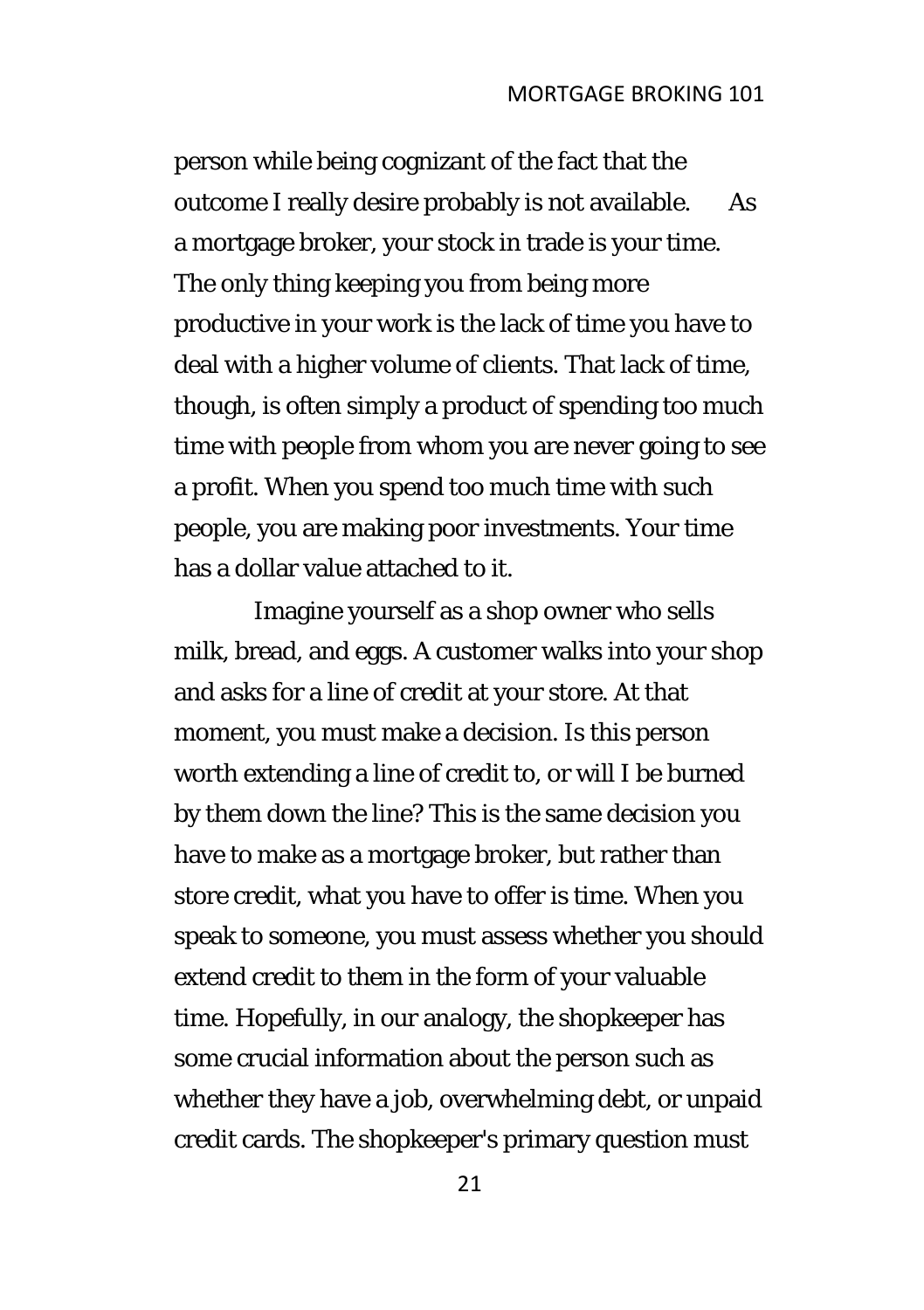be, "Will I be paid at the end of the day?" As a mortgage broker, you must ask yourself the same. What is the likelihood of me getting paid at the end of my interaction with this client? If you feel that the likelihood is low, you know not to extend an ample amount of credit to that person, and you will not feel as if you wasted valuable working hours at the end of the week.

Let's think again about the set of people in our territory who are already set on buying home loans. Within this set, there is a subset of people that you will be unable to convince to buy a home loan through you. They have a process, and their process does not involve us. The outcome, as we've said, is unavailable. However, the other subset in that group of people is made up of those who see the value of using a broker. These people have a fundamentally different set of questions than the people who will go to the bank tomorrow morning. The people who will seek you out are asking, essentially, "What should I do?"

When this kind of person rings a broker, they have a goal in mind, but they don't know how to take the first step toward that goal in the form of a home loan. The home loan is something that they need in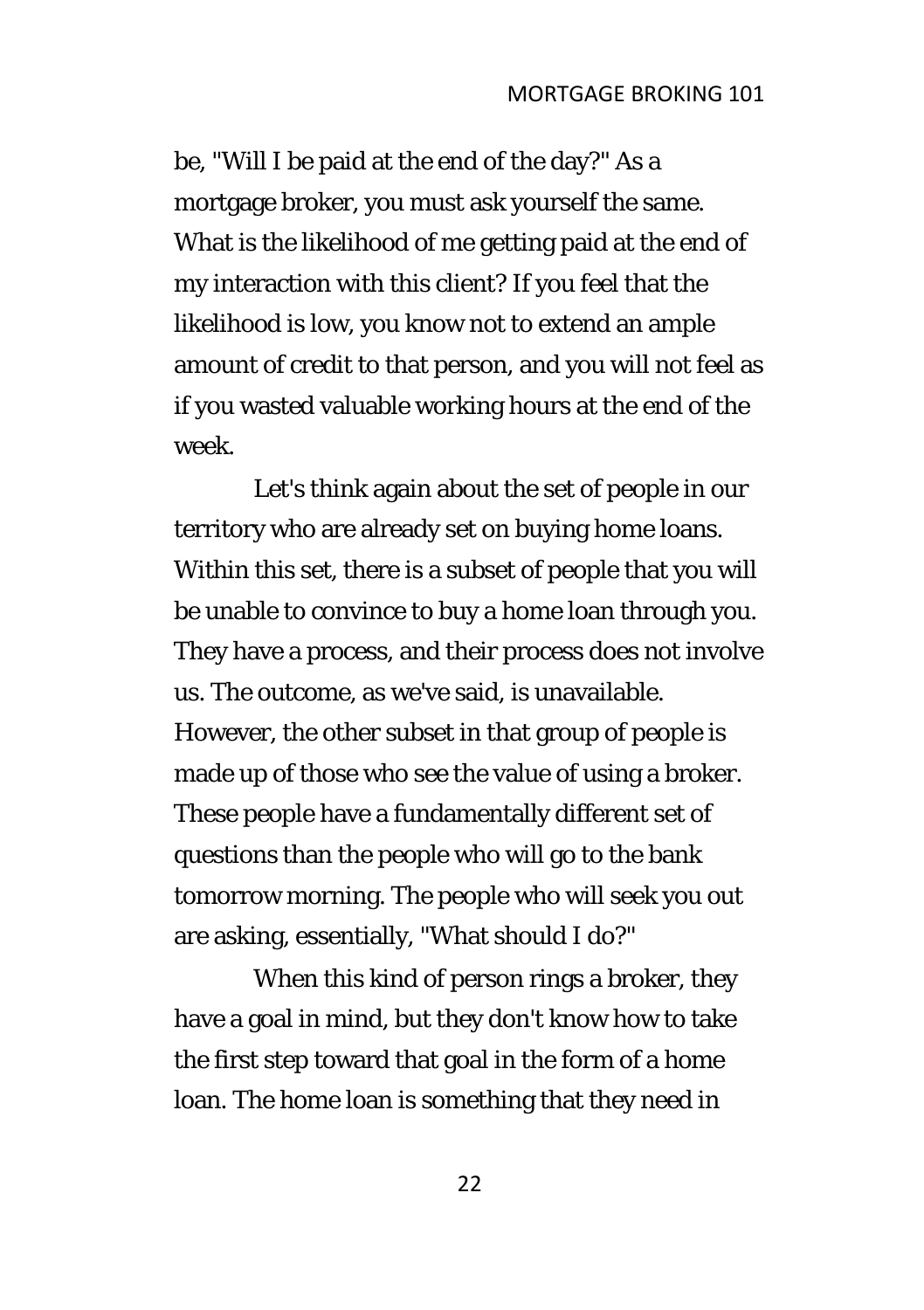order to accomplish something else. They want to know what to do, and they need someone to tell them as much. Essentially, these people want to be lead through the process.

Knowing this about our target allows us to zero in on what we are going to say in that first, crucial conversation. We know that it is going to be counterproductive to give this kind of person a thousand different options and ask them to make a lot of decisions. That is not why these people come to us. We are in the business of customer service, and the two golden rules of customer service are to understand what the customer needs and then meet those needs. We are in the business of providing best practice customer service. Every worthwhile client who rings you up or gets referred to you wants to be lead to a good decision. They do not want to be given a number of different parameters upon which to make a decision by themselves. If your typical client in the position of choice-maker, you are simply not giving them what they came for.

This does not mean that we deny an enquirer information. For those enquirers who want to know more about the process, we gladly comply by giving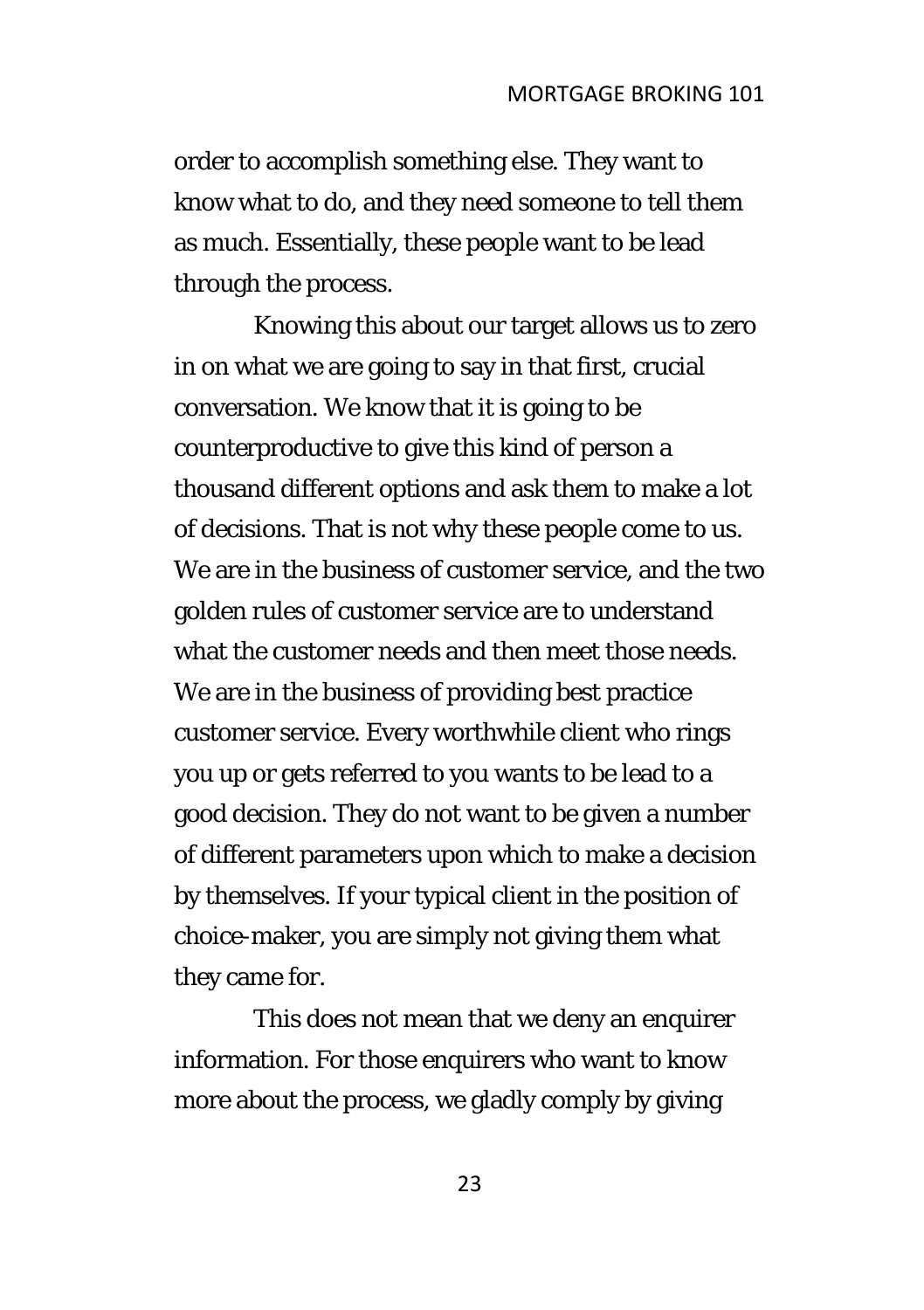them the information that we use to make decisions in our position as the service provider. Ultimately, though, they come to us for our valuable advice, and we deny them that service when we simply lay everything out on the table. An ideal conversation should have as its centerpiece a recommendation of your own based on the client's particular scenario justified by a few logical steps that you have taken in your analysis of their finances, at which point the client says, "Yes. That sounds good." That amount of confidence from the client in our recommendation is the end goal, and it is exactly what the client wants as well.

The most successful people in this industry have a very clear understanding of who they are looking for before they start working on Monday morning. They know what type of person is likely to pay for their services, and, as a consequence, the likelihood of that broker extending credit to the wrong person in the form of their valuable time is minimal.

On the opposite end of the spectrum, we have brokers who are struggling, and as a consequence of that struggle, unproductive practices start creeping into their work. They begin chasing clients. Each client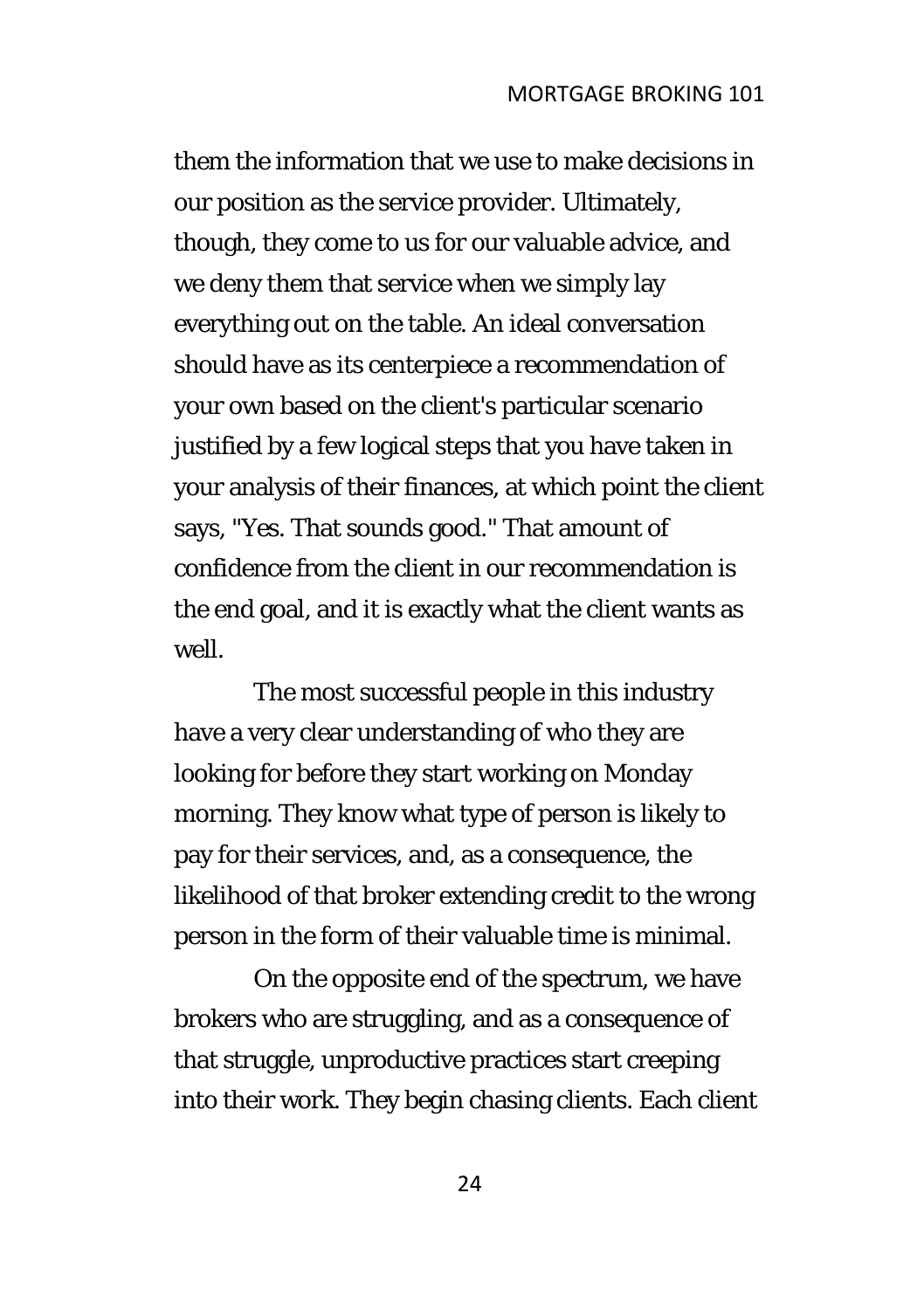must be a winner. Each meeting must result in a home loan buyer. If you find yourself thinking this way, you are not actually going to accomplish the goal of becoming a more productive broker.

Above all, what I am trying to communicate in this chapter is that you must avoid the trap of thinking that there is a large pool of clients out there simply waiting for you to offer them a home loan, so you need to get out there and put more hours in to make those clients your own. In actual fact, there is a select number of clients in your territory with whom you can spend time productively, and it is only by having a clear vision of how to reach those clients that you will become more productive. If you take all of the time that you waste on clients with whom you were never going to see a benefit in the first place and instead devote that time to prospecting for quality clients, you will have cut your work in half and made each hour that you work much more valuable. If you are able to communicate to a referrer precisely who you are looking for, and as a consequence have a higher number of meetings with clients whom you know are searching for your services, then surely you are going to convert at a higher rate than you are now. In the world of forking paths that is modern business, you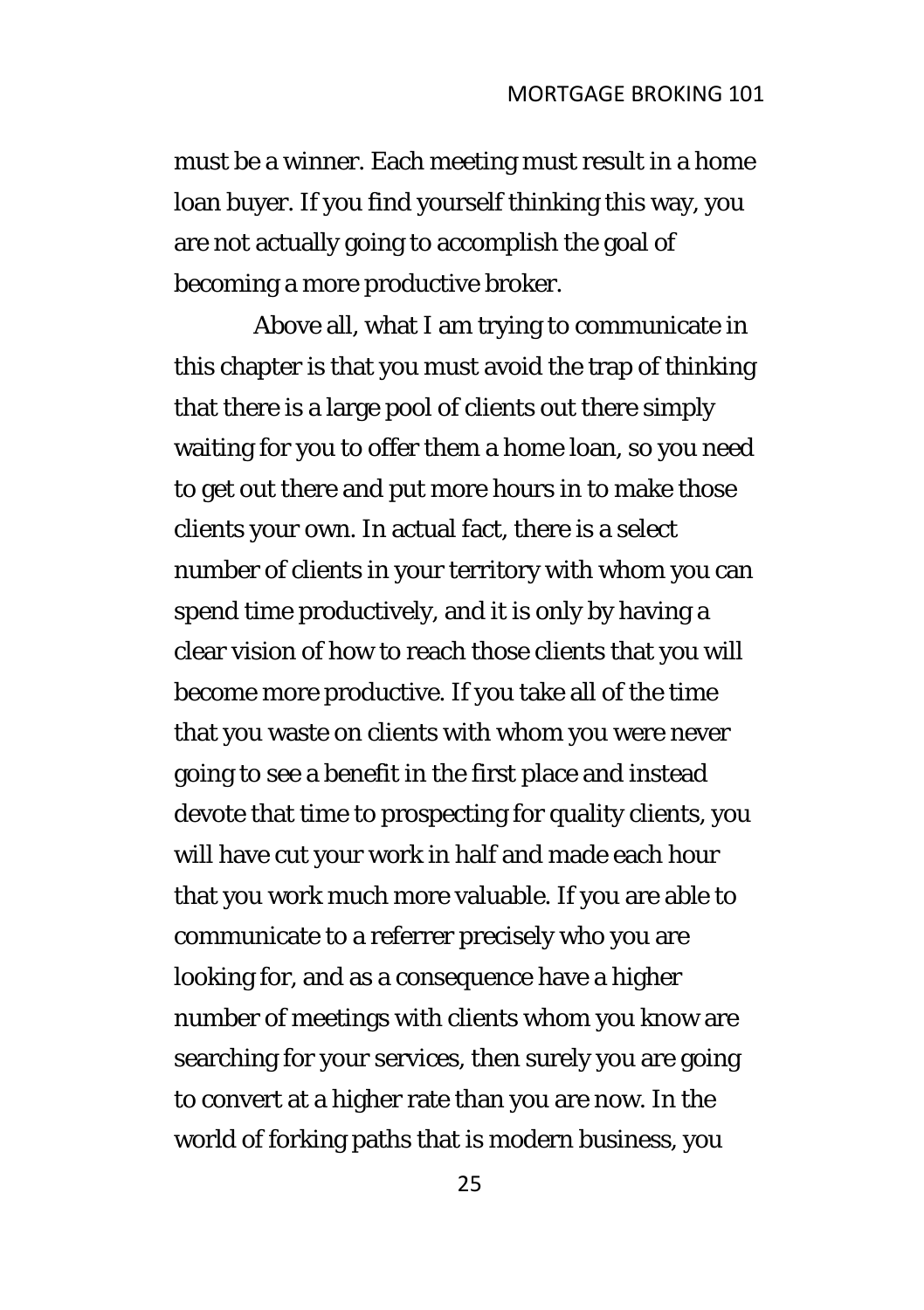need to know when you are spending your time productively and when you are driving toward a dead end. Knowing your target is the light that guides through the process of getting the loan across the line.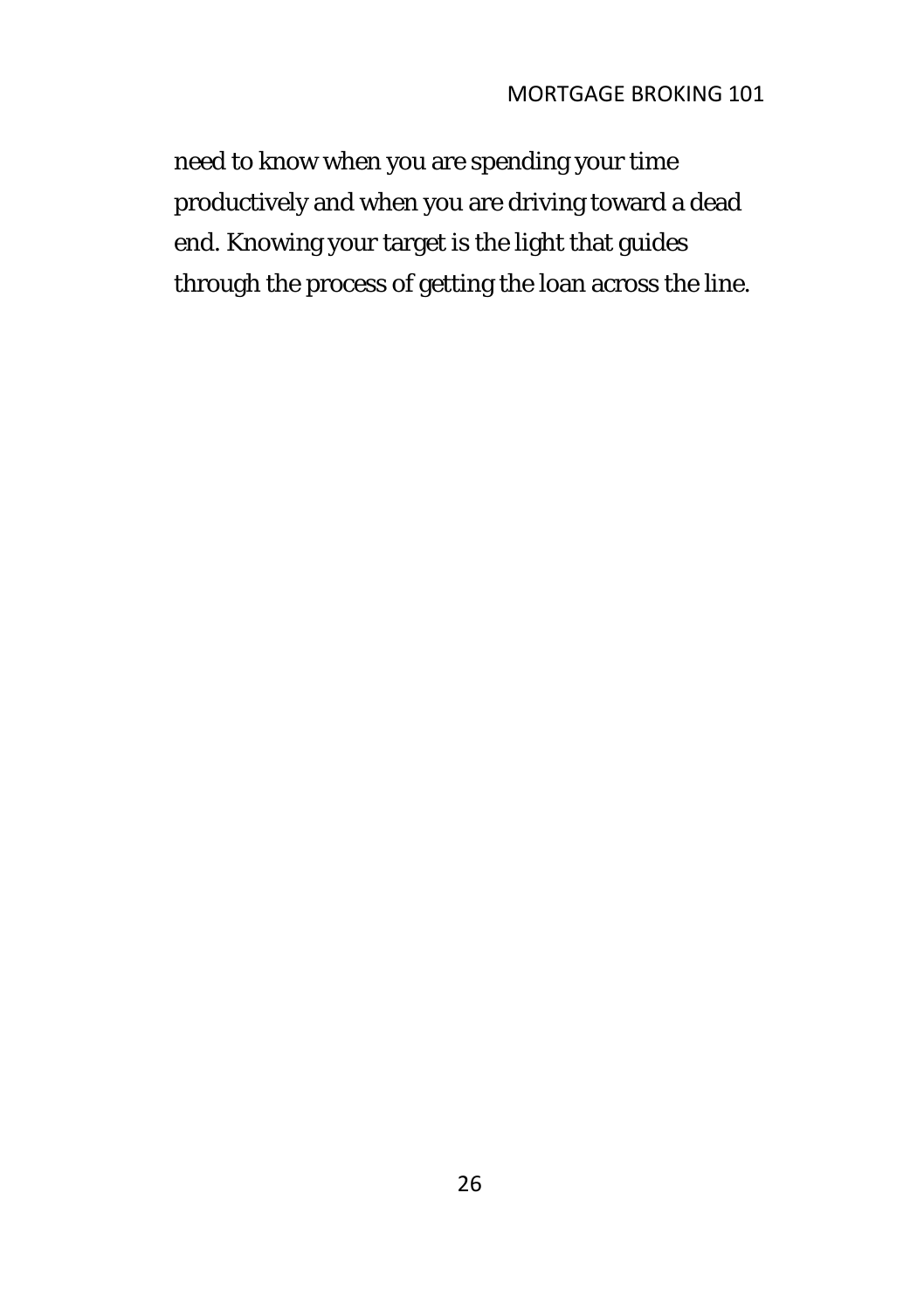# *BUYERS AND INFORMATION SEEKERS*

### Key Concepts

- $\checkmark$  Know the two types of enquirers
- $\checkmark$  Understand that everyone sounds like a buyer
- $\checkmark$  Guard your emotional reserves

There are two types of enquirers that seek us out. One is an information seeker. For whatever reason, this type of enquirer is curious about a home loan, and he or she is gathering information to make a decision at some point in the distant future. This person may become valuable to us down the line, but at the first call, they are not ready to go through with a home loan. The other type of enquirer is a buyer. They are not gathering information. They want to get a home loan over the line in the immediate future, and they are looking for someone who can help them do that. Every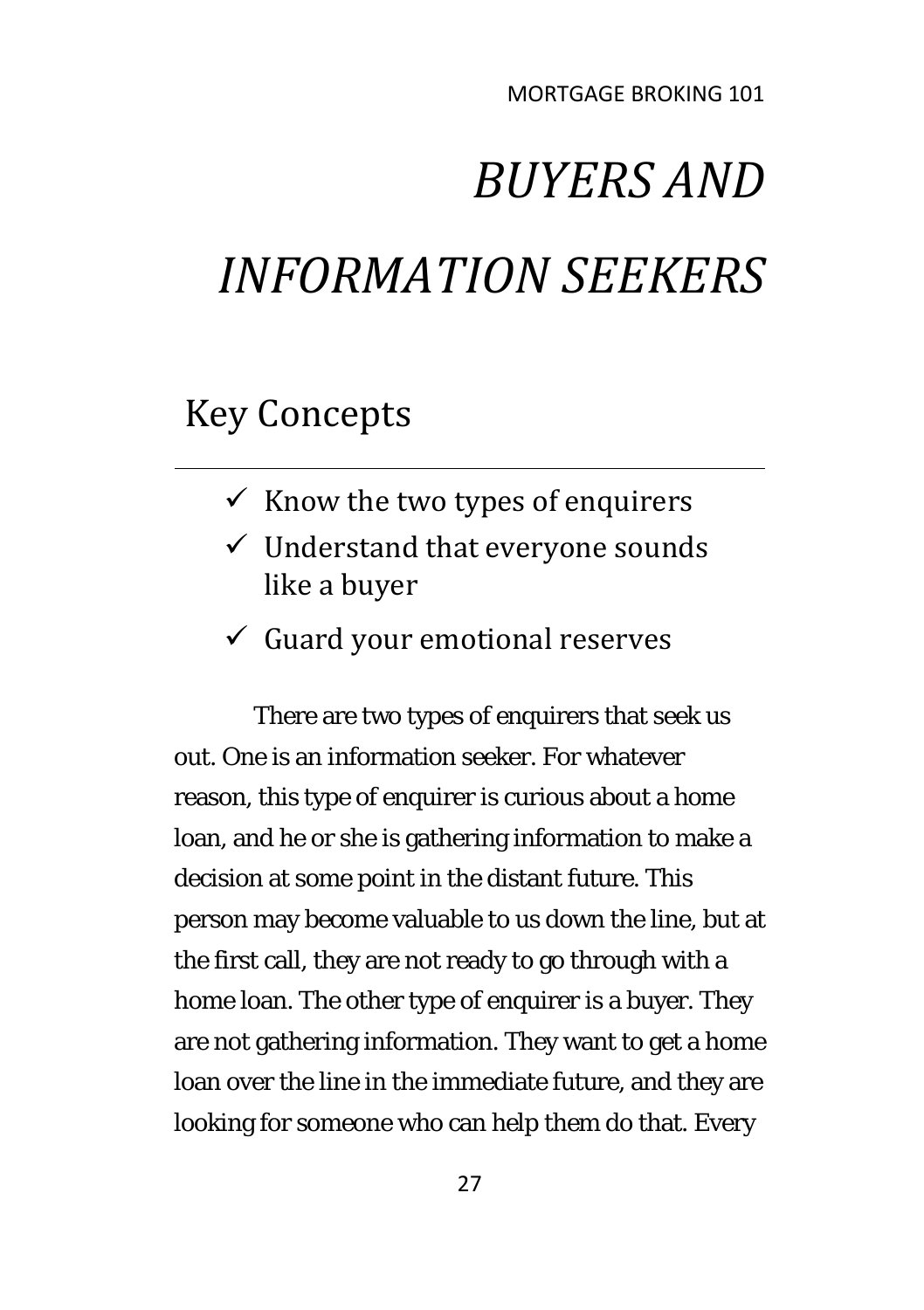enquiry we receive can be separated into these two groups. As brokers, if we can immediately assess which of these two types we are speaking to in the first phone call, we can tailor our conversation and correctly apportion our time for these two different kinds of clients.

Let's look at two hypothetical enquiries. First, we have a woman who calls and says that she and her boyfriend are thinking about buying their first home together. They don't have much money at the moment, but they would like to know what steps they need to go through to secure a home loan. In contrast, imagine that another woman calls and tells us that she has just placed a deposit on a new home and is looking for a loan.

In your mind, there should be a gulf of difference between these two enquiries. The conversations that follow these two enquiries should be completely different. When dealing with the former enquirer, our perspective should be that we need to quickly and efficiently give the enquirer useful information packaged in such a way that when they are ready to buy a home loan in the future, they are going to come back and deal with us. Achieving that outcome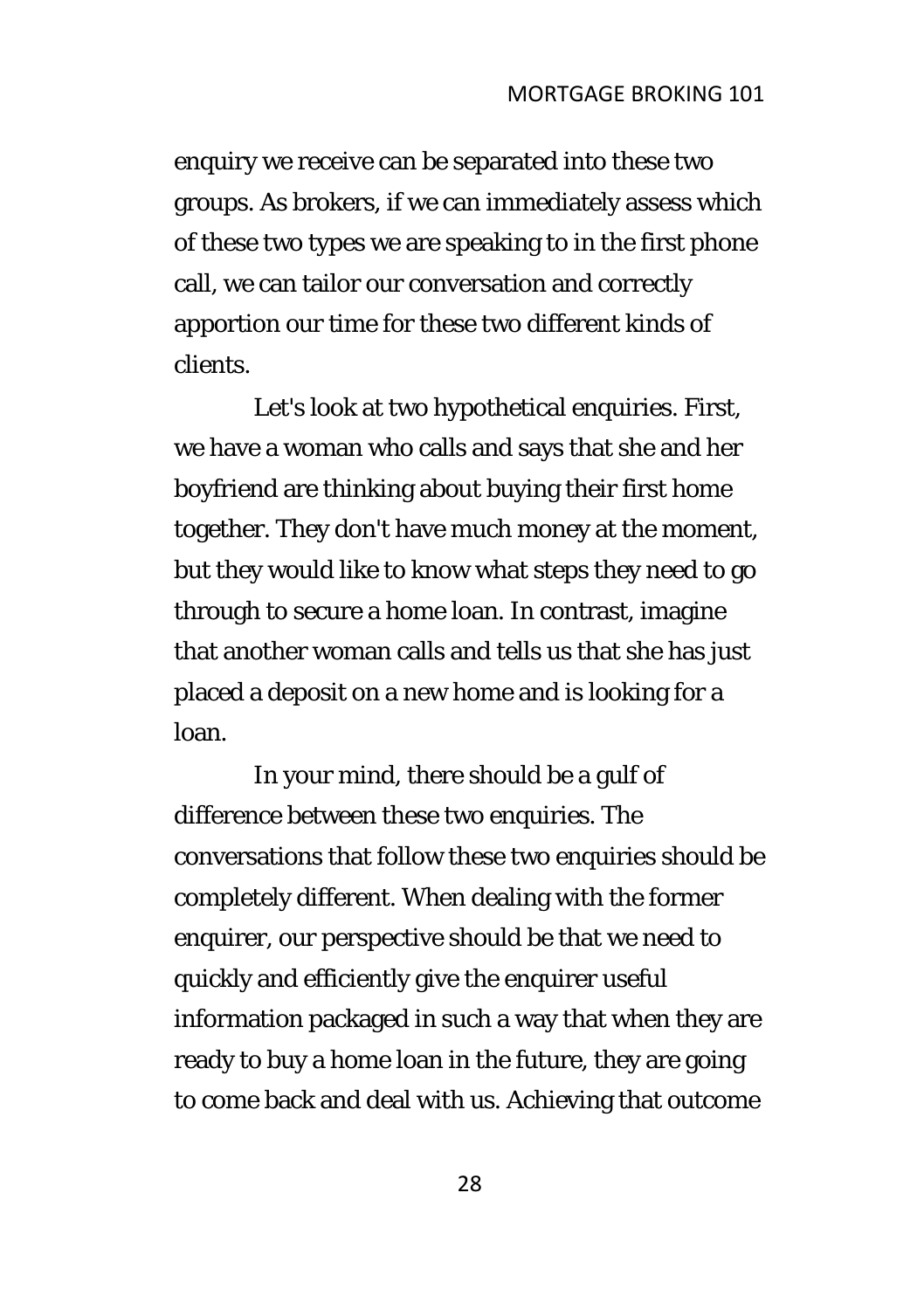depends completely on an understanding of who you are speaking to. In the second scenario, however, every move we make should be geared toward getting a home loan over the line with this client who is clearly ready to do business.

That example is overly simplistic, but the challenge that confronts most brokers is that they have no established method of determining whether they are speaking to a buyer or an information seeker on the phone. With no clear way to distinguish between these two types of enquirers, the broker, by default, treats every caller as a buyer. Then what happens? They drive 45 minutes to a home meeting, spend another 90 minutes discussing options with an enquirer, and then drive 45 minutes back home. Not only is this a giant sinkhole into which their time is swallowed up, but they do not have the emotional reserves to deal with such appointments on a regular basis. It's exhausting. The emotional toll of working this way is overlooked by many in this industry. Each of us has an emotional bank account, and there's a set amount of energy that we can withdrawal from it each week. Nobody possesses an endless supply of emotional energy. We're all human. Throughout the day, there are things we do that make withdrawals from this account, and there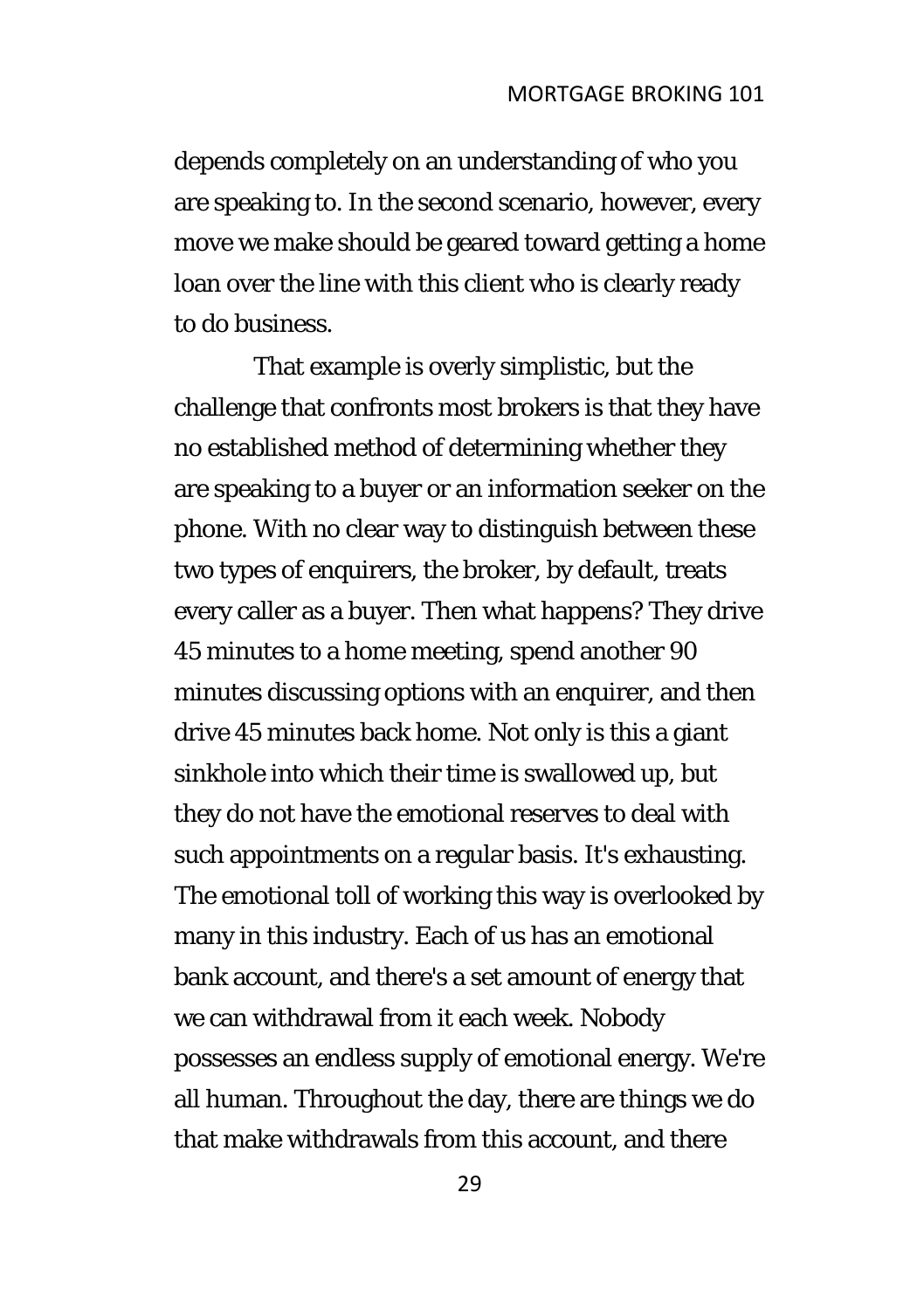are things we do that make deposits into it. When you take up the default practice of making a three-hour commitment to any client that calls you, you are handing out the pin number to your emotional bank account. You might as well be asking people to take your time and energy and do with it as they please. You would never do that with your hardearned money, and as we know from the previous chapter, your time has a dollar value attached to it. I do not mean that you should stop traveling to see people. I would never advocate that you push people away and tell them to go somewhere else. The fact is, though, that not all clients are equal. You must establish a mental process where you ask yourself a set of questions at the beginning of each calls: Is this worthwhile? What is my objective here? Does this client only need information at the moment? Am I working with someone who wants to go through the process of buying a home loan right now? Without asking these questions, you leave yourself at the mercy of every caller you receive.

Mortgage broking is not about being a great salesperson. It is about being a great prospector and being able to distinguish buyers from information seekers. It is about putting yourself in front of more people who have already made the decision to go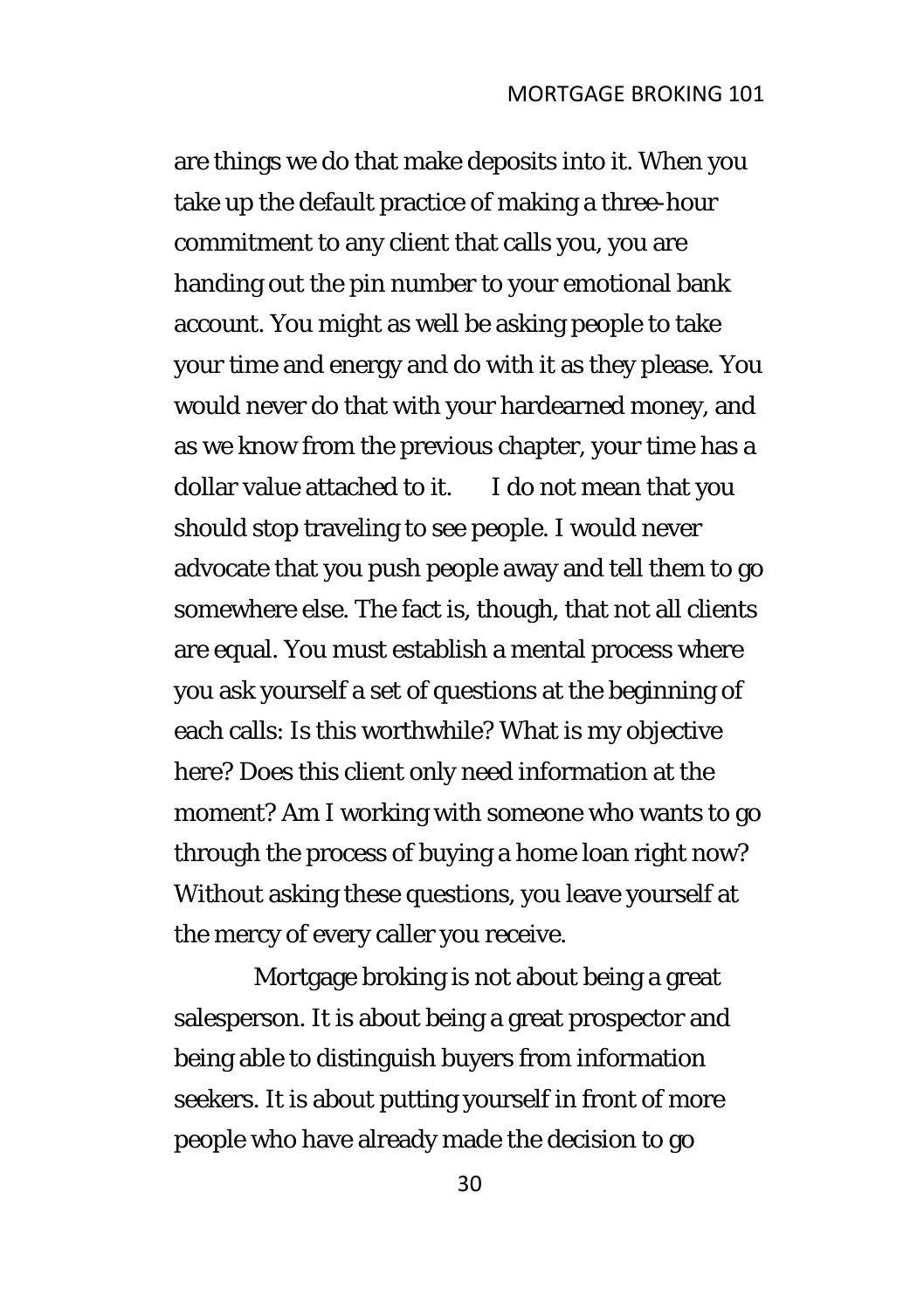through with a home loan. You are looking for people who are ready to work with you right now. Are they ready to buy a home loan now? That is the essential quality that you are seeking.

If an enquirer does not possess that quality, they are an information seeker. As such, your process of dealing with them must be different. Above all, you need to determine what information to give to that person so that, in time, they become a buyer who seeks you out. For now, though, they are just collecting information, and you must be aware of that. If you cannot identify what the person on the phone wants in this respect, you have no ability to provide them with what they really need, and ultimately, your objective of delivering high quality customer service is not going to be achieved. You need something at the beginning of your process to determine who you are working with. Everybody you deal with will sound like a buyer. They will sound like they are ready to do business with you today when they are actually just looking to gather information to do business in the future. This is not because they are lying about their motivations. This is simply the way people behave when gathering information.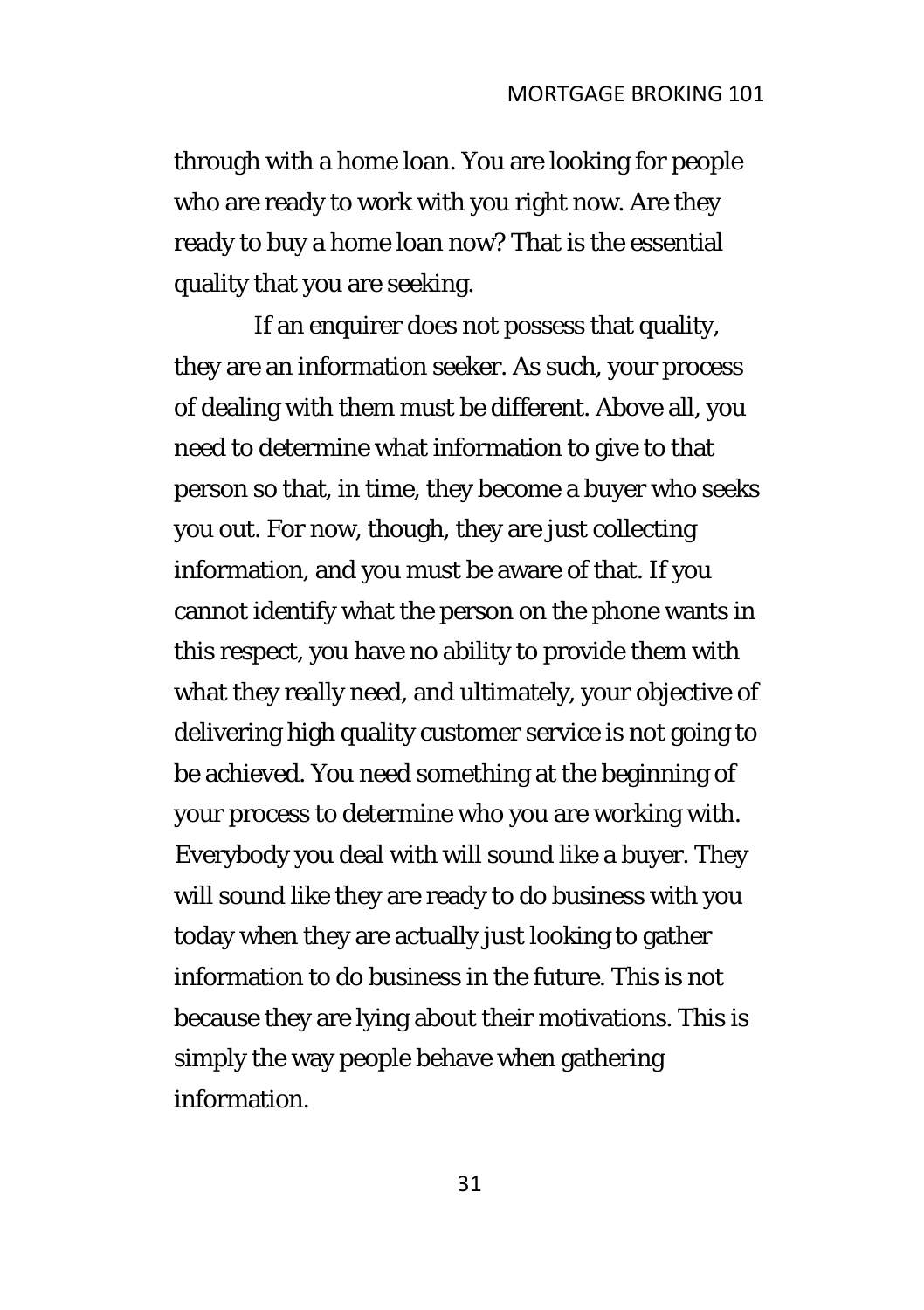Imagine, for instance, that you are shopping around for a new Porsche. You do not actually have the money to buy the car today, but you are really keen on a test drive because you may be in a position to buy the car this time next year. What do you do? You ring the motor vehicle retailer with a simple goal in mind: you want to test drive this car. Now imagine what you are going to sound like on the phone. What kinds of things will you ask about? You will sound like a buyer. You will ask concrete questions about what time the shop is open and what days you might be able to take a test drive. You will project the stance of a buyer because you are seeking valuable information that will allow you to make an informed decision in the future. However, you are not ready to buy the car today, this week, or even this month, unbeknownst to the retailer. An information seeker will almost always put out a vibe that says they are ready to do business now. As a mortgage broker, you need to be aware that everyone you deal with will sound like this. There is nothing in their tone or their questions that will establish them as an information seeker. They will project the stance of a buyer in order to extract the best possible information from you. You need a mechanism in place to make this distinction yourself. If you have the proper mechanism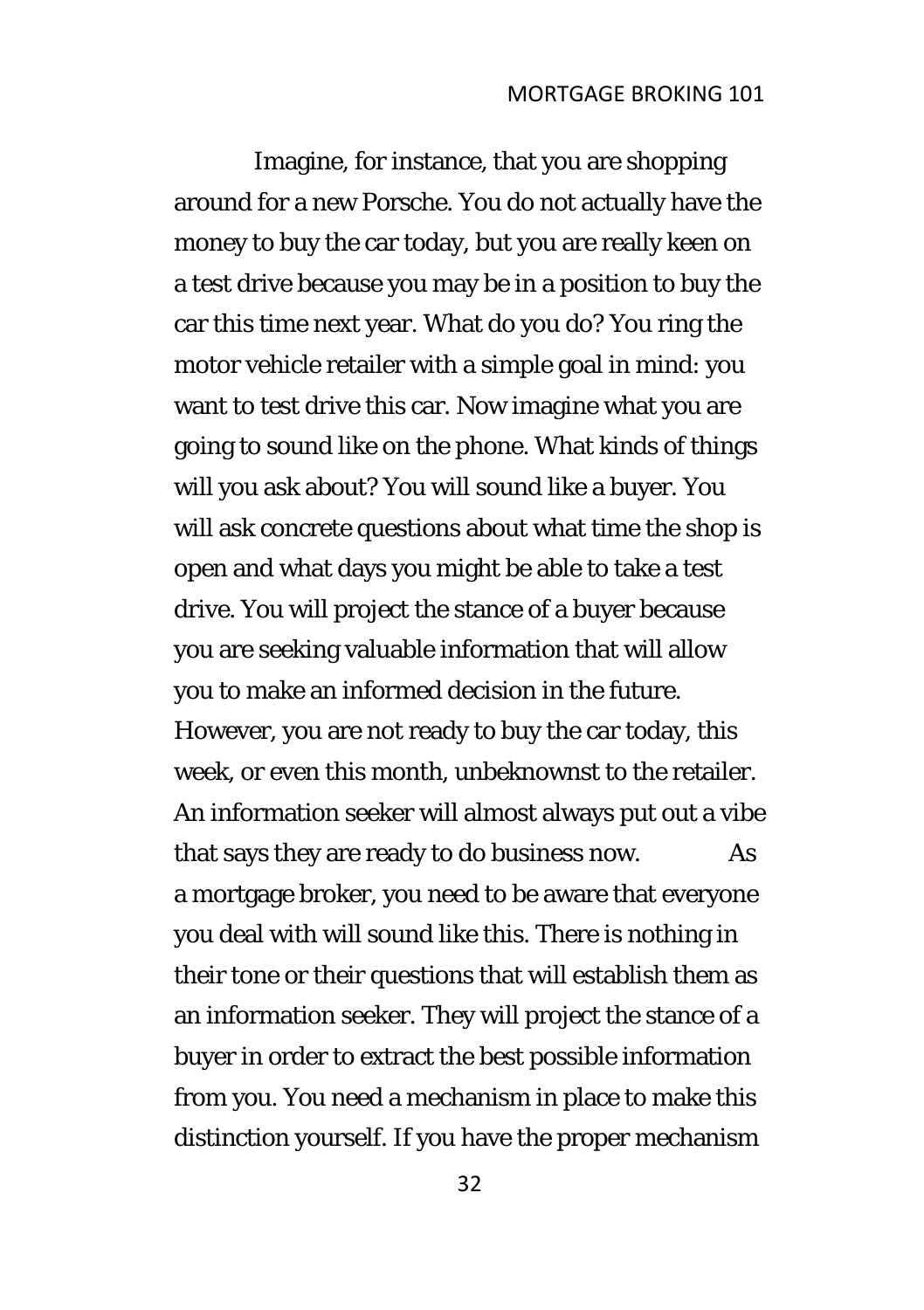in place, you can quickly and efficiently decide how to apportion the time you spend with them.

Investing time and energy into enquirers with whom a profitable outcome is never available in the first place is a fountain of frustration in this industry. Brokers may blame such failures on their inability to give an engaging presentation, but in reality, they simply had no mechanism to determine who they were dealing with before they went down a road that led to a dead end.

Think about the past year, two years, or five years you have been working, and try to remember the clients that you feel you missed out on. You can probably remember a few that you poured your time and energy into only to be left with nothing at the end of the day. When you have one of those in mind, honestly ask yourself whether the outcome you were seeking was available in the first place, before the client ever came to you. Many times, upon reflection, we realize that it wasn't. So why did you put so much time and energy into such an endeavor? Most likely because you just did not know better. You did not know that you were speaking to someone who was an information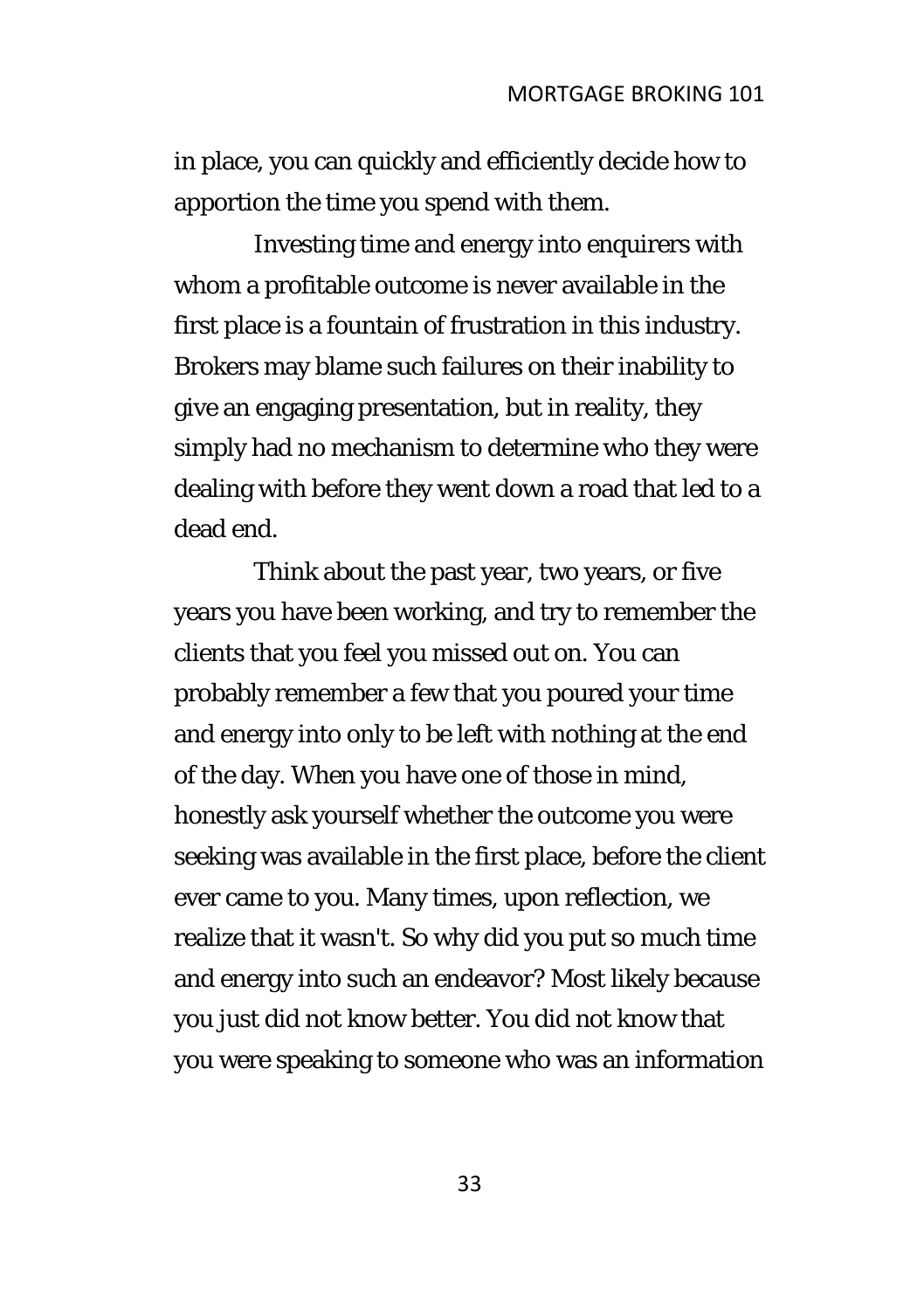seeker, so you wasted time asking the wrong questions and pursuing an unachievable goal.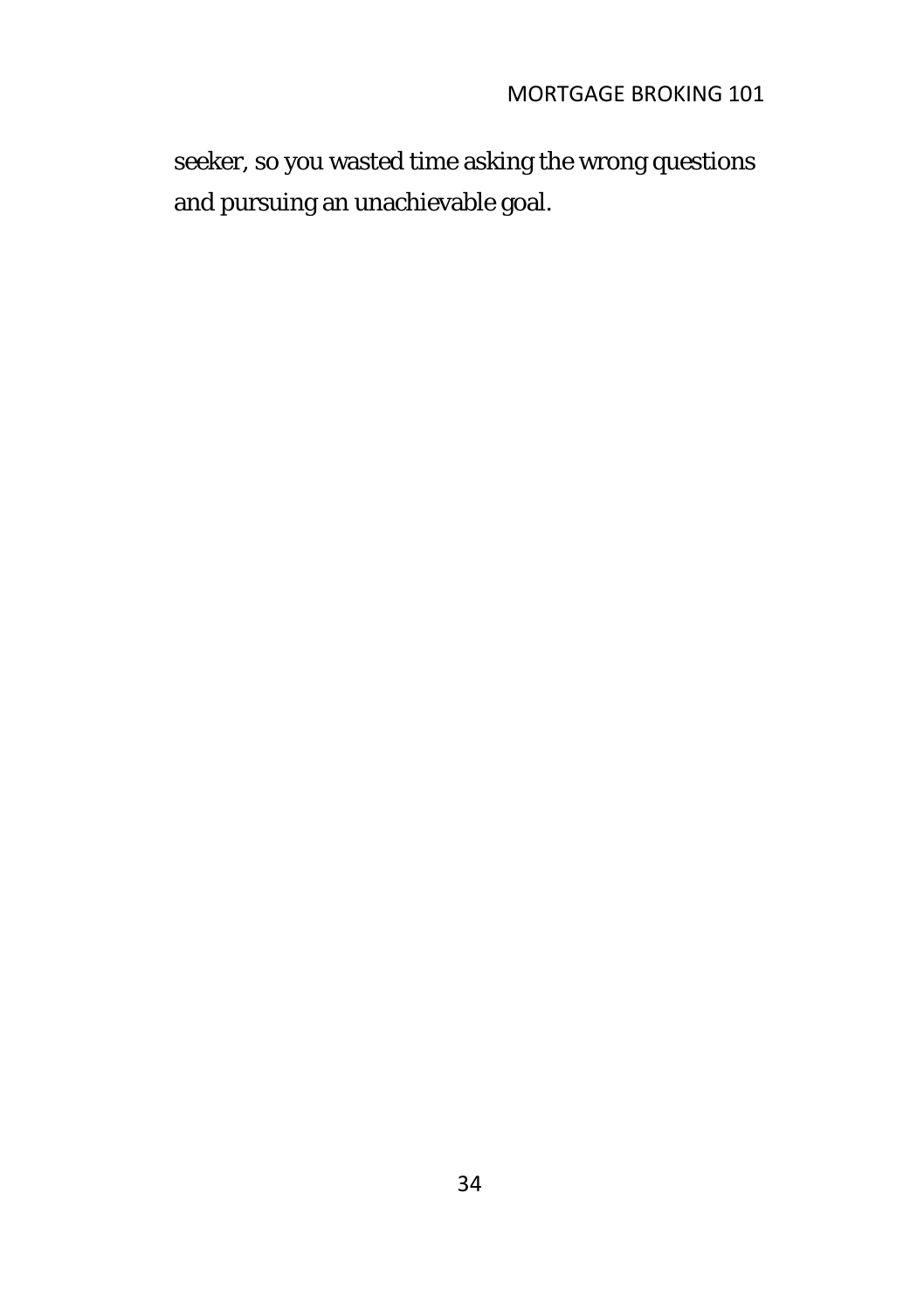# *THE THREE QUESTIONS*

### Key Concepts

- $\checkmark$  Deliver confidence to the client
- $\checkmark$  Answer their most important questions
- $\checkmark$  Streamline your presentation
- $\checkmark$  See through the client's eyes

Buyers are our target audience. We need to spend the lion's share of our time with people who are ready to move forward on a home loan right now if we want to increase the number of loans we write each month. Let's think about the mindset of this person, the buyer. How do they feel before dialing our number? What do they think they need? How do we want them to feel by the end of the call?

When we answer the phone, we need to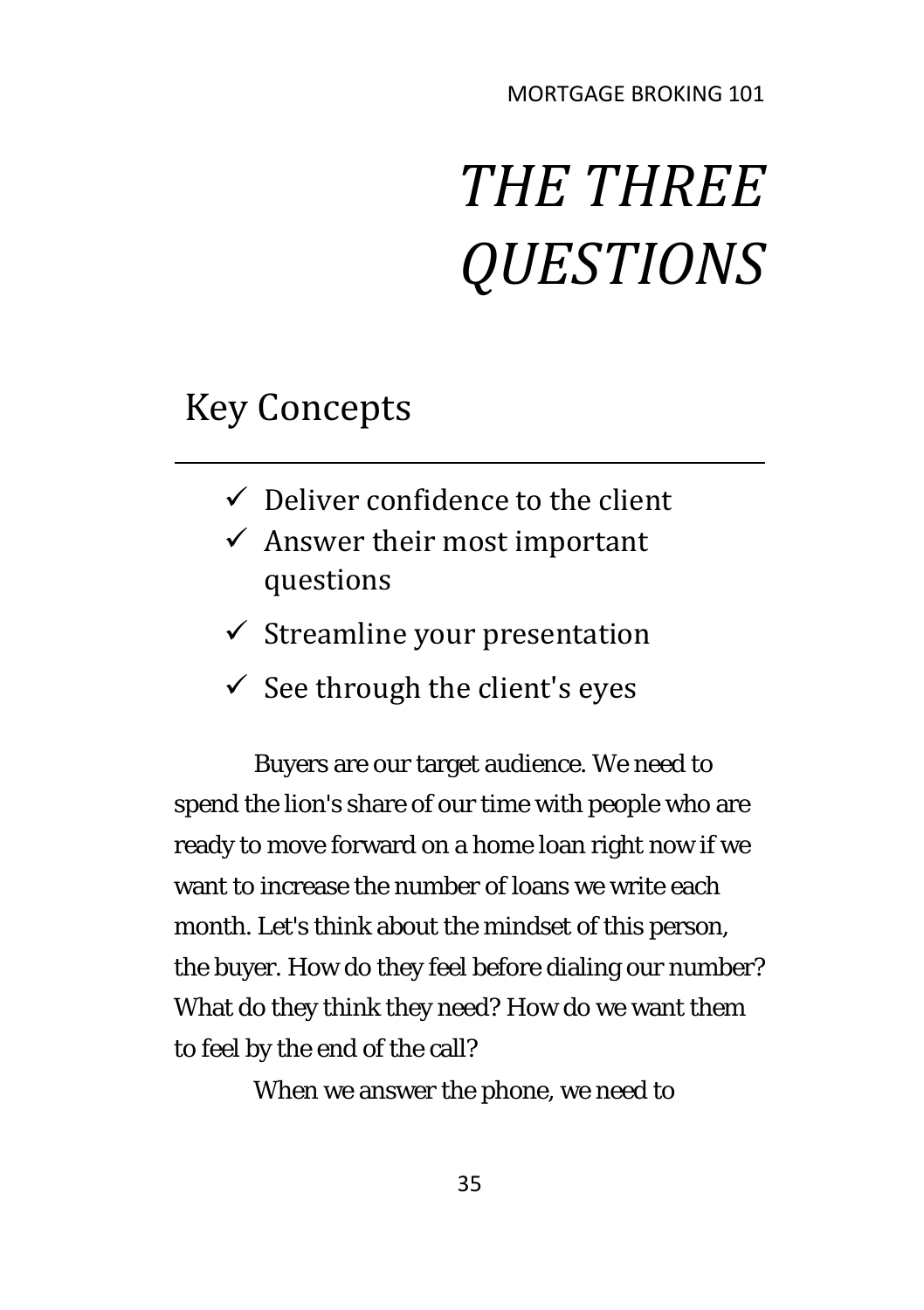immediately give them the impression that they are dealing with someone who understands their position and their perspective. They should think, "Thank God. She knows what she's talking about. I'm in good hands." We can only lead them to this feeling if we know what they are seeking in the first place and use that knowledge to deliver them to a place of confidence.

A person who comes to a broker is not a doityourselfer. A do-it-yourselfer goes to the bank and asks for a home loan. The person who comes to a broker sees value in outsourcing the work of buying a home loan to someone else who can lead them to the right decision. People who contact you, the broker, want to be led. They want advice. They want guidance. They want help. Above all, they want to feel confident that they are dealing with someone who knows what they are doing.

To deliver this feeling of confidence to a client, we must empathize with them. We have to see the world through their eyes. Most brokers fail to do this. Most brokers go to a meeting with a client and present a slab of information before asking the client to make a number of decisions with that information based on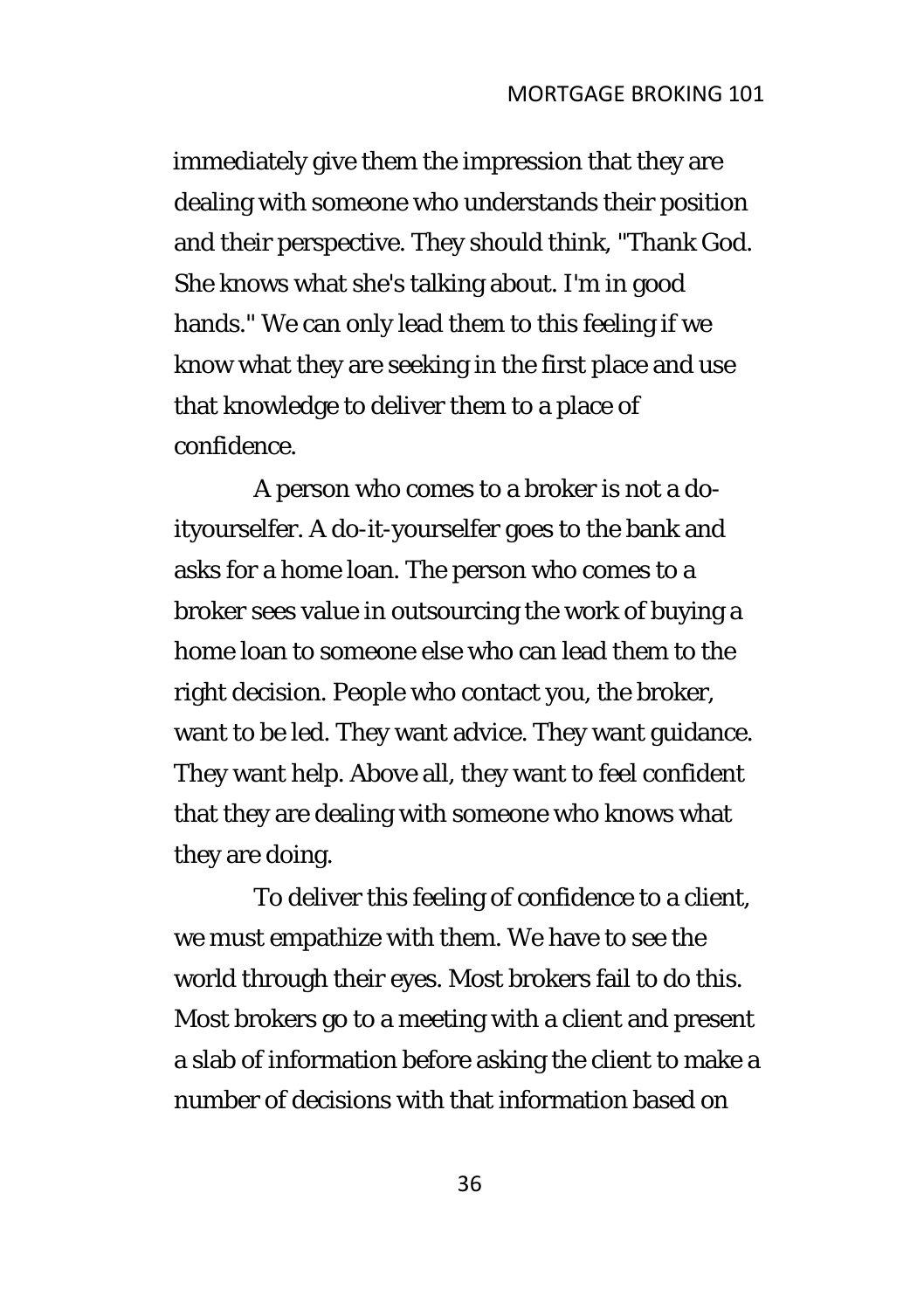their own preferences. A broker who delivers confidence to a client, on the other hand, will present an outcome to a client. They demonstrate to the client that they have listened, understood, and analyzed the situation to present the best available option. If a broker can relate to a client on this level and deliver an outcome based on the client's particular situation, they are virtually guaranteeing that the client will want to do business with them.

This need not be a complicated process, either. Most clients that we deal with are going to have the same core concerns, and—as we are in the business of delivering exceptional customer service—it would do us well to anticipate those concerns. We actually have the ability to predict what a buyer is going to ask, and being able to predict and answer a client's questions will clearly indicate to the client that they are in safe, knowing hands.

So what are the questions that virtually every client will have? Every client you deal will have these three questions in mind:

- *1) Will I get the money?*
- *2) How long is it going to take?*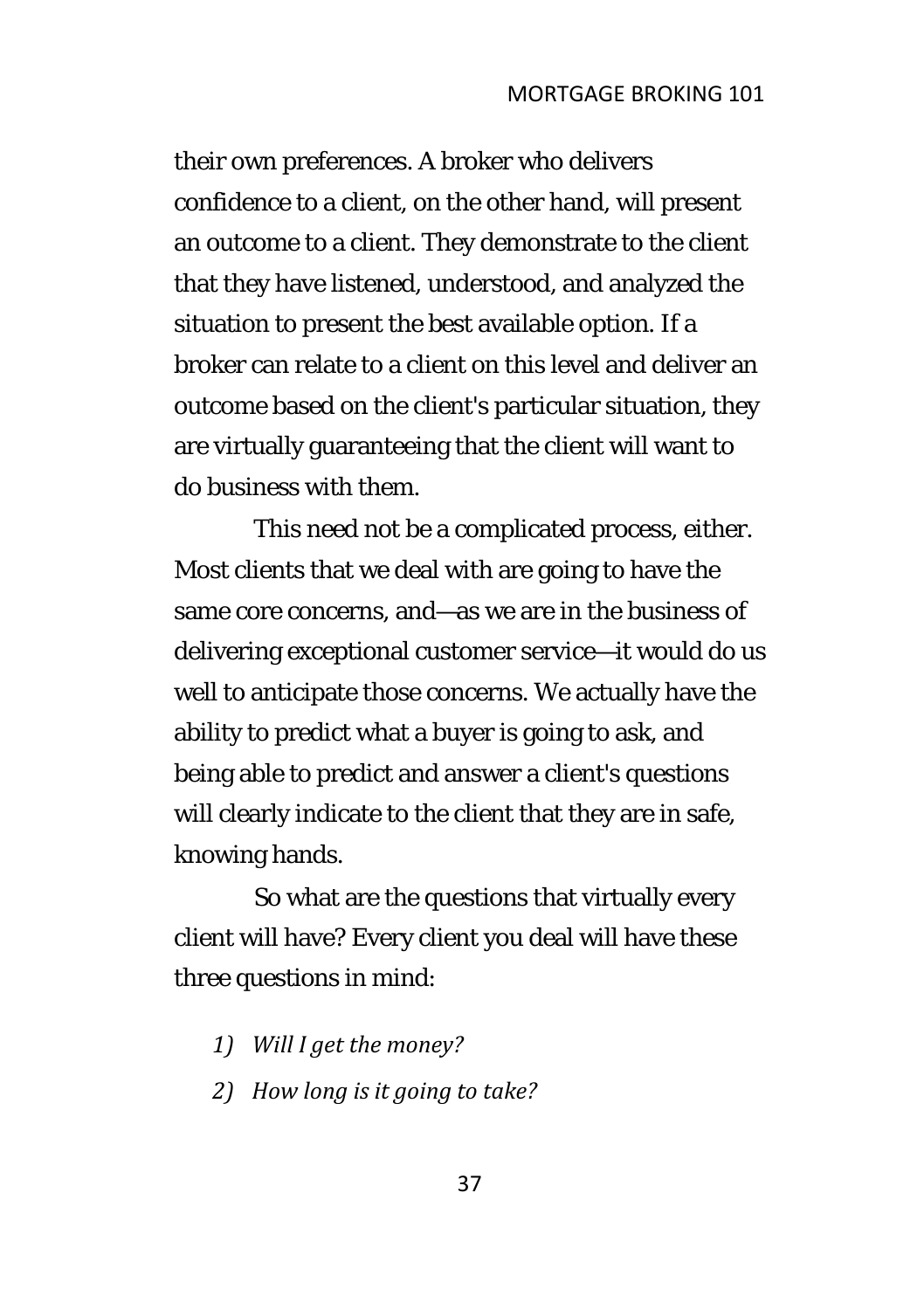### *3) What is it going to cost per week, fortnight, or month to pay off?*

Your sales track should be centered around these three questions. Whether asked outright or not, these are the questions at the forefront of each client's mind. If you dance around the answers or bring up tangential issues before addressing these crucial concerns, you are not inspiring confidence in a client. Will they get the money? How long is it going to take? What is it going to cost each week, fortnight, or month to pay it off? Answer these questions, and a client will be confident that you understand their position and their motivations.

Your success with each client depends on your ability to deliver answers to those three questions in the shortest possible timeframe. If your average presentation to a client takes an hour, and you do not give them answers to these questions until the 50th minute, your presentation is upside down. You push the client away from you every minute you do not address those concerns. In a presentation, we need to bring the client toward us, and if we can deliver those answers confidently and quickly, we will instill confidence into them. Not only does it make our job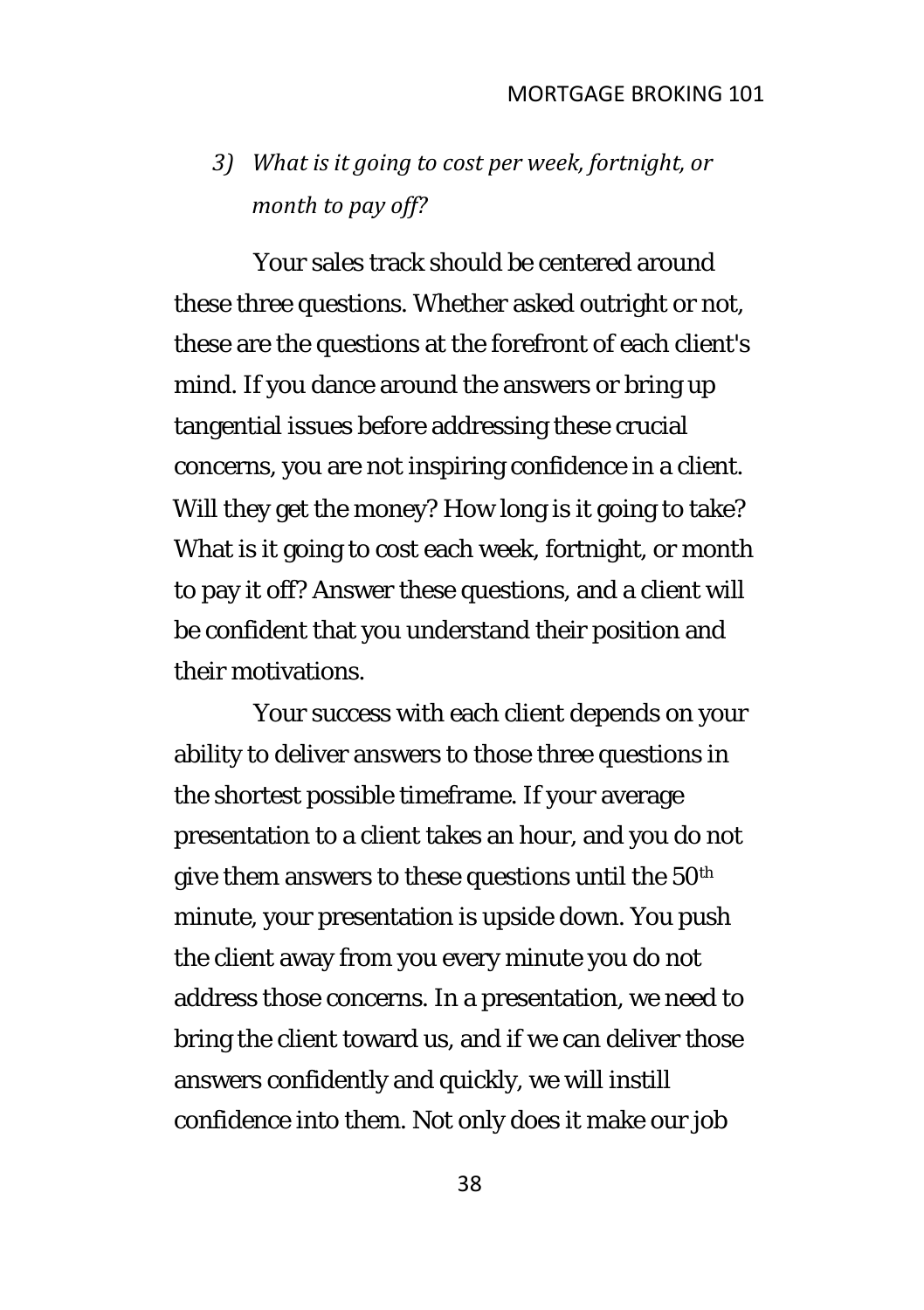easier, but the client will be grateful for it. They will sigh in relief.

On the other hand, if you give a long presentation that centers around giving the client as much information as possible, and you fail to address their three main concerns until you have taken up nearly an hour of their time, the best possible outcome is that they will be bored, if not agitated. If this is your method, you are failing to realize that a buyer is someone who wants to be led. Out of everything they could have done in pursuit of a home loan, they have come to you for guidance, not for information. This is a generalization, of course, but on the whole, a home loan buyer who seeks out a mortgage broker wants to be led to a solution. They don't care about crosscollateralization. They don't care about the current state of the industry. They want to know if the loan is going to go through, when it is going to go through, and what they will be paying.

Wasting your client's time by not answering these three questions quickly will make an immediate impact on whether they want to do business with you. From the moment you answer the phone, a client begins developing a mental picture of you. After a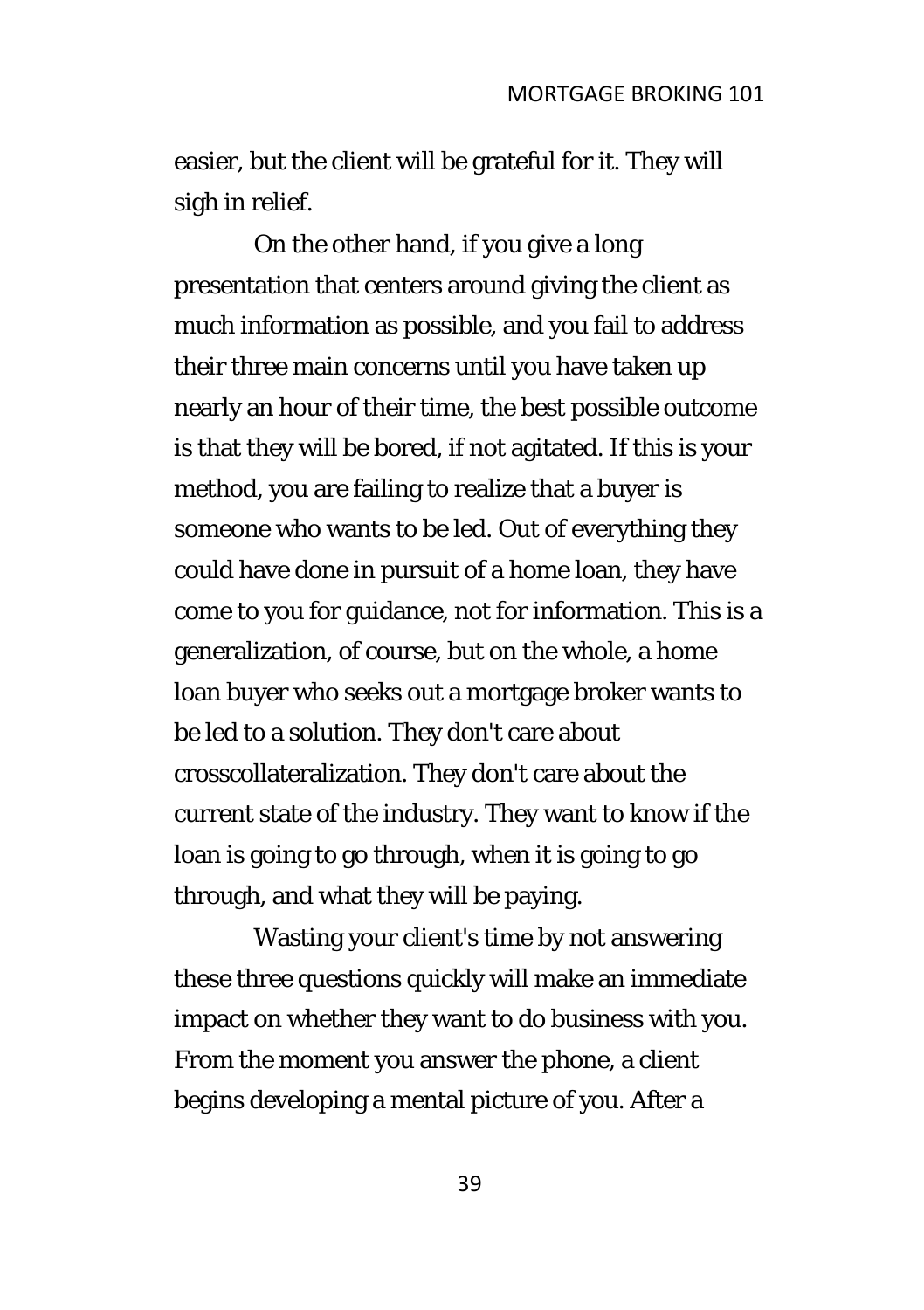minute of speaking with you, they are projecting forward to the time when you will be in their home at seven o'clock in the evening. They are constructing a mental image of your business relationship two months from now based on what you are giving them in the first two minutes of the call. If you are not answering their three core concerns, which are the foremost questions in the mind of anyone seeking a home loan, you are creating distance between yourself and the client. You are pushing them away rather than bringing them closer.

I have worked with a lot of brokers, and countless times I have seen a broker sell a home loan in the first ten minutes of the presentation and then spend the next fifty minutes buying it back. It sounds crazy, but it is absolutely true. They give the client what they need, have them onboard, address the important questions, and then go into fifty minutes of details that the client never needed, slowly losing the confidence they won at the beginning of the call by creating questions and concerns in the client's mind. The broker had a vision of what the client needed, but it was skewed. They did not realize that what the client needed more than anything was a feeling of confidence instilled by hearing the answers to their three foremost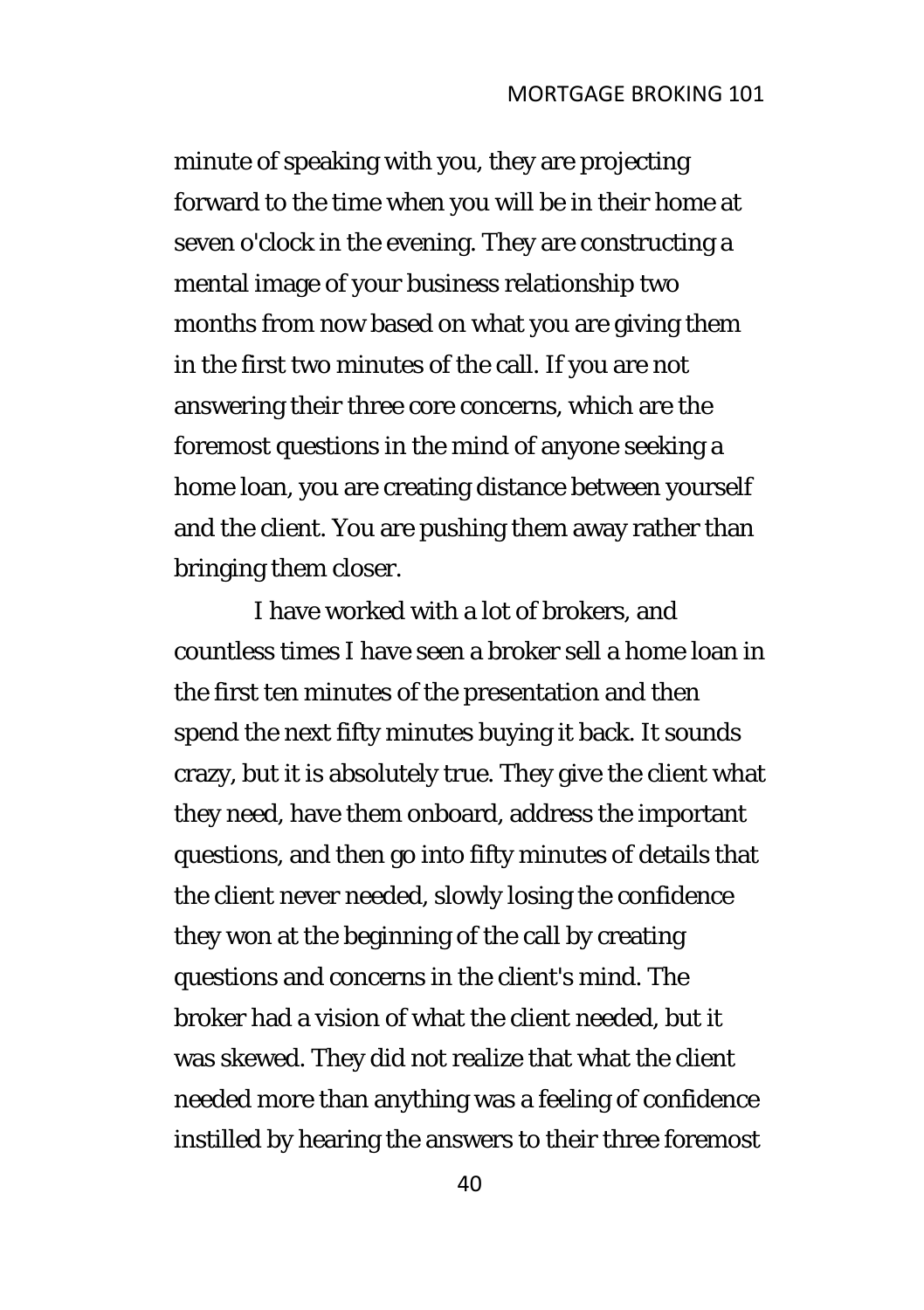concerns. If you can deliver those answers to a client in the shortest possible timeframe, they will be yours. Why would they go anywhere else when they have already been given what they need the most? An extra benefit of delivering them to that place of confidence quickly is that they will be much more likely to refer others to you because they have seen firsthand that you understand their position and won't waste their time on anything extraneous to their main concerns. If this process seems too simplistic, you probably are not putting yourself in the position of the client. As a client seeking someone with whom to work toward the goal of a home loan, what do I want? I want a steady hand. I want someone that I can have confidence in. I don't need to know everything about home loans as long as I feel that I am speaking to someone who understands the industry for me and understands my position. Obviously, though, there will be clients who desire more information about your process and ask for it outright. At that point, you will be more than happy to have that discussion because you have already addressed what they need to know. At that point, what they are really doing is seeing how far they should extend their trust to your expertise, and of course you will be ready and willing to discuss the situation in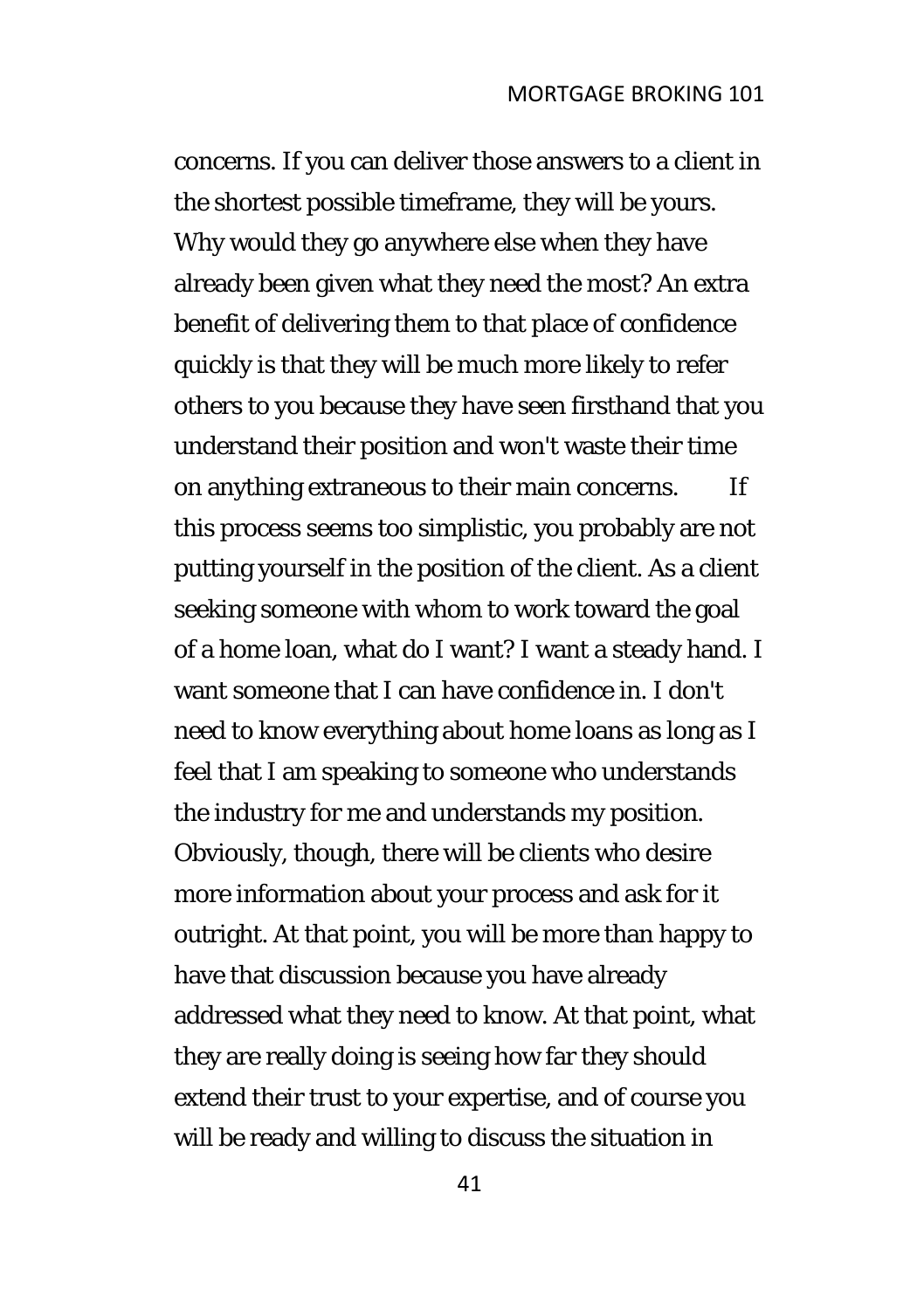detail. However, that all comes after we have first delivered them to a place of confidence by answering their three main questions.

Most brokers present back to front. They frontload the conversation with a heap of information before getting to what the client really needs to know. There is nothing wrong with the content of their presentation. The information they present is accurate and useful. It is the order of the presentation that needs to be reversed. What we need to do is resequence your process to allow you to determine at each step who you are dealing with and how you should proceed with them based on that information. To do business any other way invites and encourages clients to waste your time. Simply through resequencing what they do, brokers that I have worked with in the past have cut their working hours by 50%, and they accomplished it by realizing that their presentations were upside down.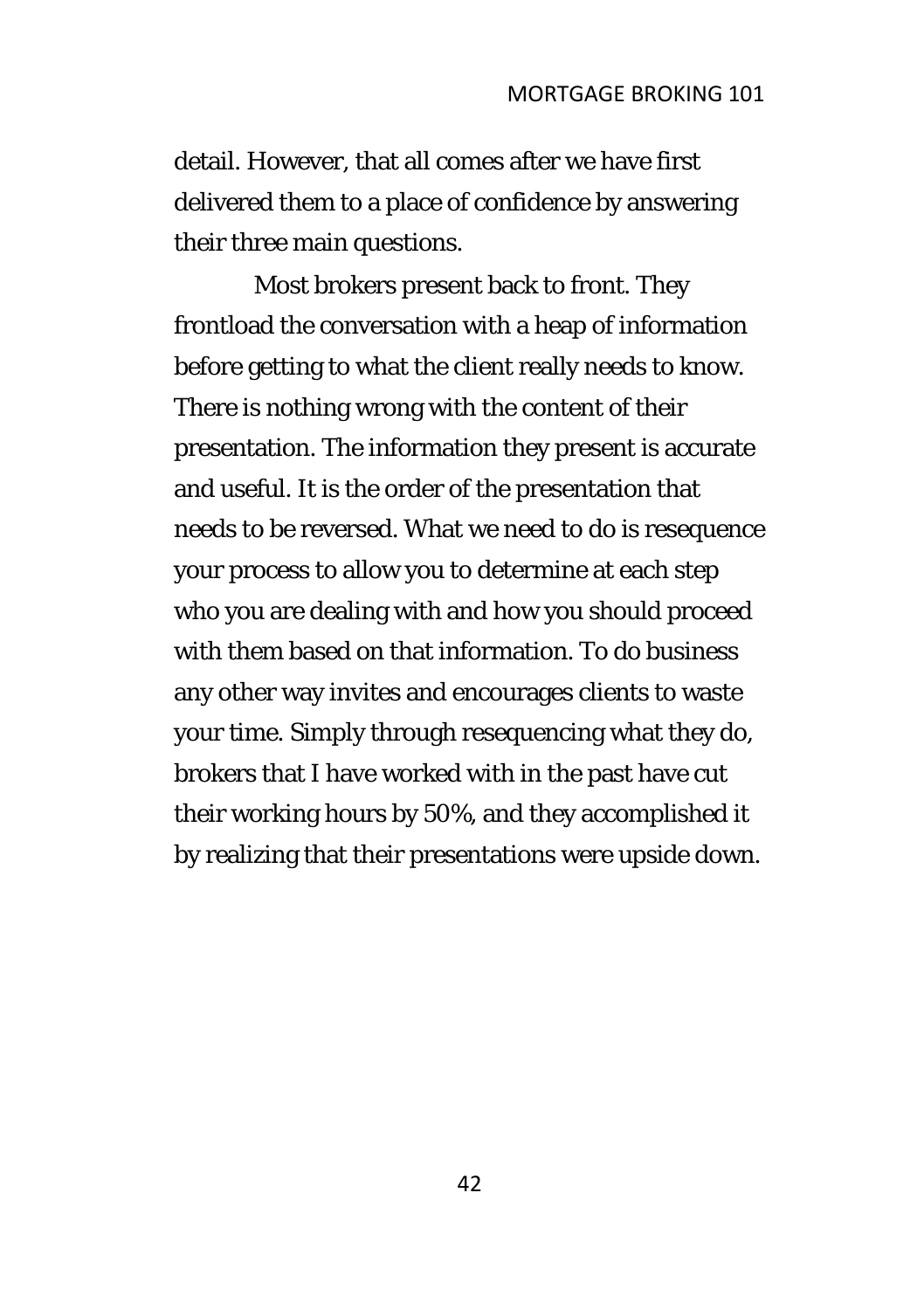# *FLIPPING YOUR SCRIPT*

### Key Concepts

- $\checkmark$  Re-sequence your presentation
- $\checkmark$  Conduct the first phone call with confidence
- $\checkmark$  Sell yourself, not the loan
- $\checkmark$  Develop a relationship in the first two minutes

Let's look at the crucial first phone call with an enquirer. We each have a script that we follow, even if we're not aware of it. There are certain habits that we have as a result of what we believe we need to deliver to the client in the first few minutes of speaking with them. From the moment we get a call from an enquirer who says that they are interested in a home loan, there are things we think we need to give them, and there are things we think that we need to get from them. Here is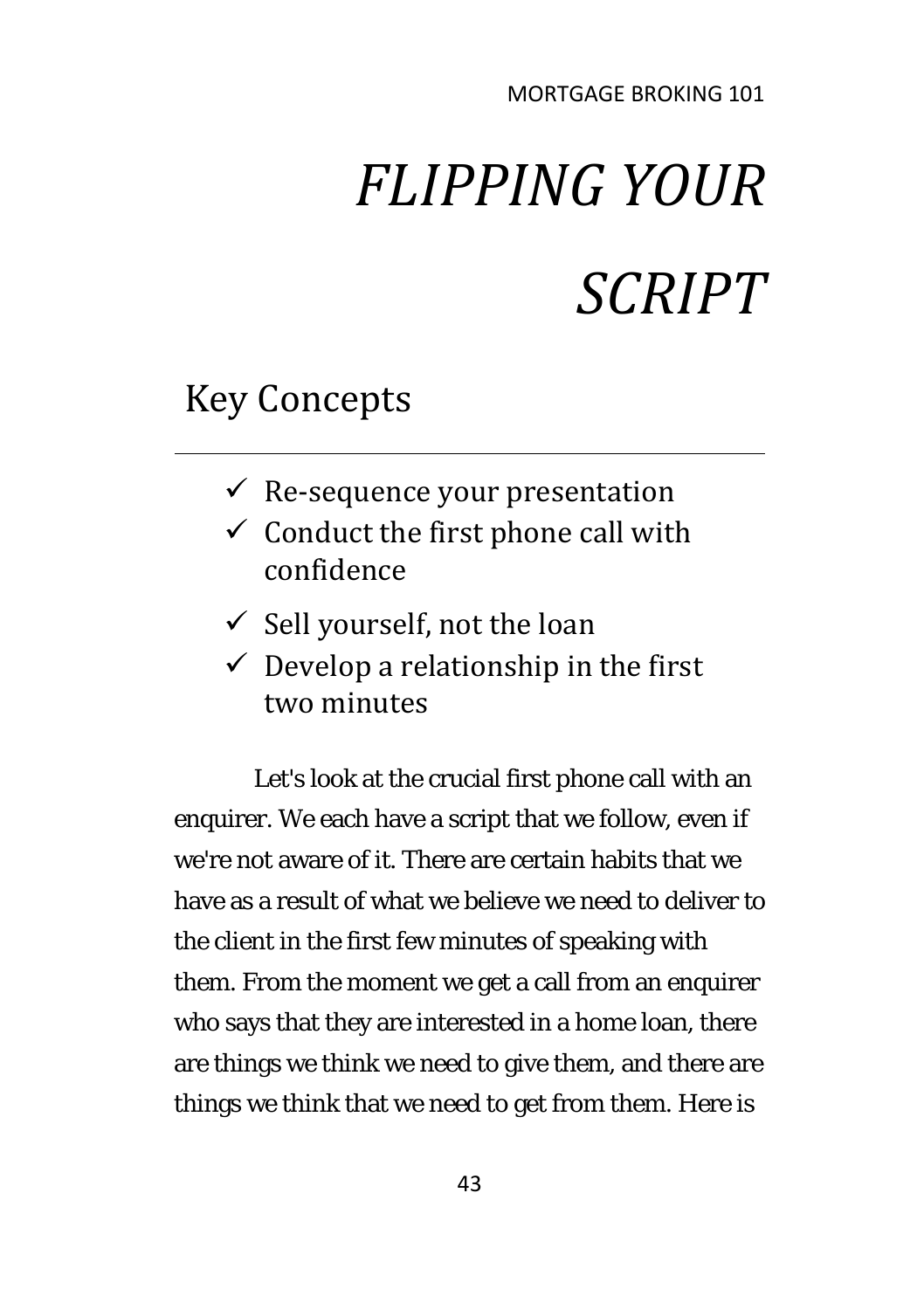an example dialogue that illustrates the typical process that most brokers go through in the first few minutes of the call.

> *"Hello. I'm just calling because I'm interested in some information about getting a home loan."*

*"Okay. Would you tell me a little bit about what you're looking to do?"* 

*"Sure. We're looking to upsize. We've just sold our home, and we're looking to buy something a bit bigger. So we're going to need a home loan, and I'm just looking for some information in regard to that."* 

*"Okay, so it'll be a second-time purchase. It's bigger than the home you've just sold. Are you currently renting? Have you already moved somewhere else?"* 

*"No, we've just sold."* 

*"Okay, so have you got a budget in mind in terms of what you would like to spend on the next home?"*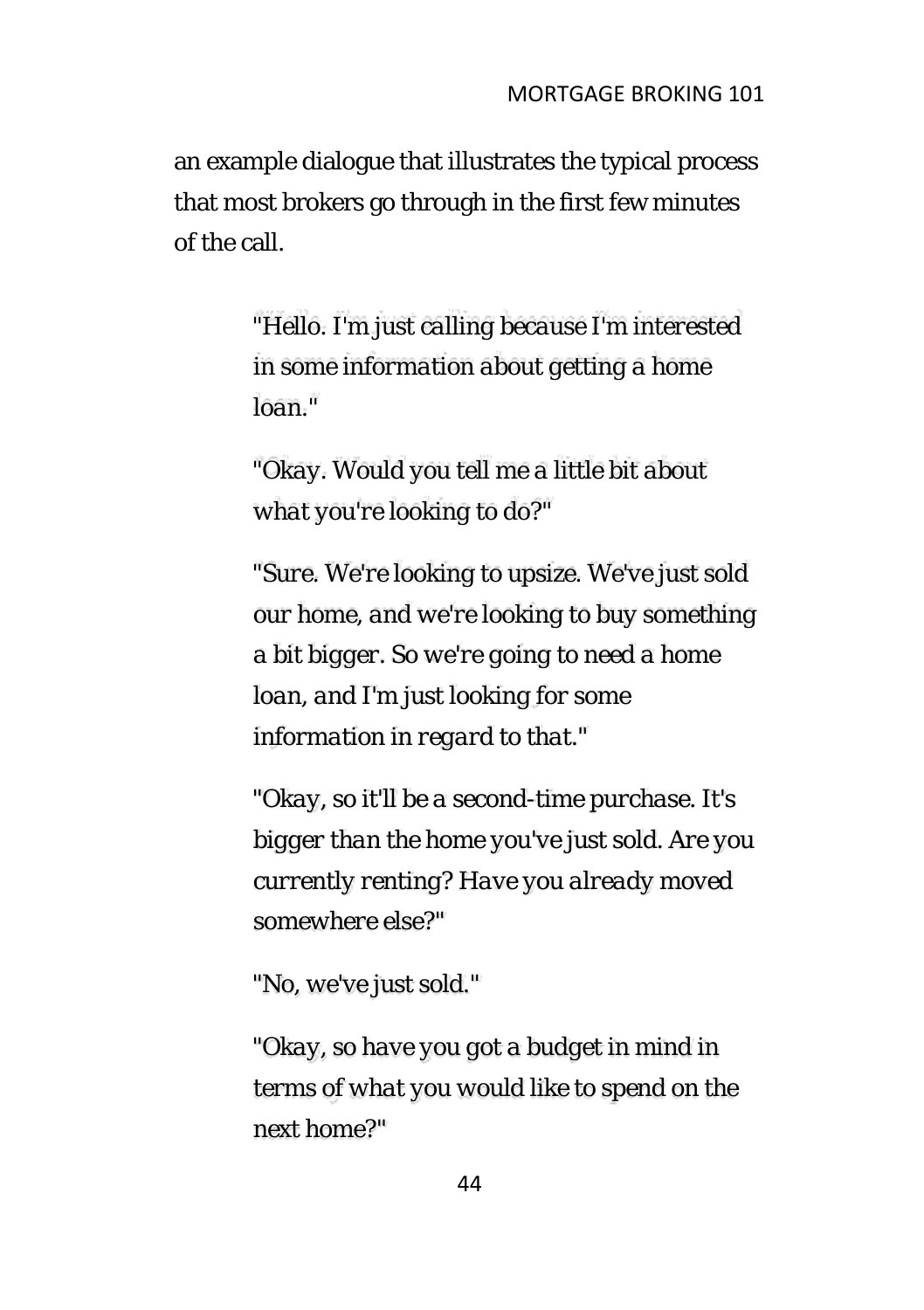*"Yeah, we're thinking about \$600,000."* 

*"Great. And how much would you like to put toward that purchase?"* 

*"I think we'll have about \$300,000."* 

*"Okay, so we'll be looking to lend about half of the amount. So I just need to get some more information from you to be able to determine what your borrowing capacity might be. I need to find out information like the income coming in and the outgoing liabilities going out of the home, and then just get a quick idea of approximately what your borrowing capacity would be."* 

*"Okay"* 

*"So are you living with a partner?"* 

*"Yes."* 

*"Are you both working?"* 

*"Yes."*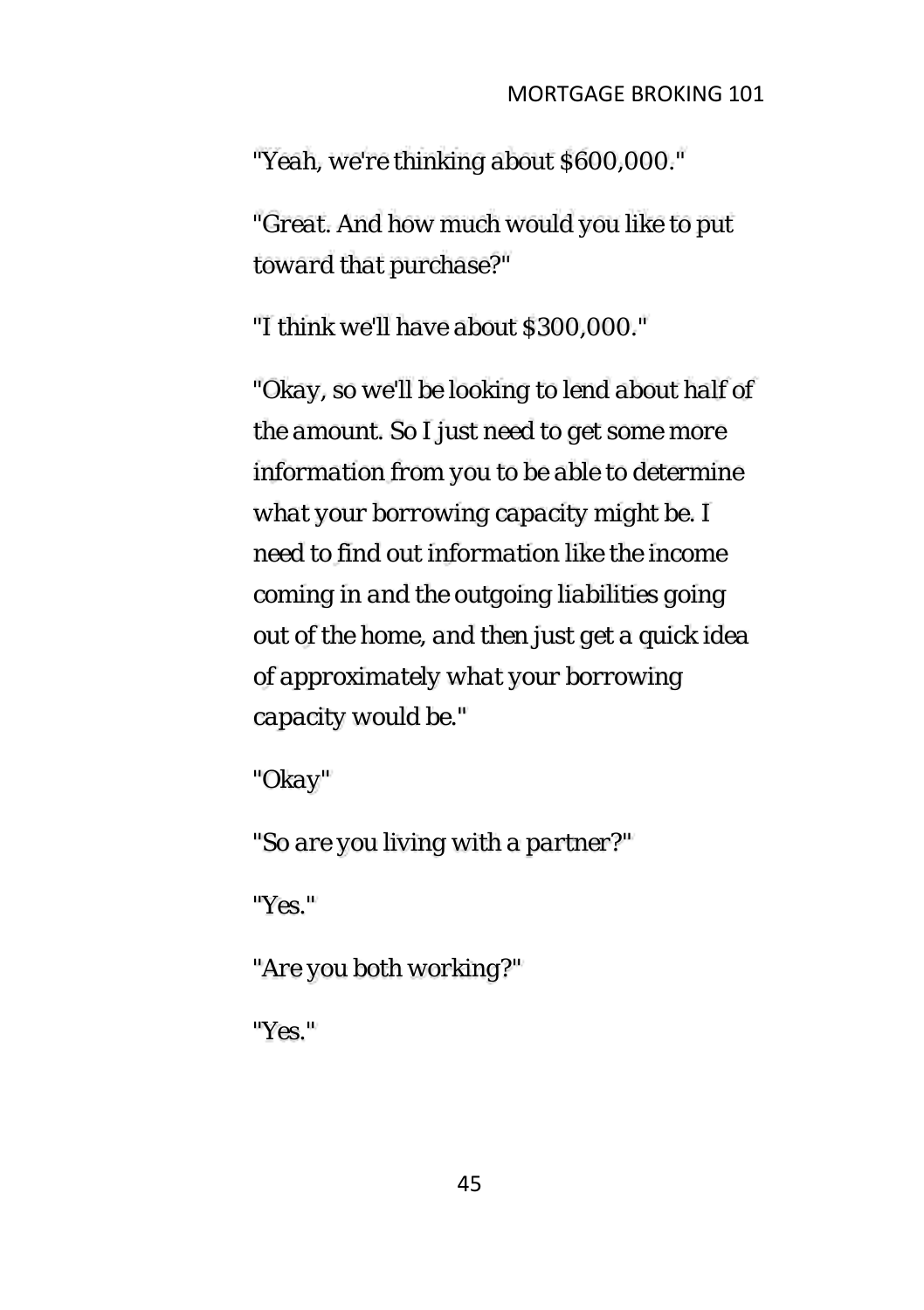In the remainder of the call, the broker goes through a few more standard questions to determine the enquirer's capacity to take on the loan. Remember: to deliver the best possible customer service, we must empathize and see through the client's eyes. Has the broker in the example above effectively conveyed that she understands the client's position? Was the conversation conducted from the perspective of the broker or the client? No. Most of the conversation was spent gathering information for the broker. All of the information the broker collects here is important, but it is positioned at the wrong part of the conversation, and it is not pitched from the perspective of the client. At the front end of a call, you are selling yourself. The goal is that the client will buy you. The loan is not our primary concern in the first two minutes. We know that they have already made the decision to buy a home loan. We have no say in that. I'm not going to worry about that in the first two minutes of the conversation. I'm going to worry about how the client feels. Here's an example of a conversation with those principles in mind.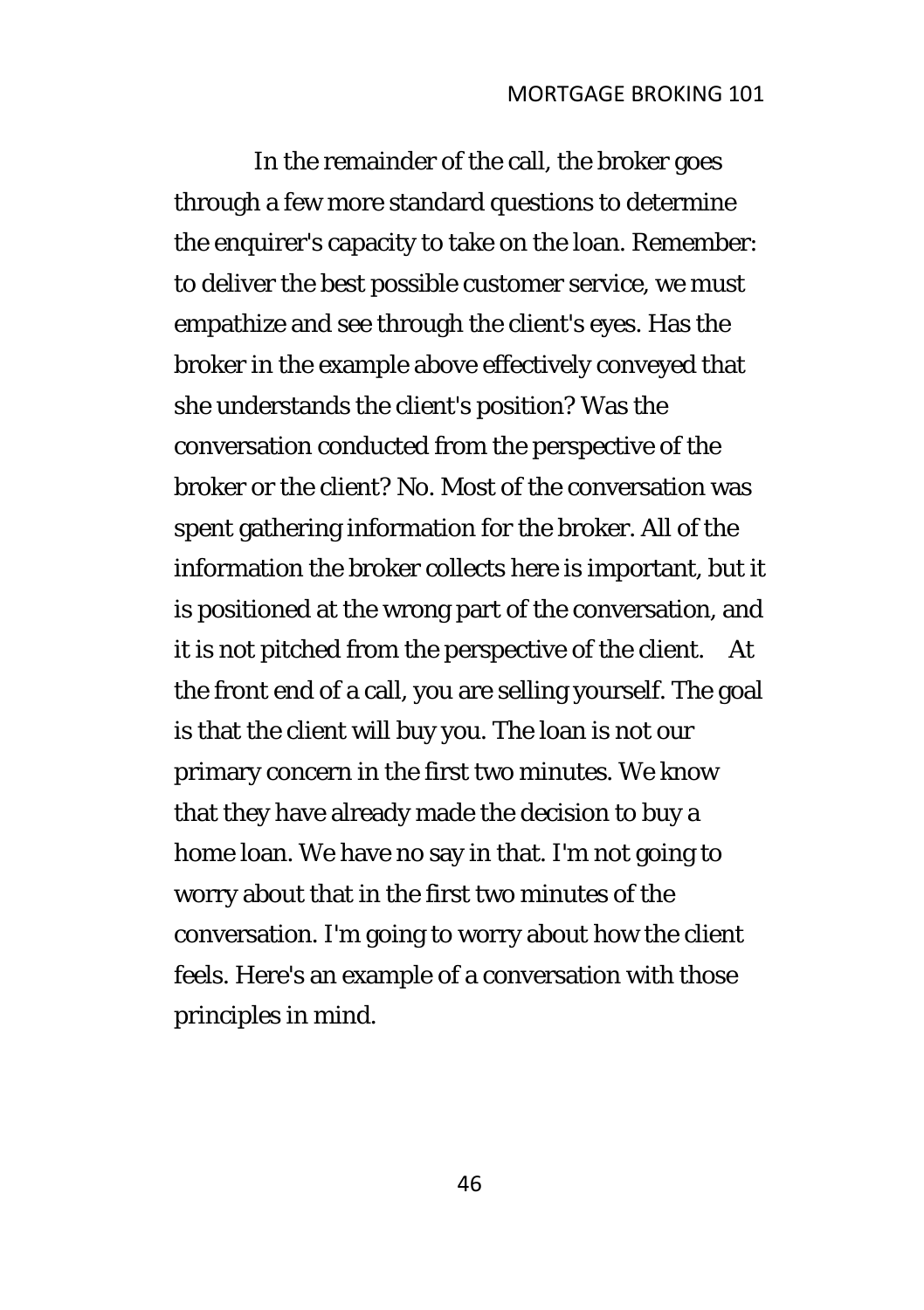*"Hello. I'm just calling because I'm interested in some information about getting a home loan."*

*"Okay. Would you tell me a little bit about what you're looking to do?"*

*"I'm looking to buy a bigger house."*

*"I see. And why are you looking to do that?"*

*"Well my wife is pregnant, and we already have two kids, so we're going to need a bigger place."*

*"Right. So you probably need to get another room."*

*"Right. We're thinking about setting up a nursery, all of that."*

*"Great. Where's your current house?"*

*"It's at Highbury."*

*"Oh, alright, do you like Highbury?"*

*"Yeah, yeah."*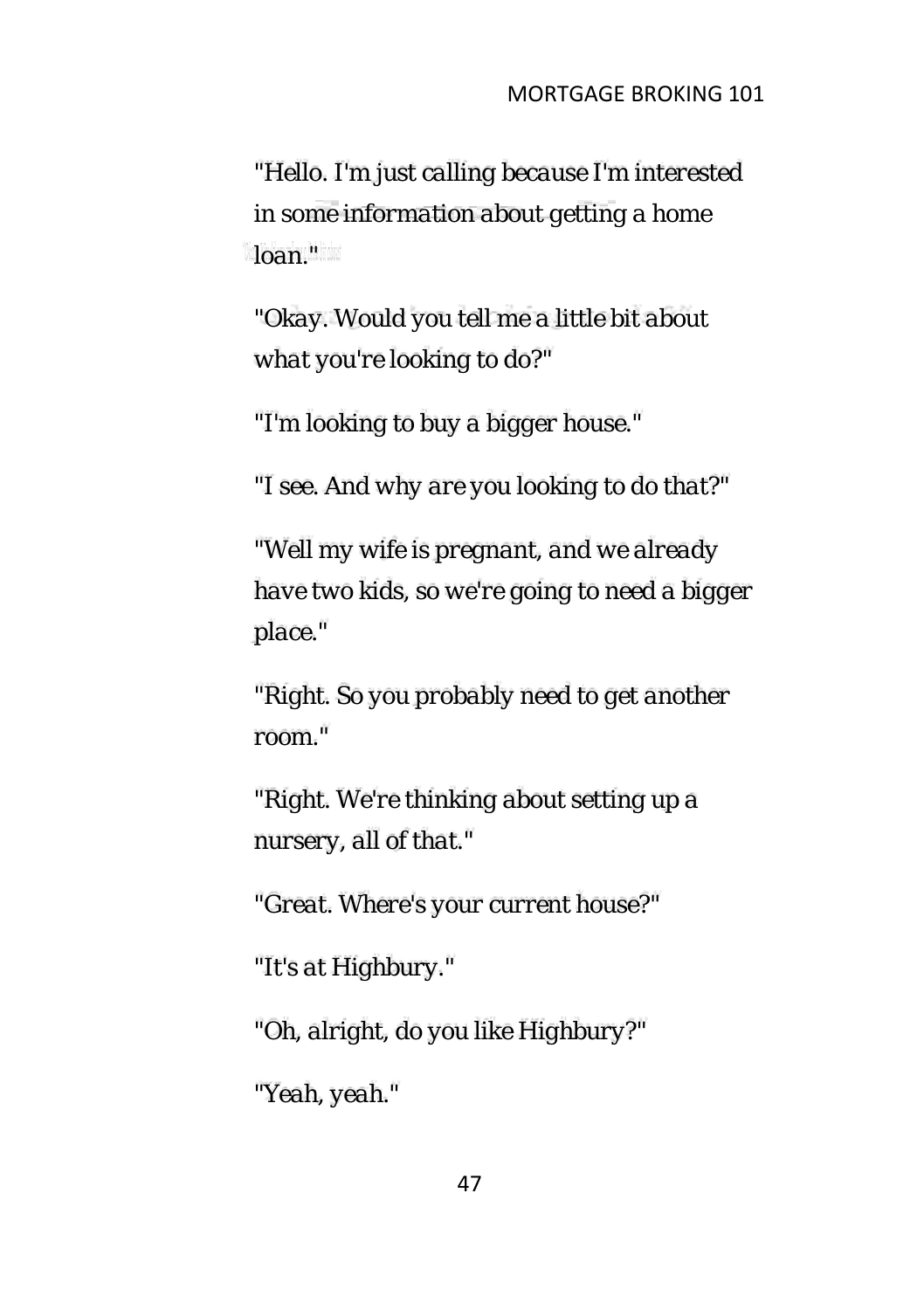*"And where are you moving to?"*

*"Oh, we're thinking about moving to Golden Grove."*

*"That's interesting. Why did you choose there?"*

Here, the broker is taking a genuine interest in the person they are speaking to on the phone. They have already begun developing a relationship. Developing a relationship in business is exactly like developing a personal relationship in life. You must bring that person closer to you in your first interaction. You ask them questions and listen intently to their answers. You demonstrate an honest interest in them. All of your questions at the front end of the phone call need to be about empathizing with the client as a person who has certain motivations for what they are doing.

This is not what most brokers usually do. Most brokers usually have conversations more like the first example, where they are focused on the transaction of the loan rather than the building of a relationship. The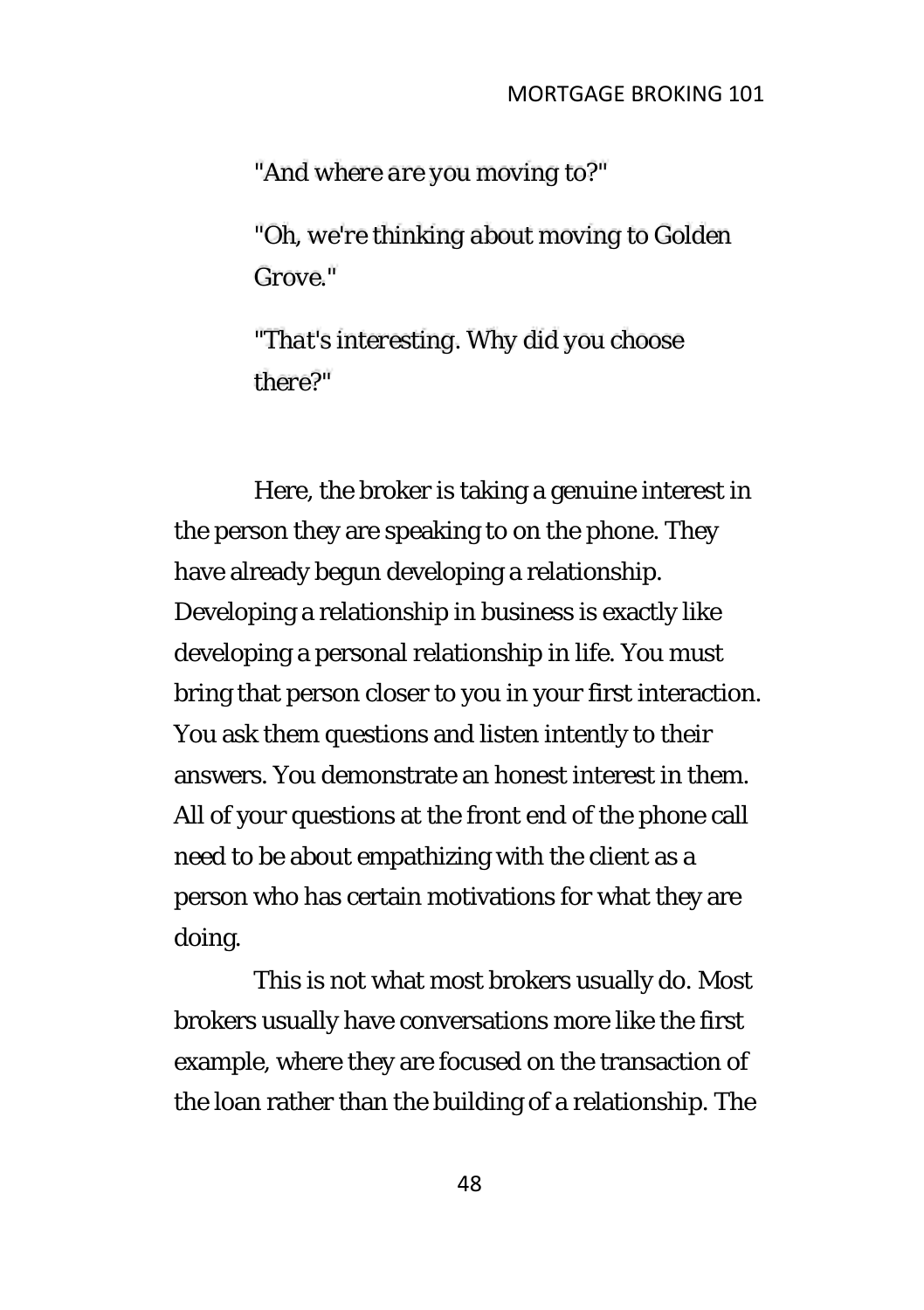transaction of the home loan is not what you control in this situation. We have already established that a person will either buy a home loan or they will not, and that decision is out of your hands. What you can do, though, is inspire confidence in the person who calls you and therefore create a point of difference between yourself and every other broker out there. The question of whether or not the person will buy a home loan is decided before you are part of the picture. The real question is whether they are going to buy a home loan from *you*.

The best way to sell yourself to someone in both business and in life is to take a genuine interest in them. When you sit down to have a cup of coffee with someone, you ask questions to get to know them. Hopefully, you find some common ground, and it is from there that the relationship begins to grow. The same thing happens in the first phone call with an enquirer. The moment that you find a point of commonality with the enquirer, you have begun to pull them closer to you, and that is the beginning of a productive relationship.

Many brokers do get around to being interested in the person they are dealing with, but they wait until

49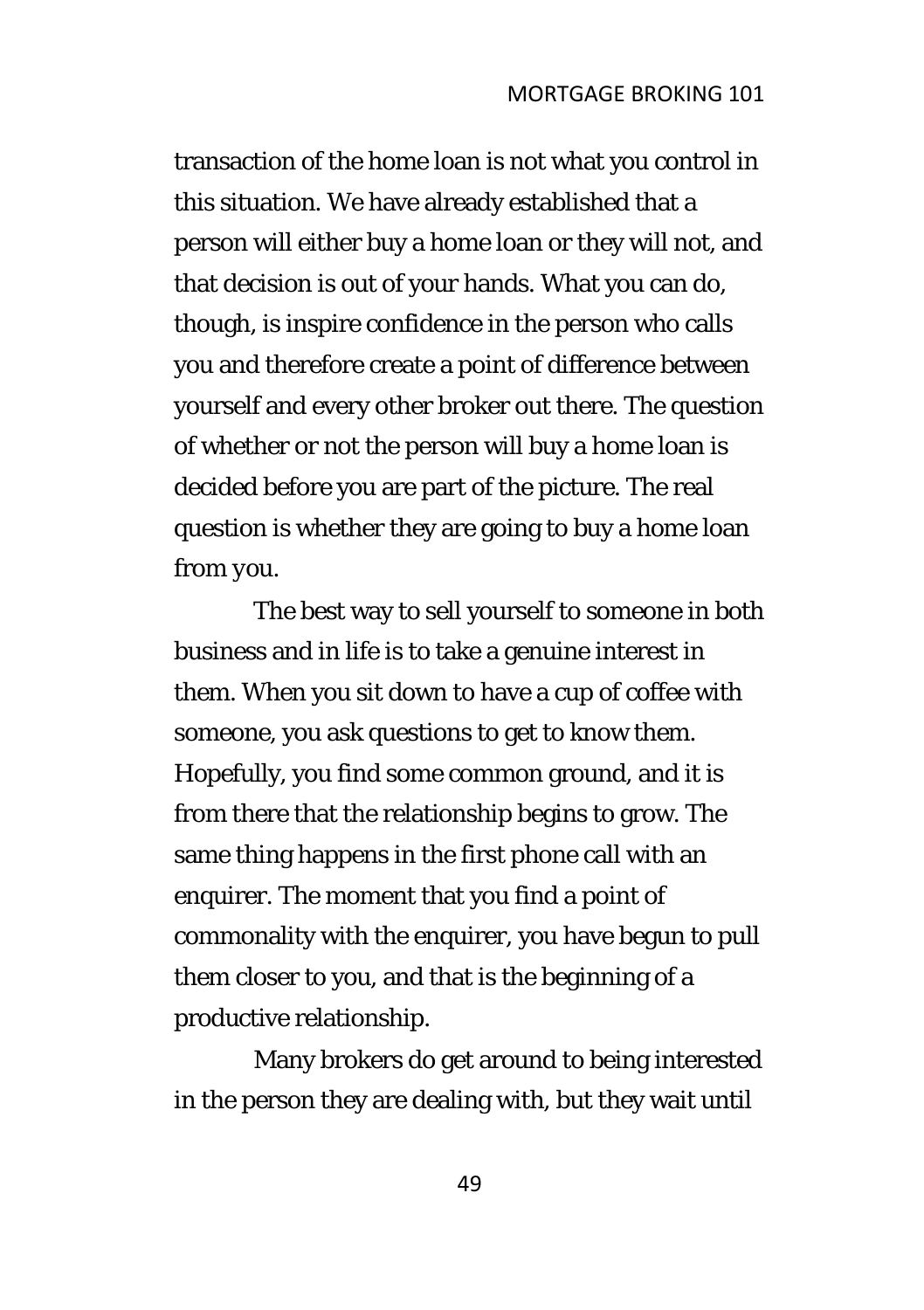they have already begun a business transaction to become interested in the client as a person. Their presentation is upside down.

Ultimately, if you want to book an appointment with someone, you need an invitation into their home. Our work is unique in that we have to get a glimpse of a person's innermost life to do business with them. We have to go into their homes at seven o'clock when they are making dinner, getting kids ready for school the next day, and probably cleaning the house because they have a stranger sitting on their sofa. Before we are allowed into such a personal environment, we probably want to leave the client with the impression that we were genuinely interested in their situation on the phone. If we make the front end of the phone call mainly about gathering financial information from the client, we essentially tell the client that I am interested in you as a business transaction more than as a person. If we show genuine interest in the client and put across the message that it will not be too difficult to get the loan across given the particulars of their situation, they are highly likely to want to establish a relationship with us.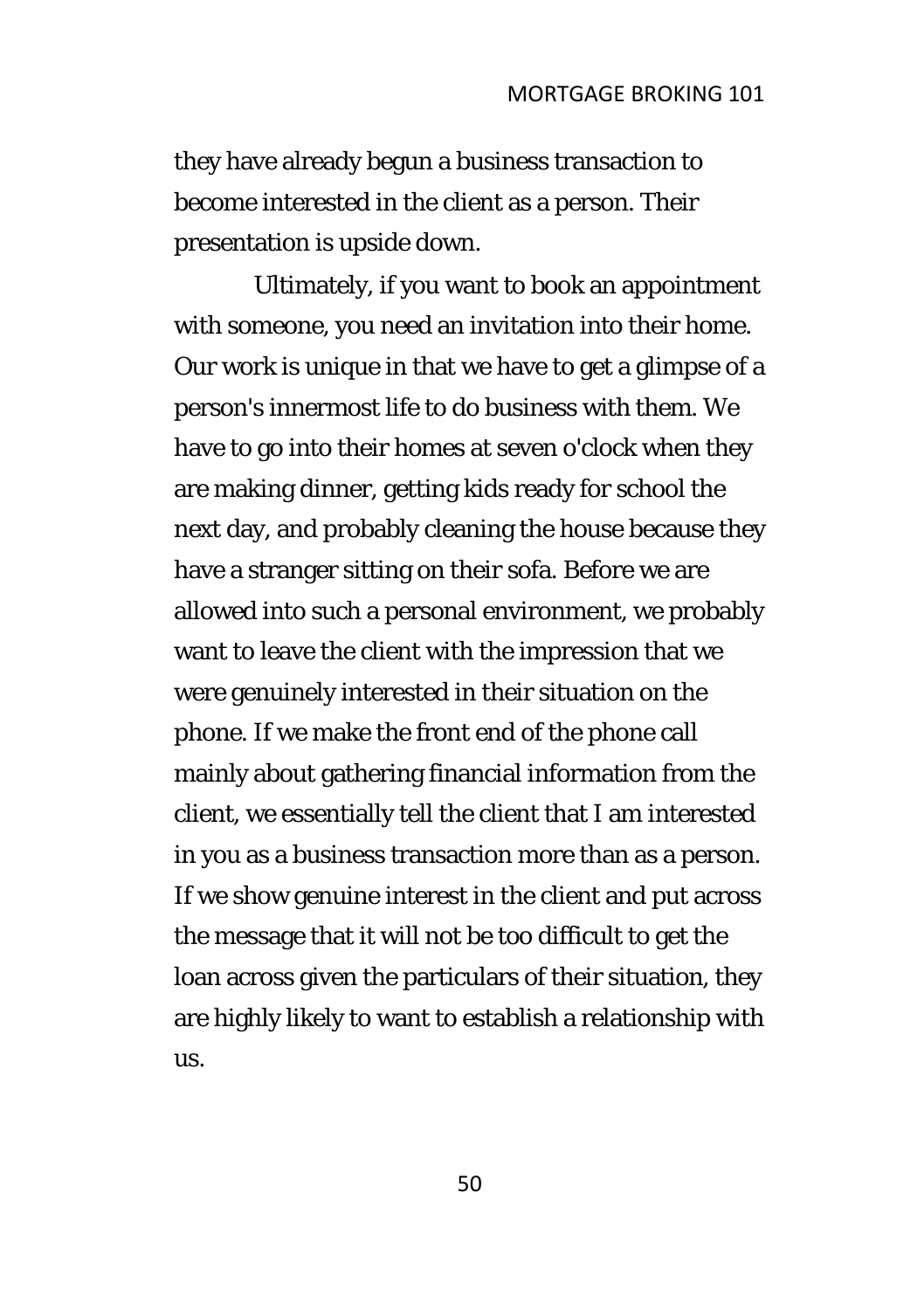It does not take much time to bring the client closer to you. Two or three minutes of casual conversation is enough to impress upon a client that you are truly interested in their situation. If we do this at the beginning of a call, rather than the end, we pull a client toward us before asking them to put their confidence into us. Flipping the order of our presentation in this way allows us to establish a common vantage point with the client from which to oversee the rest of the process together.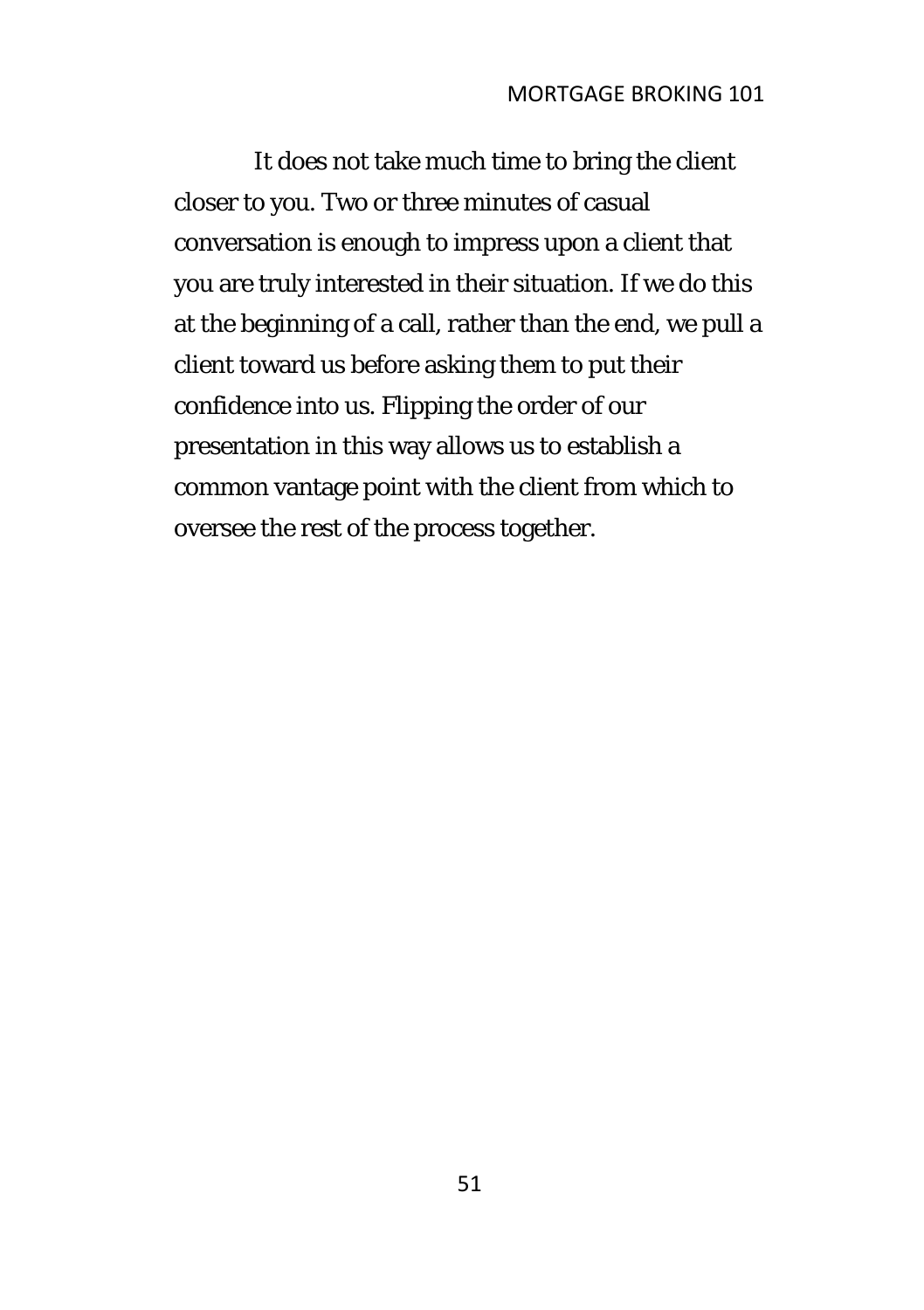## *THE SNAPSHOT*

## Key Concepts

- $\checkmark$  Know who you are talking to
- $\checkmark$  Use the snapshot to sort through enquiries
- $\checkmark$  Guard your time and energy
- $\checkmark$  Set boundaries for your services

Once we have established a relationship with a client in the first few minutes of a call, we then go straight to our primary concern as productive, efficient brokers: Is this person a buyer or an information seeker? Before we can service them with any kind of success, we must know which category they belong to. As discussed before, this is not an easy distinction to make. An information seeker will put forward the stance of a buyer to get the best possible information from you, and buyers may tell you that they are seeking information when in fact they are ready to buy a loan. We need a tool to help us distinguish between these categories with some amount of certainty. This is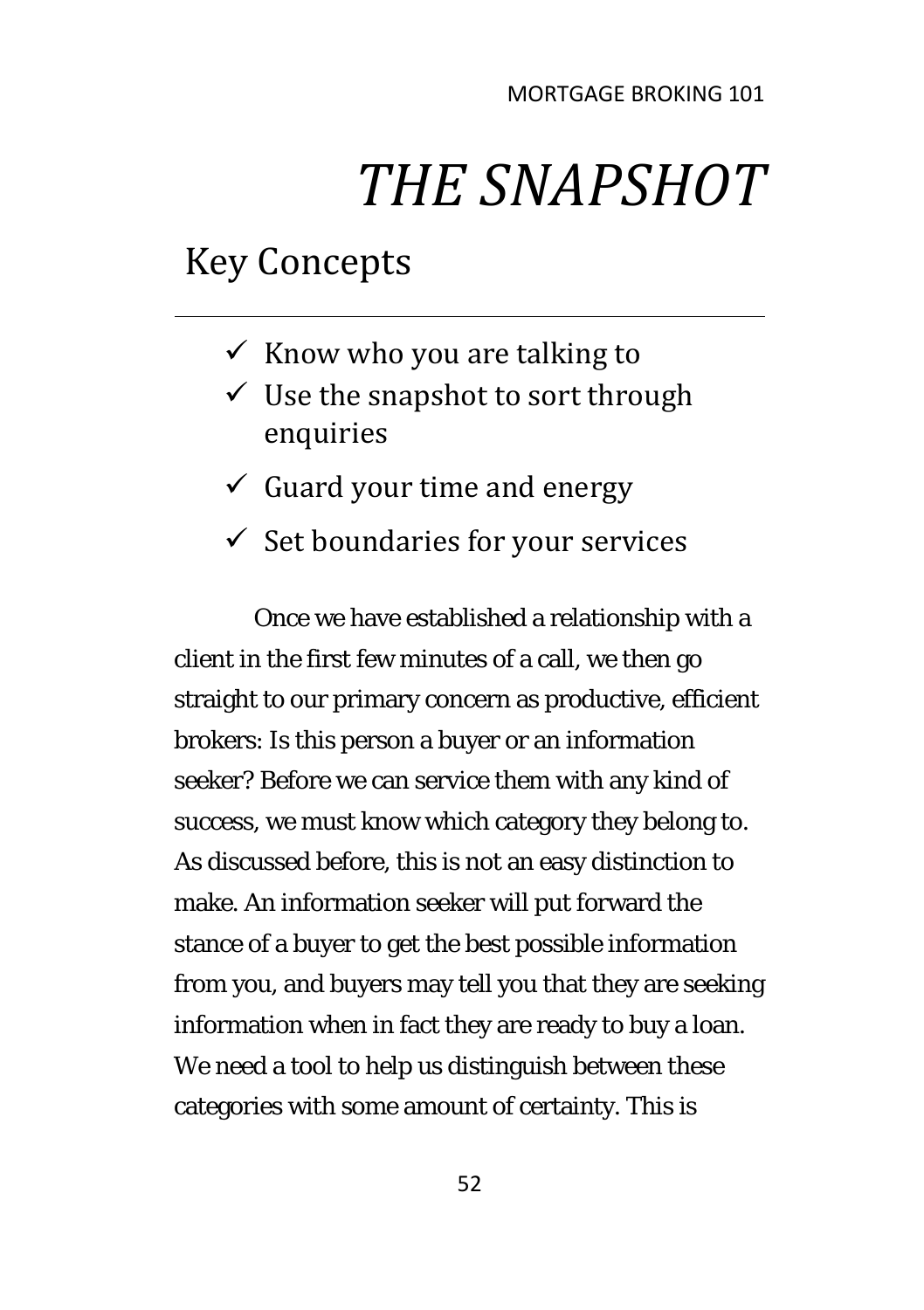where the snapshot comes in. The snapshot is a onepage document that allows us to measure the level of commitment the enquirer is ready to put forth from the first phone call. Here is an example dialogue that illustrates how the snapshot fits into our presentation after we have brought the client closer to us and begun developing a relationship.

> *"So why is it that you are interested in a home loan?"*

*"We're looking to buy our next home. We want to sell the home we're currently in and downsize to a retirement home."* 

*"Excellent. And where are you looking to buy?"* 

*"We're looking to buy in McGill."* 

*"McGill, that's a nice area. Where do you live now?"* 

*"Golden Grove."* 

*"Okay. Is there any specific reason why you want to move to McGill?"*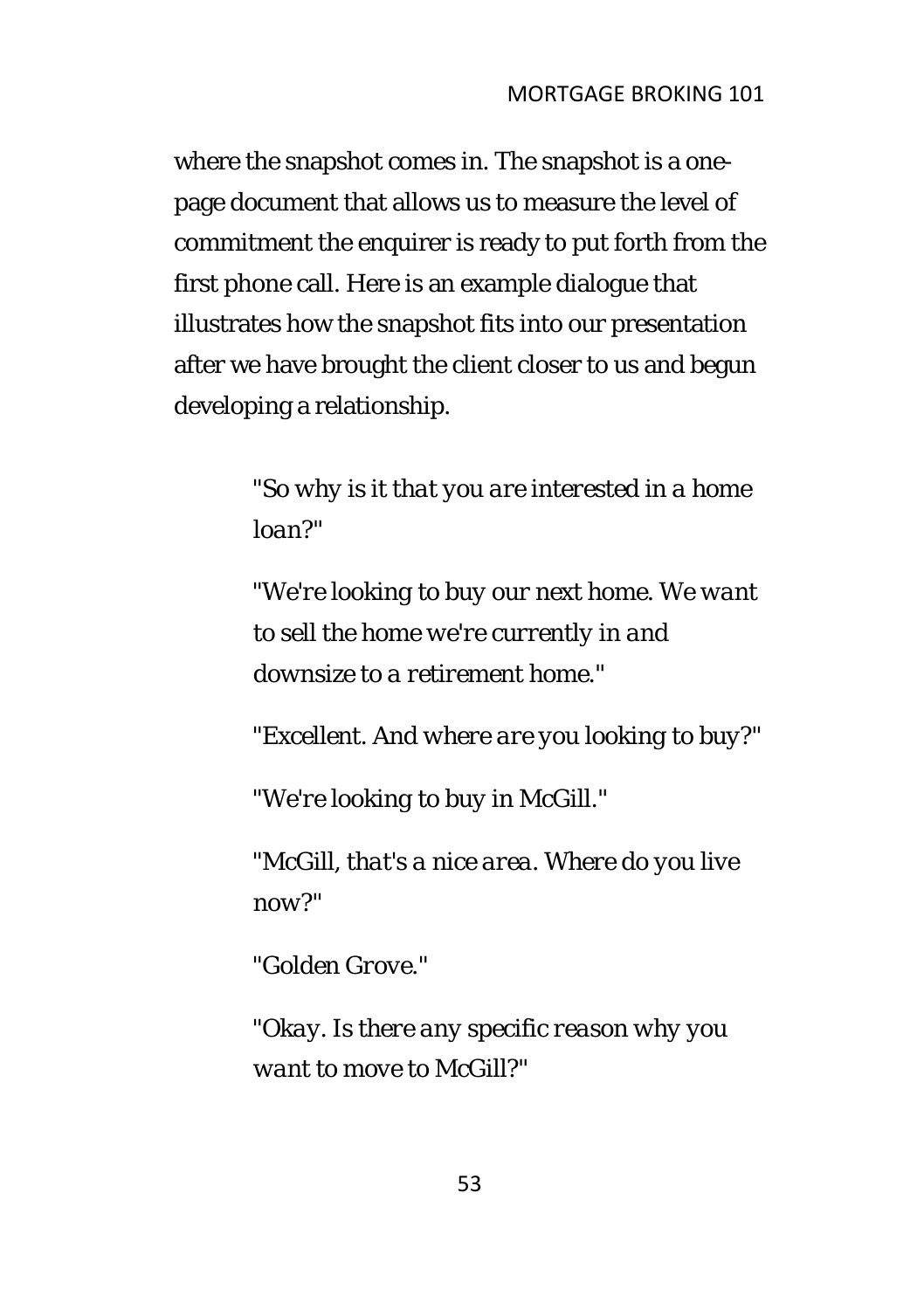*"Nice part of the city, have friends that live there, closer to town."* 

*"Excellent, those are all important as you're downsizing and downscaling. Can I presume that any children have flown the coop?" "Yeah, all gone, all grown up."* 

*"All off the conveyor belt, right. So when do you think you'll put your house up for sale?" "Probably within the next three months."* 

*"So I'm guessing you haven't selected an agent or anything like that."* 

*"We've had a couple of agents take a look to give us a bit of an idea."* 

*"Good. I work with some agents that could probably help you at Golden Grove, but we can talk about that later. Anyway, about how much are you looking to borrow?"* 

*"About \$300,000."* 

*"Okay, and are both you and your partner working?"*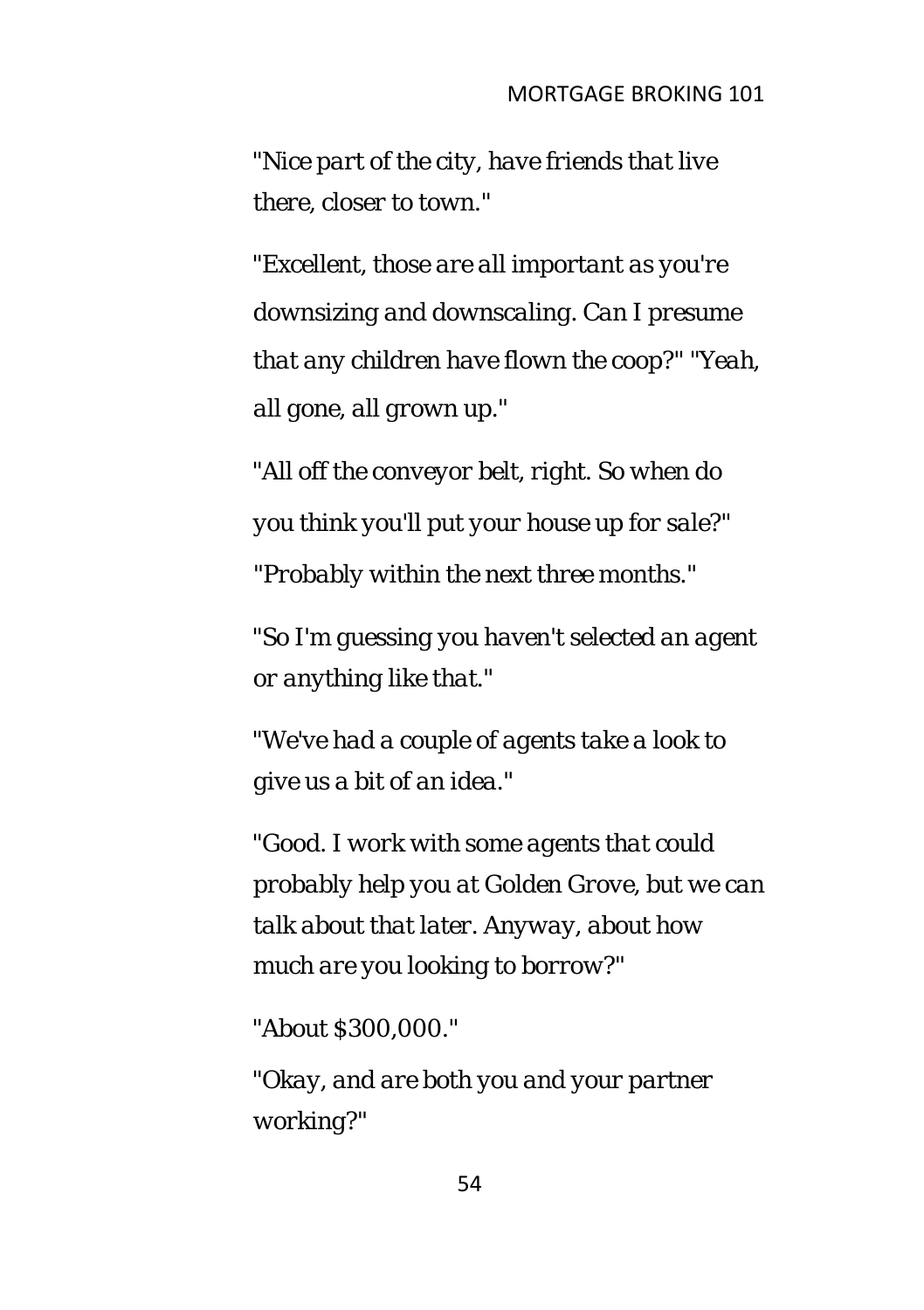*"Right."* 

*"What sort of work, may I ask?"* 

*"I'm a full-time retail assistant, and he's a general manager in retail."* 

*"Great. Okay, look, for me to help you, are you near a computer, smartphone, or something like that? What I'd like to do is send you a quick one-page snapshot. This will literally take you two minutes to fill in, and if you can get it back to me straight away, I can give you a call back and let you know exactly how I can help you. Would it be okay if I sent this to you? Is there any reason you can't take a quick couple of minutes to fill it in right now?"* 

*"Well, I'm at work, but I can try and do it here."* 

*"Great. As I said, just two minutes. Can I get your email?"* 

The tone is personable but direct. The broker shows a genuine interest in the client's motivations,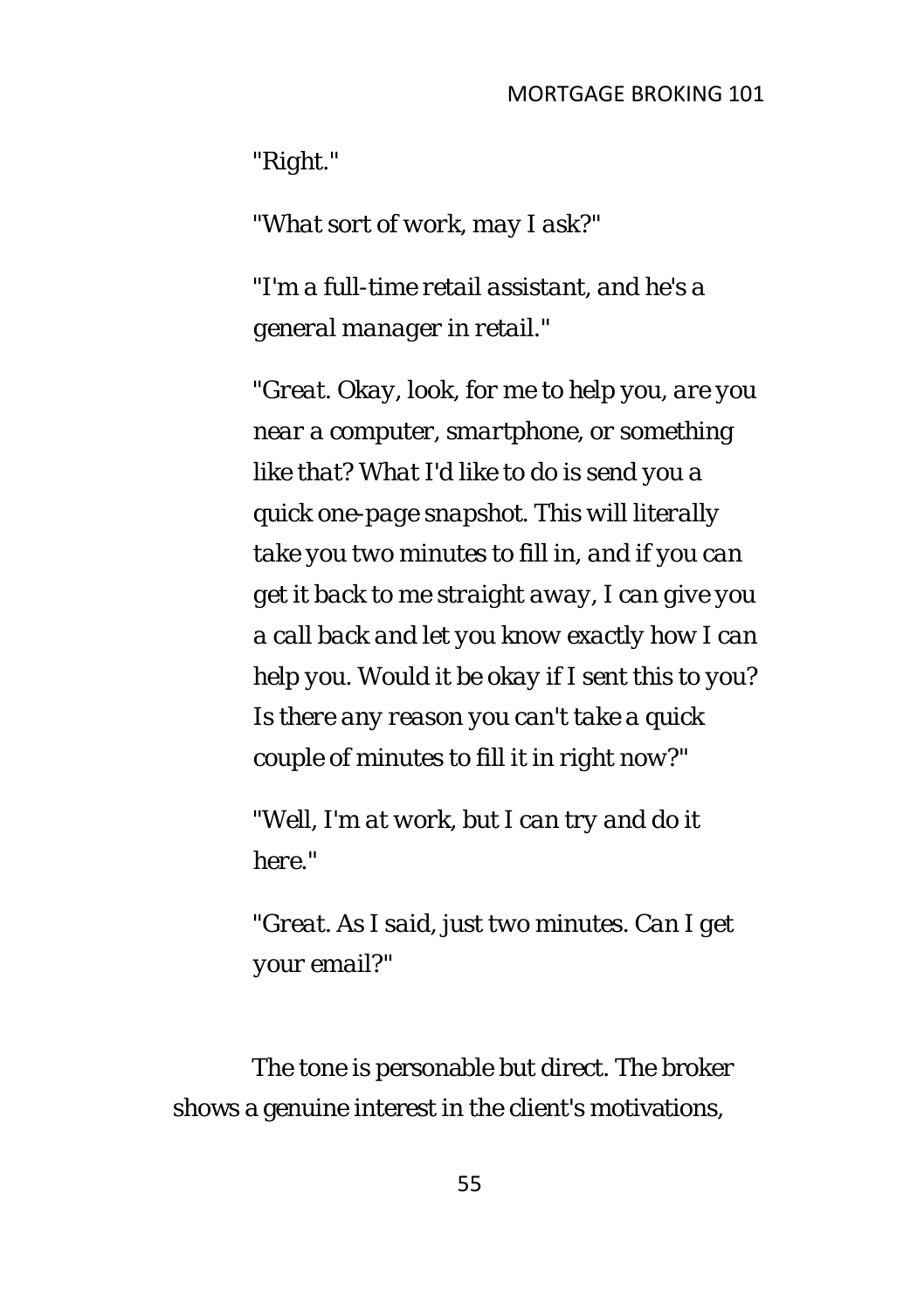and then he goes to the snapshot to find out who he is dealing with.

The snapshot is not a financial evaluation or an application form. It simply allows me to know who I am talking to. This is not the kind of form that firms use to determine a client's eligibility for a loan. I have not yet bought that kind of time from the enquirer, and the likelihood of getting a detailed form filled out at this stage of the relationship is low. All that I have allowed myself from the client so far is a quick couple of minutes to fill out one page of information. It also helps that the broker has made it clear to the enquirer that the snapshot will allow him to better serve the client. Everything is pitched from the client's perspective because the goal is to convey that you understand their position and instill confidence into them.

In my 18 years of working with mortgage brokers, I have been told time and time again by the most successful brokers that the snapshot is more important than anything else they use in their daily work. Almost unanimously, the successful brokers attribute their success to the snapshot. It is the key to all of the business they handle. It is an extremely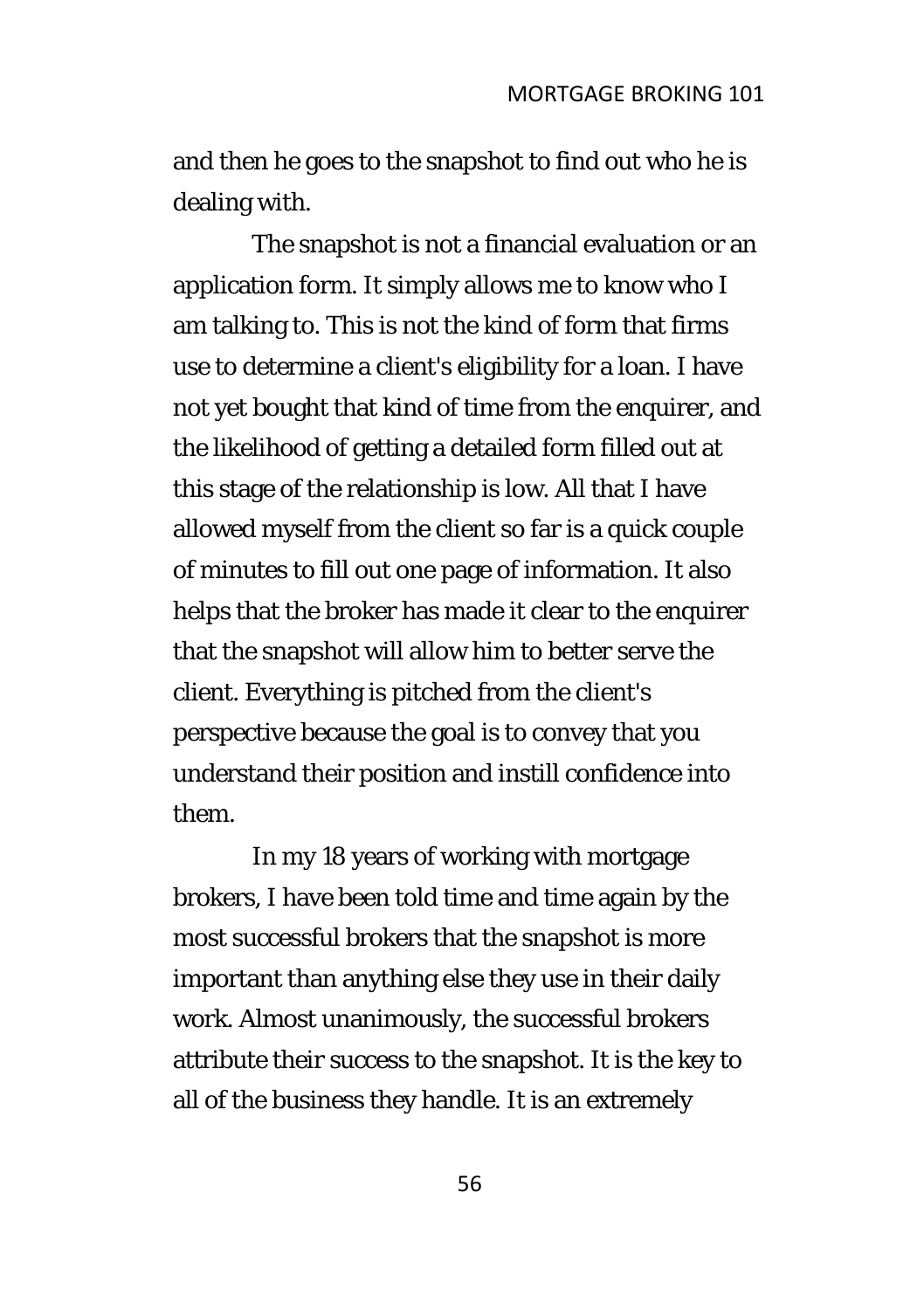practical mechanism that can be used to determine whether an enquirer is a buyer or an information seeker in the first five minutes of a call. The snapshot does not ask for a driver's license number or detailed financial information. It simply and crucially allows the broker to determine in that first phone call whether they are dealing with an information seeker or a buyer by presenting the smallest of commitments to an enquirer and seeing how they respond.

The beauty of the snapshot is that it allows you to get a straight answer from an enquirer as to they are in the process of buying a home loan or whether they are in the process of gathering information, and it gets that answer without asking them directly. Their willingness to take two minutes to fill out this simple one-sheet will immediately tell me whether they are ready to move forward and work with me. If they cannot take that much time out to give me the information I need to help them, then how serious can they be about buying a home loan? If someone enquiring about a \$300,000 loan cannot take two minutes to help me move them toward that loan, how much credit should I extend to them in the form of my valuable time? Hopefully not much.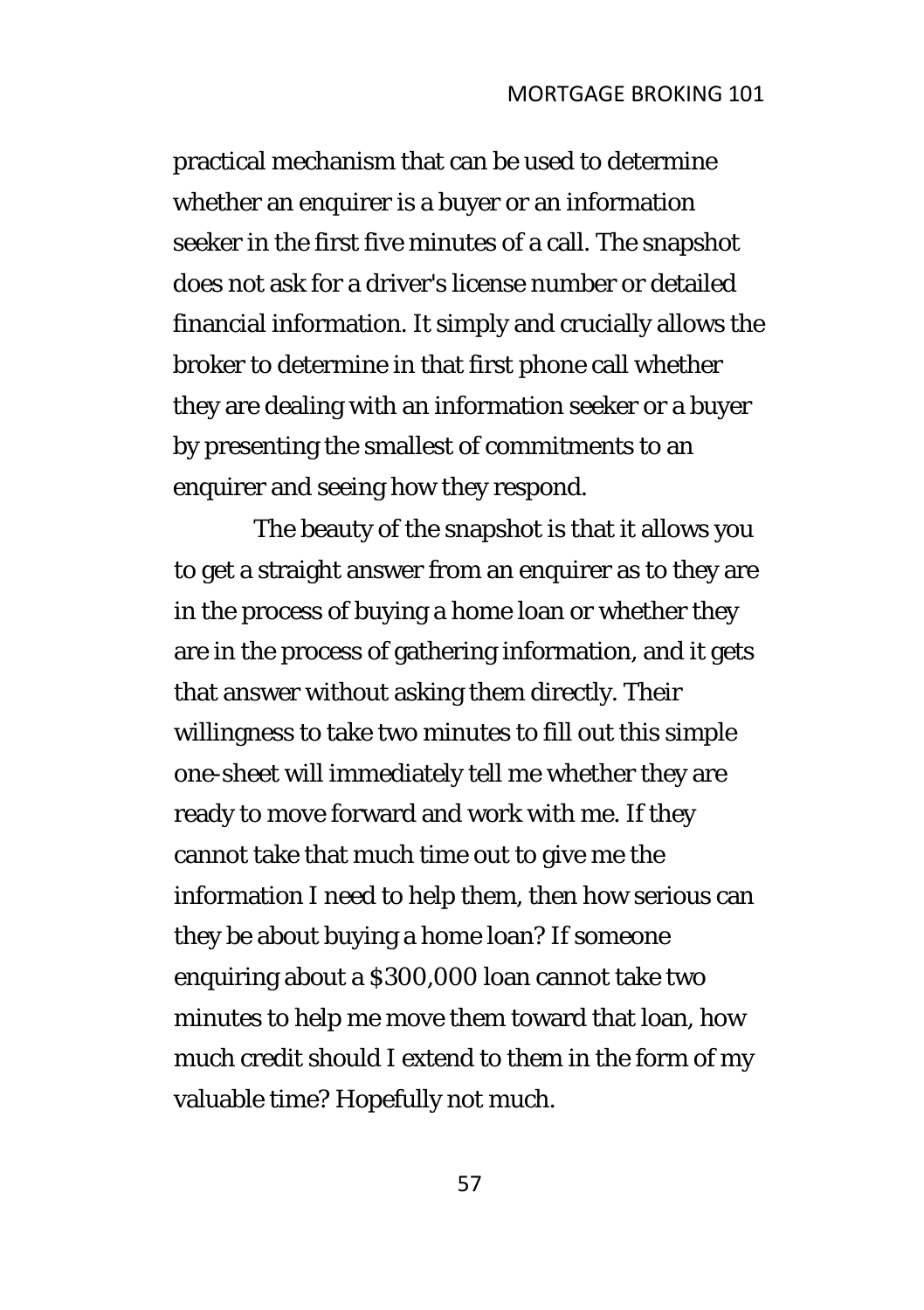The entire focus of the first call is determining where the caller is at in the process of buying a home loan. The information I receive from the snapshot is far less important than the fact that the enquirer agrees to fill it out. By getting an enquirer to take action and do the slightest amount of paperwork on their own, I am putting forth a clear test to determine how serious they are today about the home loan process. The difference between someone who will only agree to a short conversation and someone who will agree to filling out a simple snapshot is of tremendous importance to you as a broker. By putting this boundary around the way you conduct business with each enquirer, you protect yourself from hours of service with clients who were never ready to move forward with you from the moment the phone rang.

Now, perhaps a client will tell you that they do not have two minutes to spare right now and will try to get the snapshot back to you later in the day. That's fine. You tell them that you will be eagerly waiting to receive the snapshot from them, and after you receive it, you will give them a call to discuss how you can help them. You will be able to walk a mile for them if they can take this tiny step for you, but it is essential that they first show an initial willingness to commit to the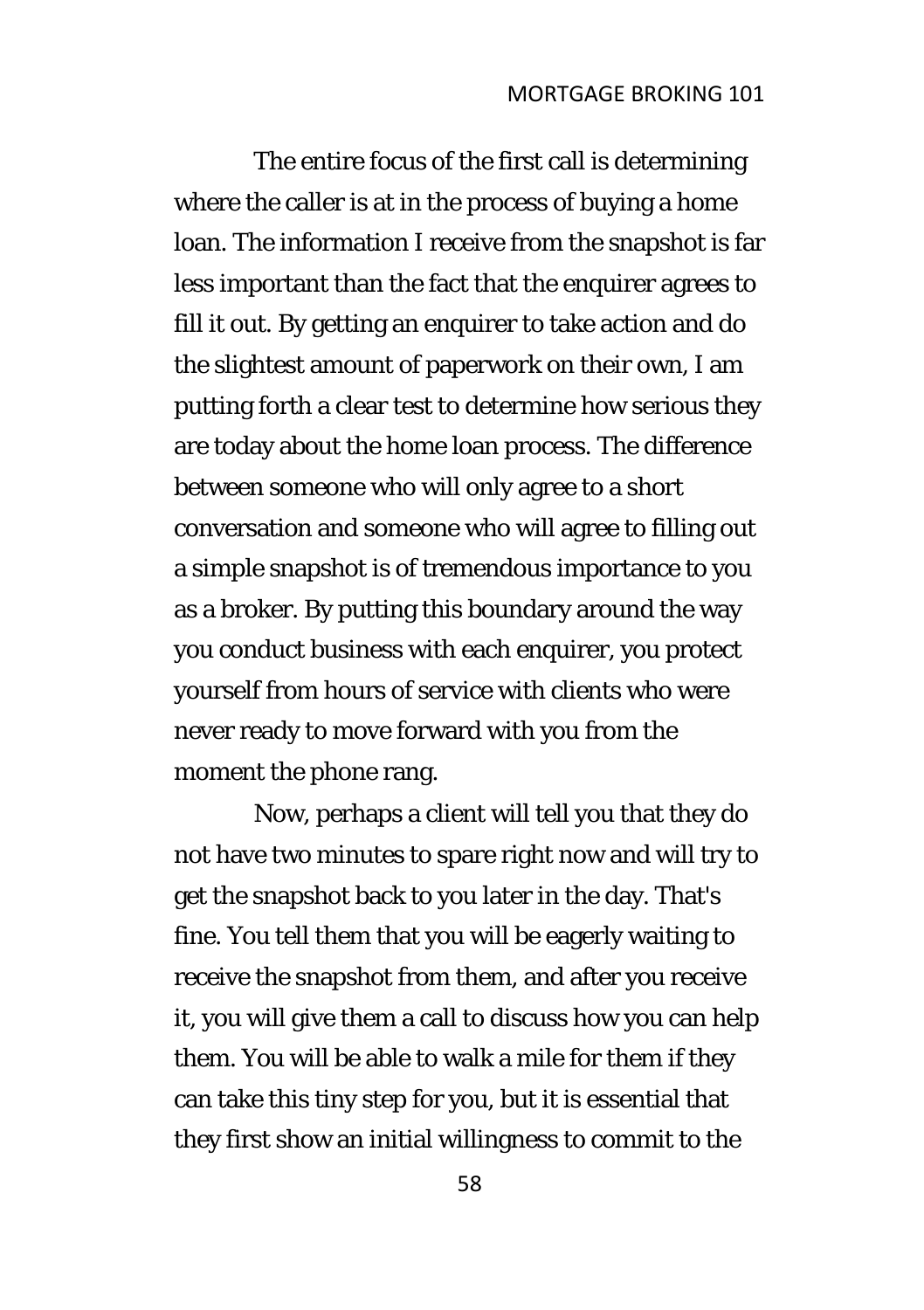process by filling out the snapshot. If they cannot take those two minutes to help themselves right now, how difficult is it going to be to get them to find financial records from the past year when you go to their home? The snapshot instantly tells you their level of commitment to the process.

This mechanism allows you to safeguard your time and your emotional reserves—your livelihood as a mortgage broker. Imagine, for a moment that you are a farmer. You have a farm separated into three neat little areas for your wheat, sheep, and dairy cows. Each year you work on your farm, you work to improve your capacity to generate the highest yield possible from each of your investments. The most crucial asset you have, though, is not actually the wheat, sheep, or cows. The most important asset on the farm is the fence protecting your other investments. Without the fences, what would the farm look like? Before long, the sheep would have eaten the wheat before running off to greener pastures, and the cows would have become supper for hungry predators. Without successfully fencing off your investments, you ruin your chances at any kind of economic stability.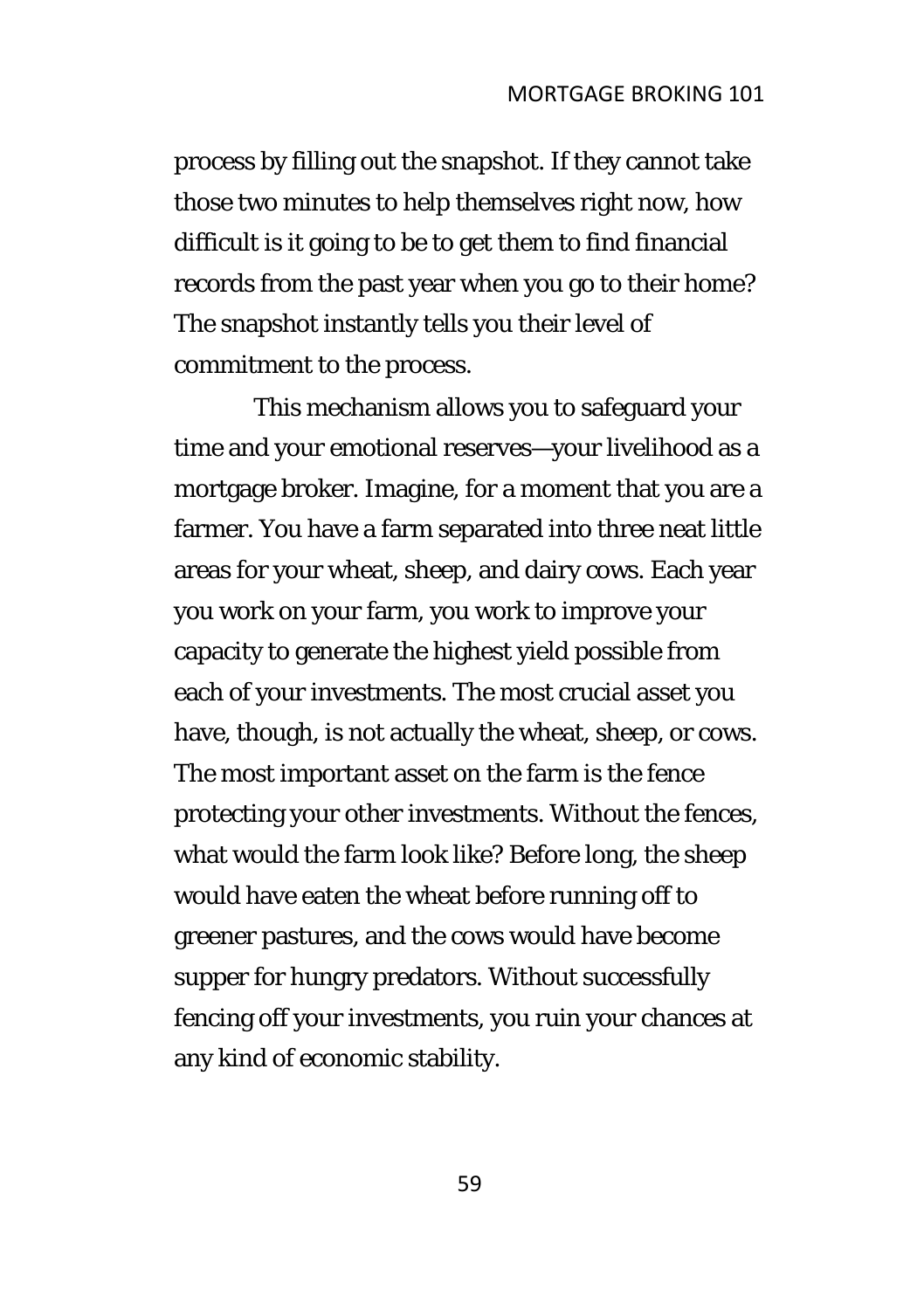If you, as a broker, don't put the same fences around your assets—time and energy—you will have the same mess on your hands. You must have boundaries, and you are not going to lose market share by putting conditions around how you offer your services. What you will lose are those two-hour and three-hour appointments that were never going to materialize into any sort of benefit for you in the first place. By creating boundaries to protect your time and energy as a mortgage broker, you enable yourself to work in a productive capacity and therefore make each minute of your time more valuable.

If you worry that this boundary will only push potentially valuable clients away, ask yourself what types of clients you might lose by instituting this process in your presentation. If a client is unwilling to give you two minutes of their time, are they worth extending credit to? Brokers who command and instill confidence know the worth of their time.

Let's look at what happens in the call after the client does agree to take the two minutes to fill out the snapshot.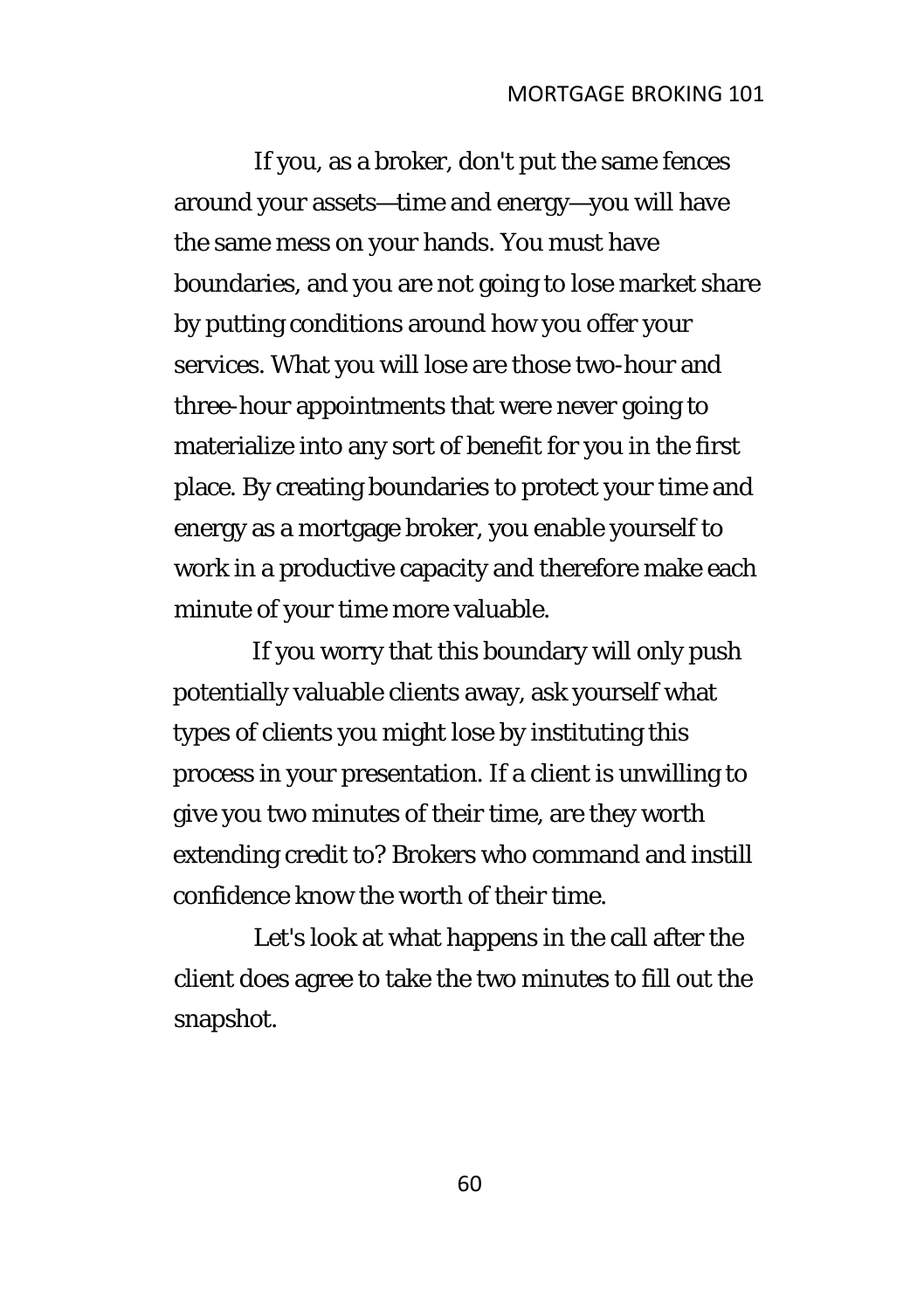*"Hi, John. It's Mark Blundell calling. How are you?"* 

*"Good."* 

*"Great. I want to thank you for sending the snapshot back to me. Based on the information you've put down here, I don't think there will be too much of a problem getting your home loan across the line. I think there will be a couple of different lenders who will be very keen to help you. What we need to do next is get a formal approval, in writing, from a lender. That way you'll know who the lender is, what their terms are, the repayment rate, the interest rate, all of the bells and whistles. Would you like me to go ahead and get something in writing from a lender for you?"* 

*"Yes, that would be good."* 

*"Okay. For me to do that, I'll need a few things before I come out and see you. I'm going to need supporting documentation in the form of a few financial records that you probably have on hand around the house. Is there any reason why you can't take a photo of a few things*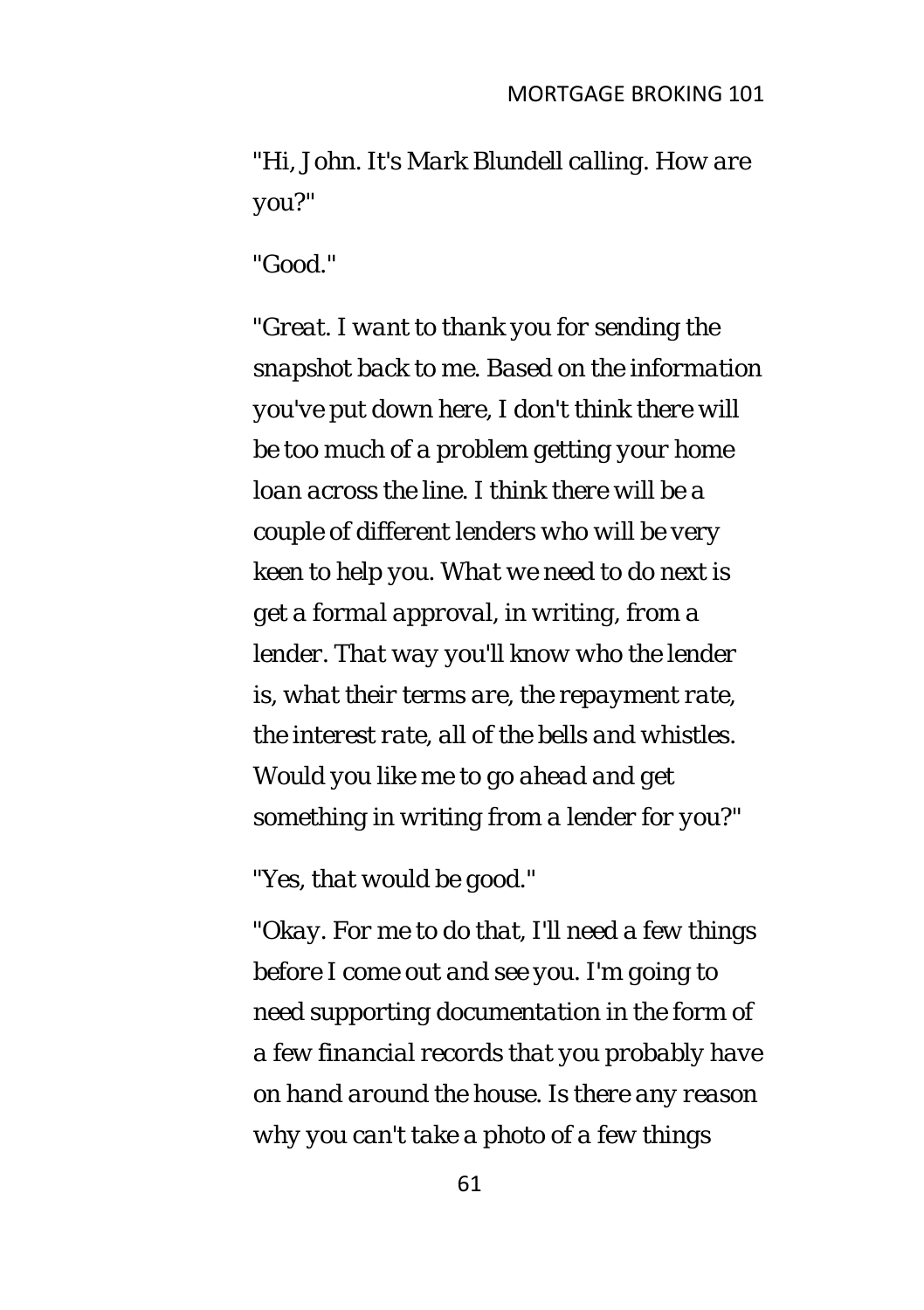*with your phone and email the photos to me today?"* 

*"Yeah I think I can do that."* 

*"Great. When you get those photos to me, I'll give you a call back, and we can confirm an appointment time for me to come out and see you, where I'll be able to tell you exactly what lending options you have. Does that sound alright to you?"* 

Again, everything is pitched from the perspective of the client. In order for me to help the client, there are certain things that I require. Give me an inch, and I will give you a mile. That inch is crucial, though. Without that inch, I might spend valuable time talking to someone who is not ready to do business with me. If an enquirer is just looking for information, and they are not ready to give me the information that I need to move forward, we need to have a different conversation that does not involve me driving out to their house and wasting my valuable time. We are trying to put ourselves in the best possible position to provide accurate information to the client in the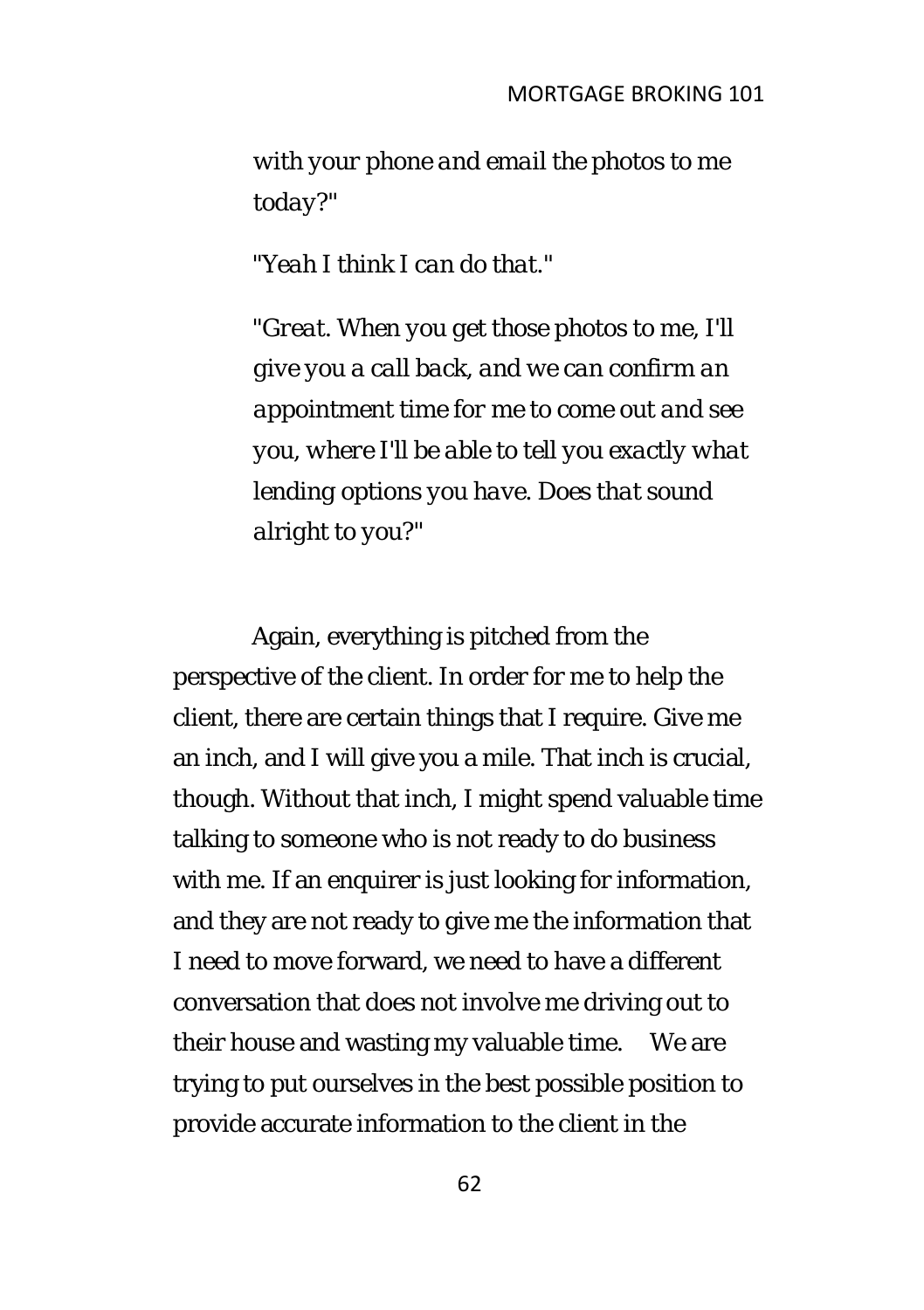shortest possible timeframe. We must reduce the amount of time it takes to conduct a transaction with a client by reversing our current process that forces us to spend far too much time with a client before reaching a place of confidence.

How long should it take a broker to determine whether a client is eligible for a specific loan from a specific lender, including the interest rate and time period? One, two, three hours? It takes me 20 minutes at the most. After spending just 20 minutes with a client, I can tell them exactly what loan they are eligible for and how long it will take them to pay it off. If you take longer than that to get to the most crucial concerns of any client you deal with, you are conducting your presentation upside down, and you are opening yourself up to financial risk by extending too much time to clients who are only gathering information.

This is a far better process for the client as well. How many clients would sooner spend 20 minutes with a broker to get the information they need than three hours? And once you deliver a client to a place of confidence by conducting your presentation efficiently, how likely are they to want to work with you? Very. The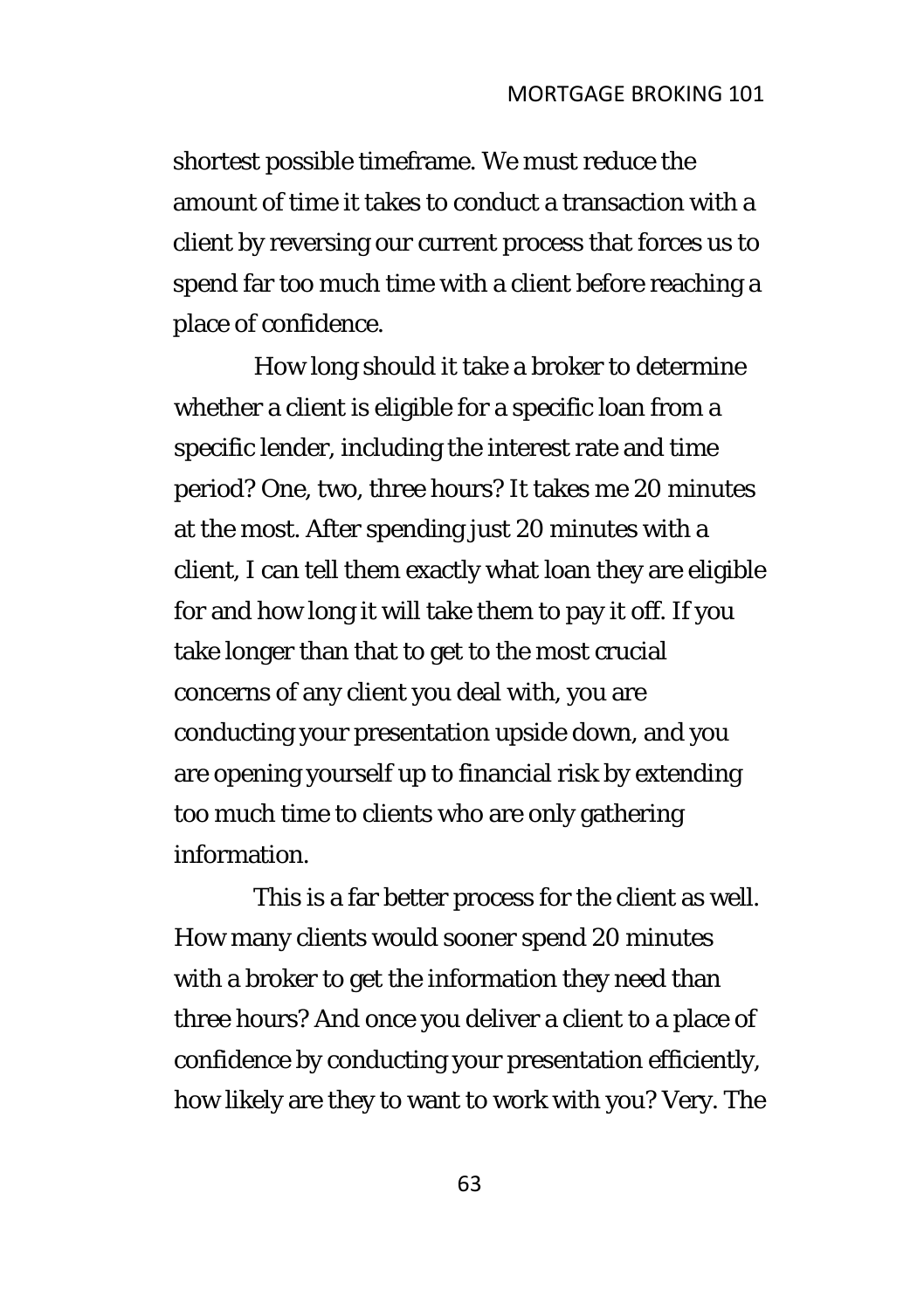work is done. You are virtually guaranteeing their business.

You must not think of this process as reductive. You are not reducing the amount of potential clients you can work with by using the snapshot and asking the client to give you two minutes of their time. If you reflect back on all of the loans you've successfully pushed across the line, would you have lost any of those clients by instituting this process? Probably not.

Any client who is ready to buy a home loan will be ready to go through this process with you. The best brokers—the ones who are getting the most loans across the line each month—use this process to streamline their interactions and save time that would otherwise be wasted. Then, once they have successfully eliminated that wasted time, what do they do with the time they have saved? How do they spend those extra five to ten hours a week they have gained as a product of these methods? They go prospecting.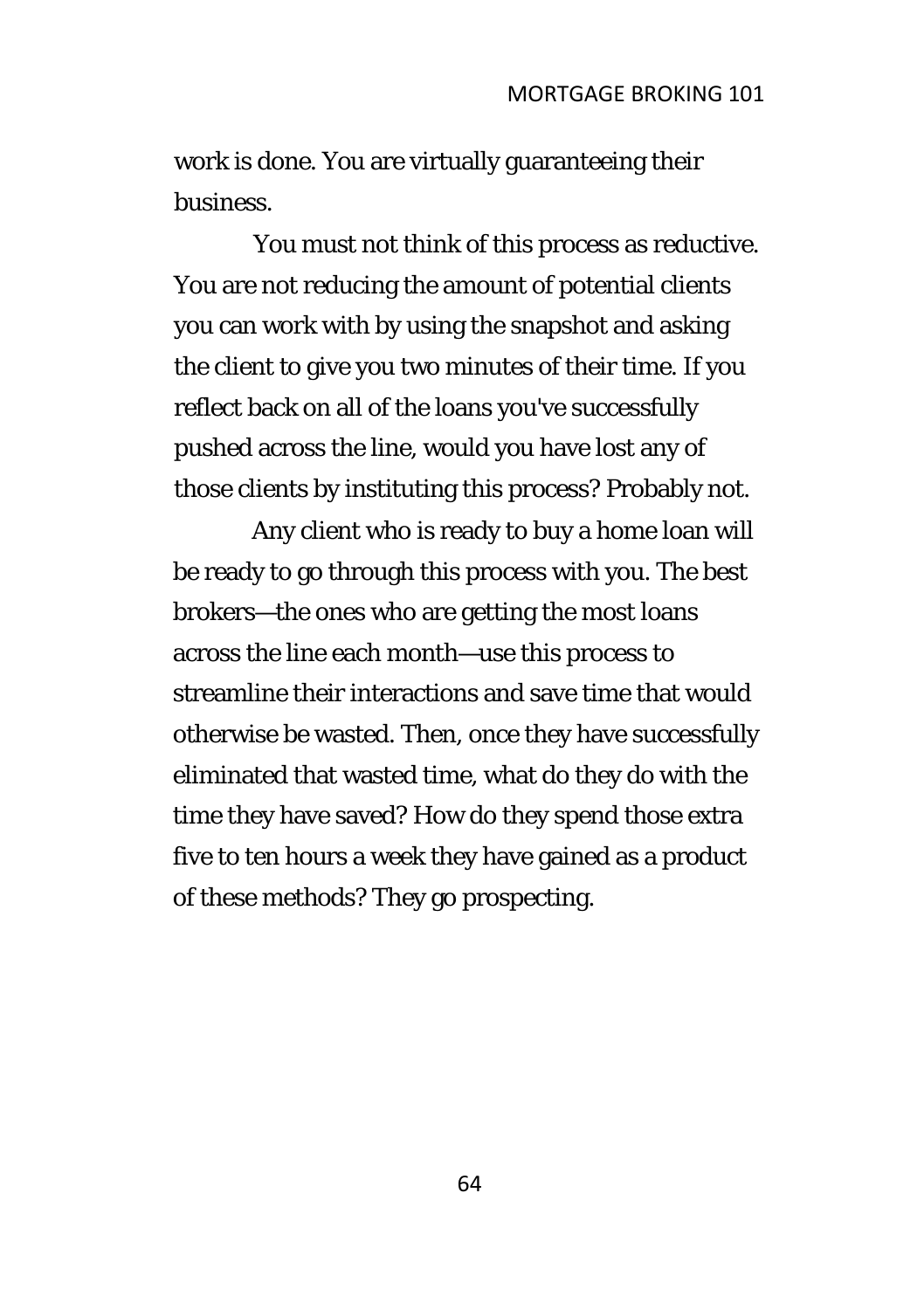## *PROSPECTING*

### Key Concepts

- $\checkmark$  Create a target list
- $\checkmark$  Know your value as a broker
- $\checkmark$  Cut through to likeminded individuals

All of the prospecting we do centers around four targets: real estate agents, solicitors, accountants, and existing clients. Existing clients are our main source of referrals. Existing clients can deliver highquality referrals to us on a regular basis. The least effective referrals we receive will be from real estate agents. This has remained true for more than a decade. Real estate agents are the most difficult targets to get referrals from, and the referrals you do receive from them are usually the lowest quality referrals you will receive.

With each targeted referrer, we start with an understanding that they are doing just fine without us. Before we ever speak to them, their business is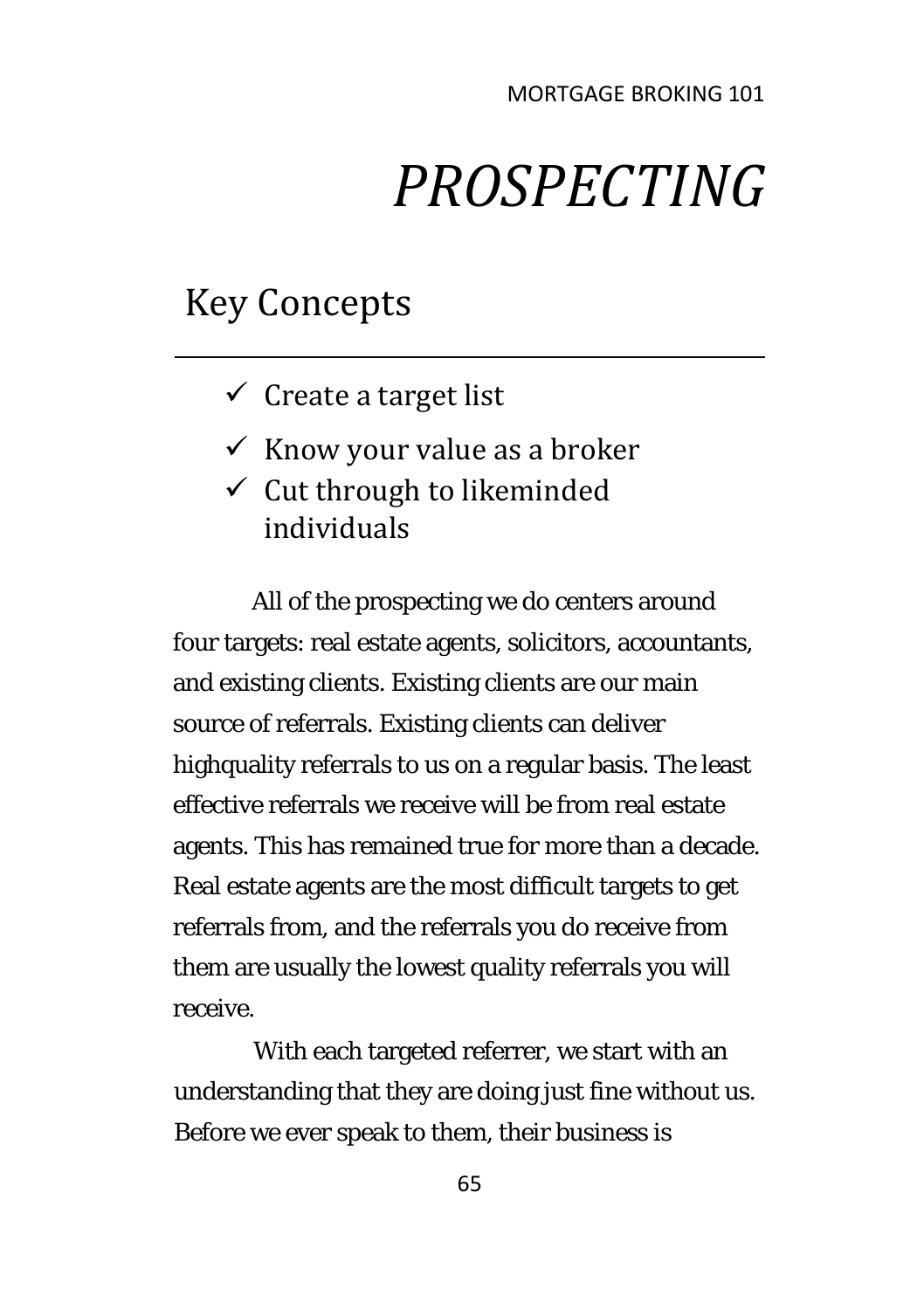productive, and they have no immediate reason to change their habits. That means that if we are going to ask them to begin referring to us, we are asking them to change a habit that has so far suited them just fine. We are asking them to change. These people are only going to change their habits and begin referring to us if we can make them see value in a referral relationship. We have to convince them that any benefit we receive from them is going to be reciprocated.

Our first point of contact with a potential referrer is going to be through email. We use email because it is a time-effective way of seeking out likeminded individuals who will see value in the referral process. It is just like using the snapshot. We do not offer up our valuable time until we have established that the other person is interested in moving forward with us. If they are interested in a meeting after a sober consideration of the benefits I allude to in the email, they will probably be worth the 20 minutes of my day it is going to take to speak with them at their office or mine.

So first, I create a target list. The target list should always consist of personal emails. You should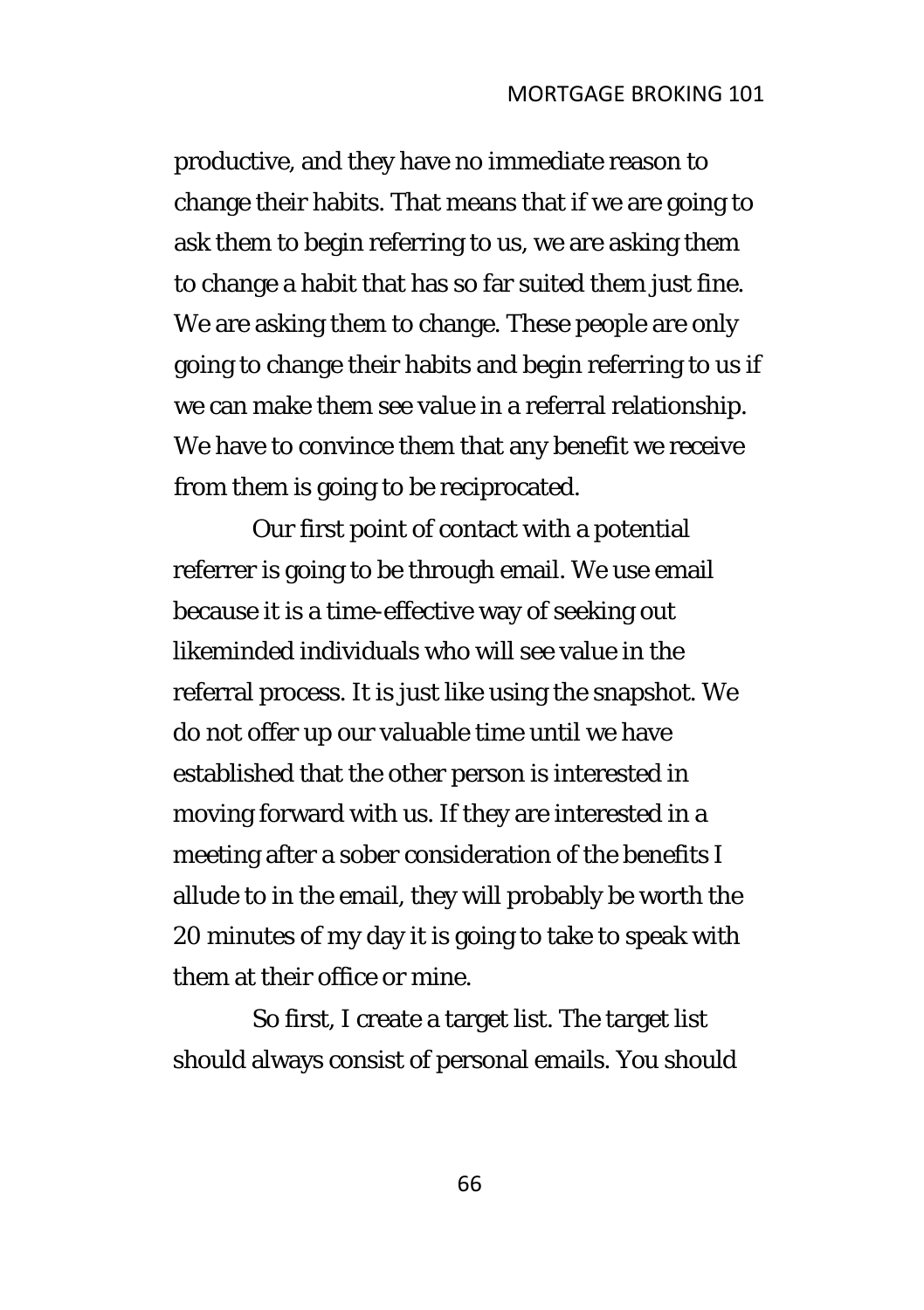never send an email to "info@xyz.com." It should always be something like JohnSmith1234@xyz.com. Getting that email may require you to go to a firm's website for a phone number. Then, you make a call to the firm, establish that you are looking for an accountant who you can refer your clients to, and ask for the email address of a partner at the firm. Nobody who answers the phone at a firm will tell you to go away. This is a tried and true method of generating a target list.

The best way to generate a target list is to use your existing client base. You ask a dependable client who their accountant is, as you are looking for a good accountant to refer to, and they will give you an email address. Also, when dealing with existing clients, text messages generate higher response rates than emails. Emailing existing clients might get you around a 1520% response rate, whereas a text message will get you closer to a 30% response rate. It is simply the preferred method of communication these days.

Once you have created a target list of ten such email addresses, you are going to send out a template email detailing who you are, what you are looking for, and what you can offer to the accountant, solicitor, or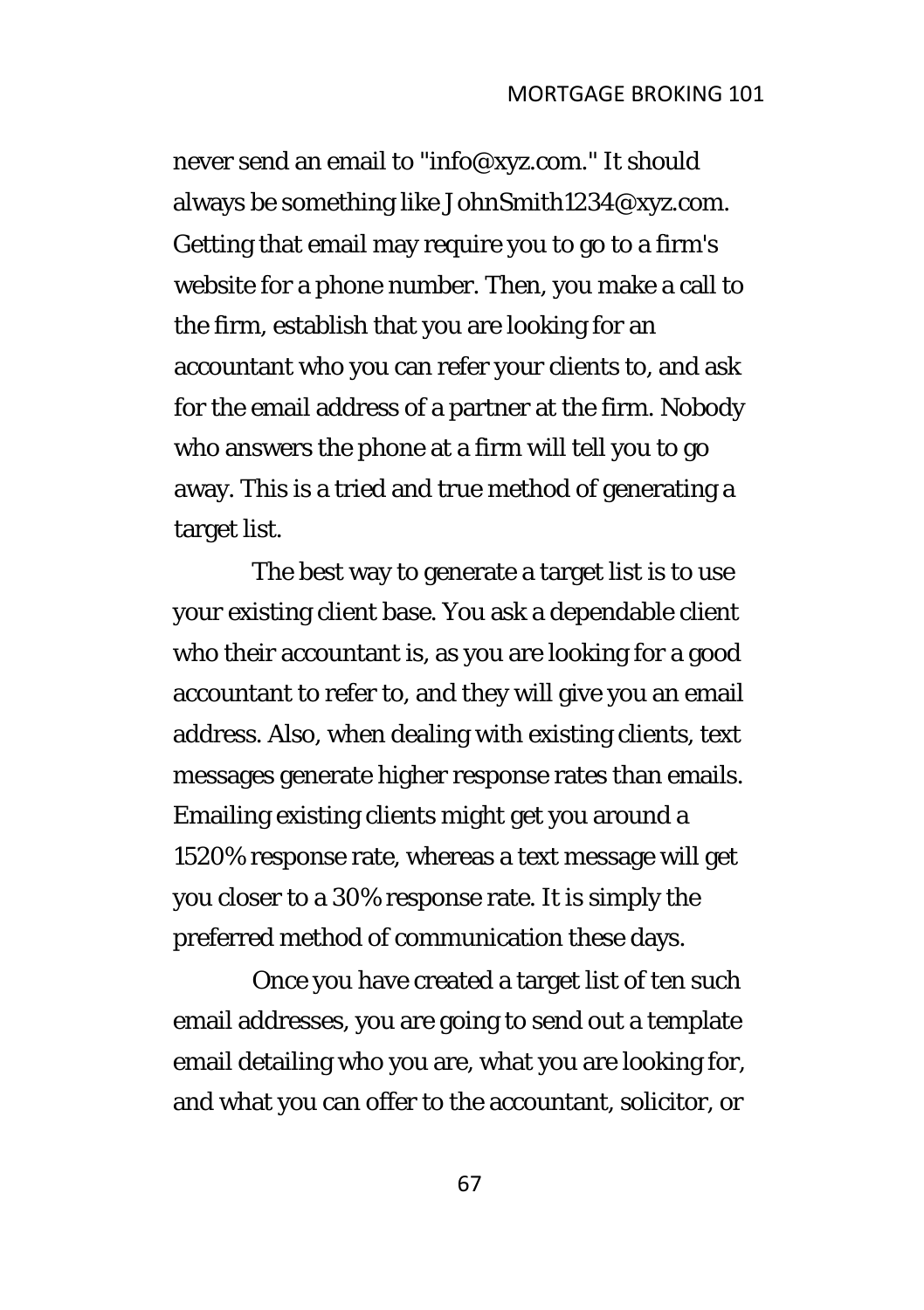real estate agent reading the email. The following email is an example of what we send to potential referrers.

#### *Hi John,*

*I'm looking for an accountant that I can refer my clients to. I'm part of the Aussie story you might have recently seen in Prospect. We have a big profile, strong television presence, and a healthy amount of clients. I get enquiries from people wanting to list or buy in the area, and some of them need the services of an accountant. If you would be interested in establishing a referral relationship, I would like to catch up and possibly refer future clients to you. Let me know if you can help.* 

*Regards,* 

#### *Mark Blundell*

This email will generate a 30-40% response rate from the solicitors, accountants, and real estate agents that you target. It clearly shows that you offer value to the potential referrer, and it establishes what you are looking for. It takes you one to two minutes to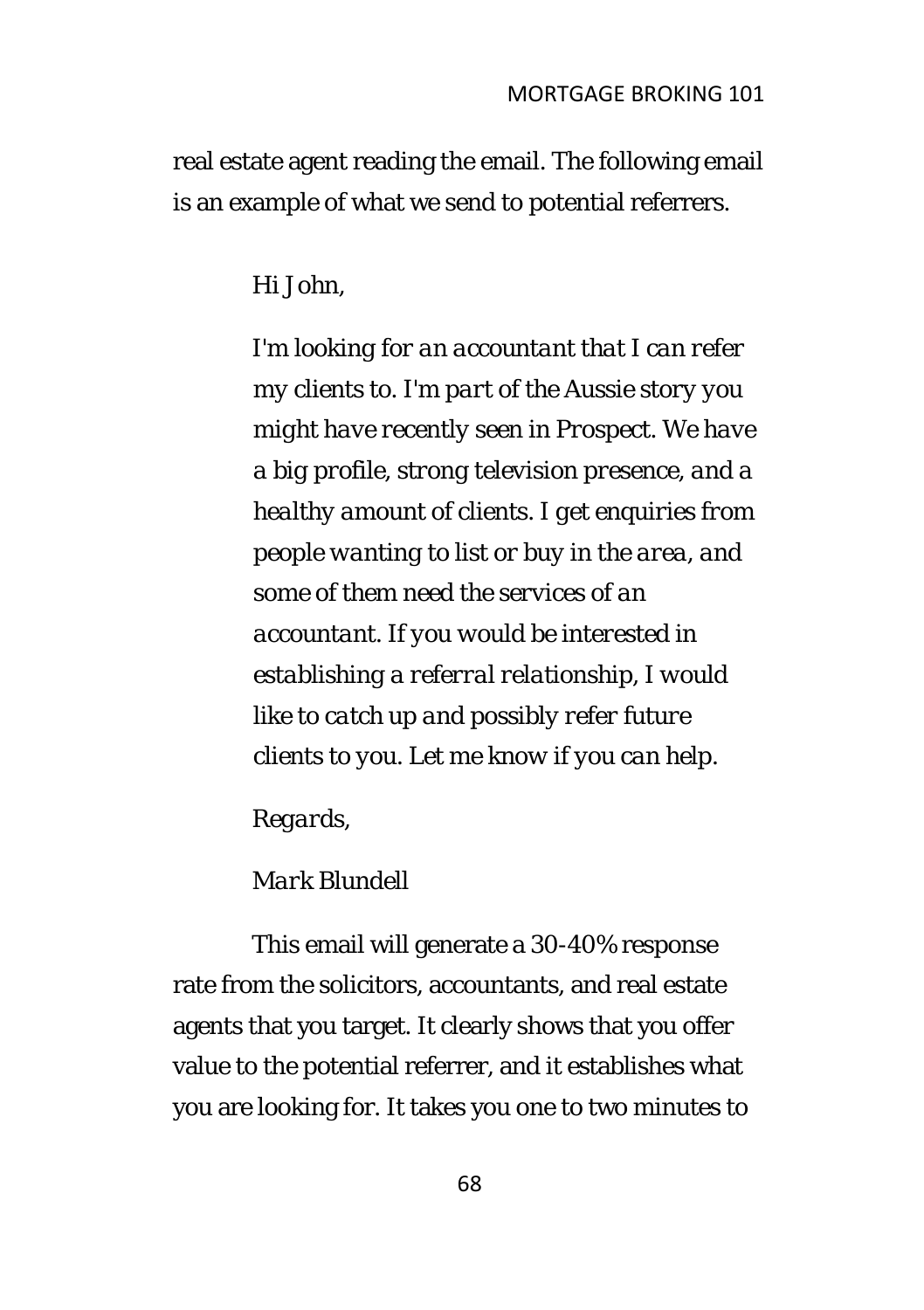send this email out to ten potential referrers. How much more productive is this method than personally calling and pitching myself to every referrer I target? Immeasurably.

You will receive an email back from the client or you won't, which is out of your hands—at which point you propose a specific time for a face-to-face meeting. It is important that you propose a specific time because being overly vague will lead to wasted time and postponements. If you ask for a meeting on Thursday or Friday, there is no urgency for the potential referrer to commit to anything. If you ask for a 15-minute meeting at 2:30 on Thursday afternoon, you have created a specific point to which they can either say yes or no, which is far more effective.

You only need a few different versions of this email typed up and ready to be sent off once you have collected ten emails of solicitors, accountants, or real estate agents.

You will also want to modify the emails for specific referrers such as those dealing with high income earners. An email to a referrer dealing with high income clients, for example, might look like the following.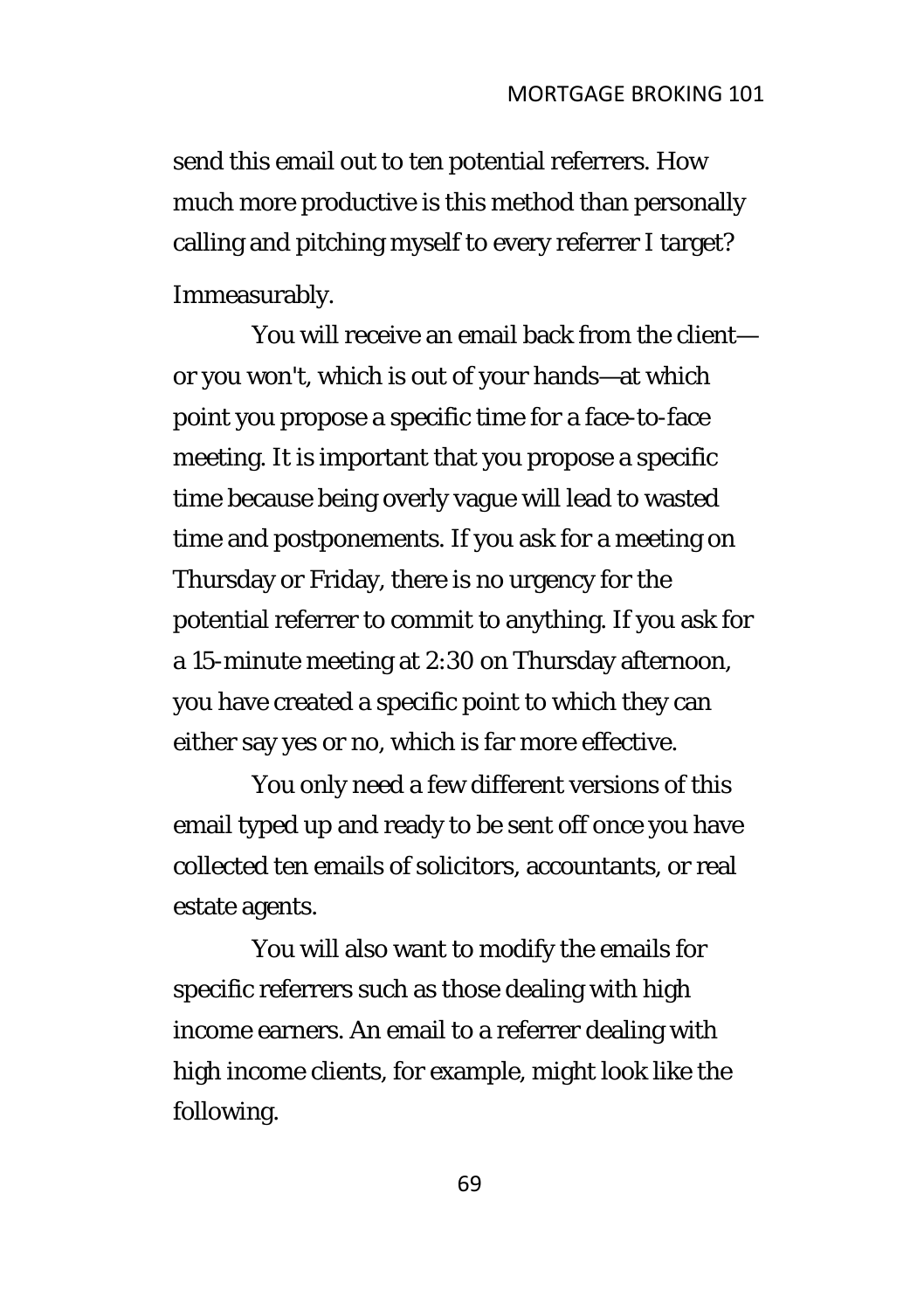*Dear Ben,* 

*I hope you can help. I own the Aussie franchise in Glen Oak. Our practice has been in business for the past 9 years. I have extensive experience in dealing with high-end clients, those with a considered level of business complexity. As a consequence, I've developed a specialized focus in working with those who are bracketed as very high income earners. They include GPs, CEOs, and the like. My area of expertise is in securing residential property funding of one million dollars and above.* 

*Most of my business growth is through referral from existing clients. In recent times, a number of my clients have discussed their interest in borrowing money to buy commercial and residential property within a self-managed superannuation fund. Through these conversations, some expressed dissatisfaction with their existing accountant insomuch as they feel they've outgrown the capacity of their suburban practitioner. As a consequence, I'm asked if I'm aware of other*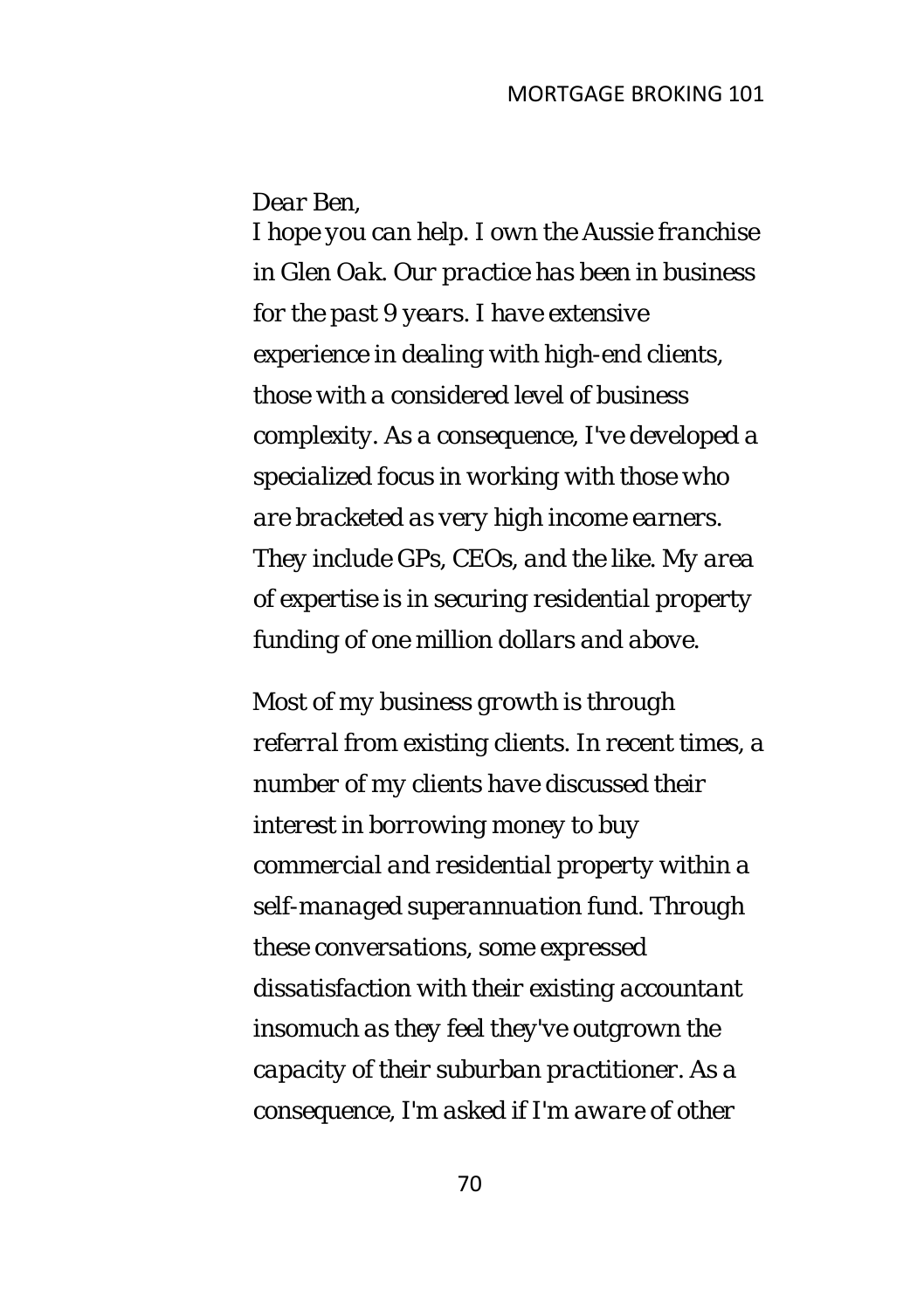*firms better geared to advise on their sometimes complex business strategies* 

*I wish to establish a reciprocal referral relationship with an accountancy firm positioned as a benefit for those high-end type clients, hence my email to you. Having secured your details through my research in looking for an accounting firm that typically caters to the needs of this demographic, I'm writing to determine if it'd be worthwhile contacting you with a view of making an appointment to meet and discussing establishing a line of referral. I'd be pleased to hear back from you on this basis.* 

*Regards,* 

### *Mark Blundell*

These emails are a tool you can use to cut through all of those referrers who are not genuinely interested in establishing a referral relationship in the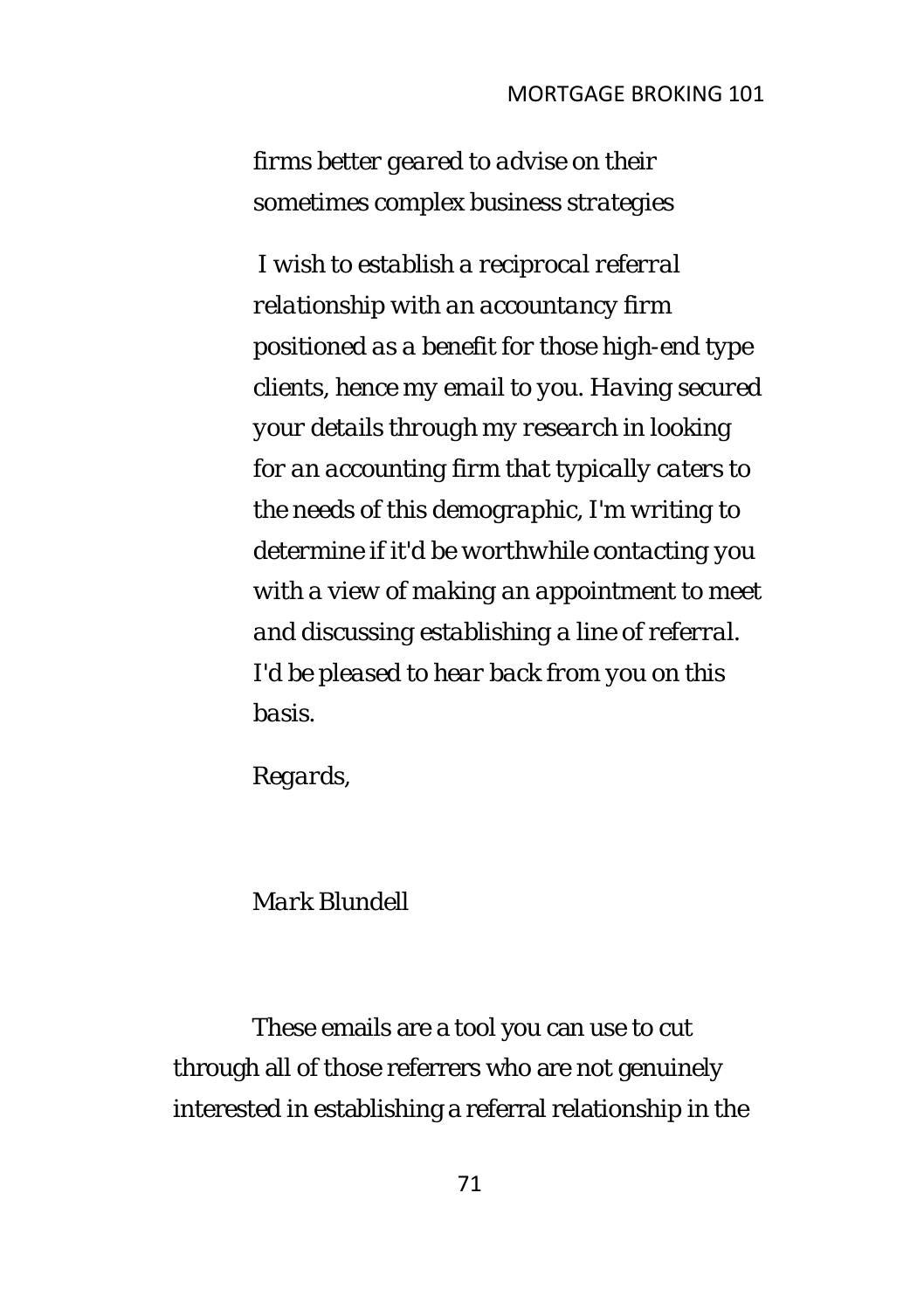first place. Unlike a phone call, a referrer has time to consider an email and respond only if they are truly interested, and those prospects that get back to you will be much more likely to agree to a business relationship after you drive over to their office for an appointment. Just like the snapshot, the email allows us to sift through the clutter and get at quality referrers. When we sit down and talk to these people, we are speaking with solicitors, accountants, and real estate agents who are already believe in the value of a referral relationship, making our job in the meeting that much easier.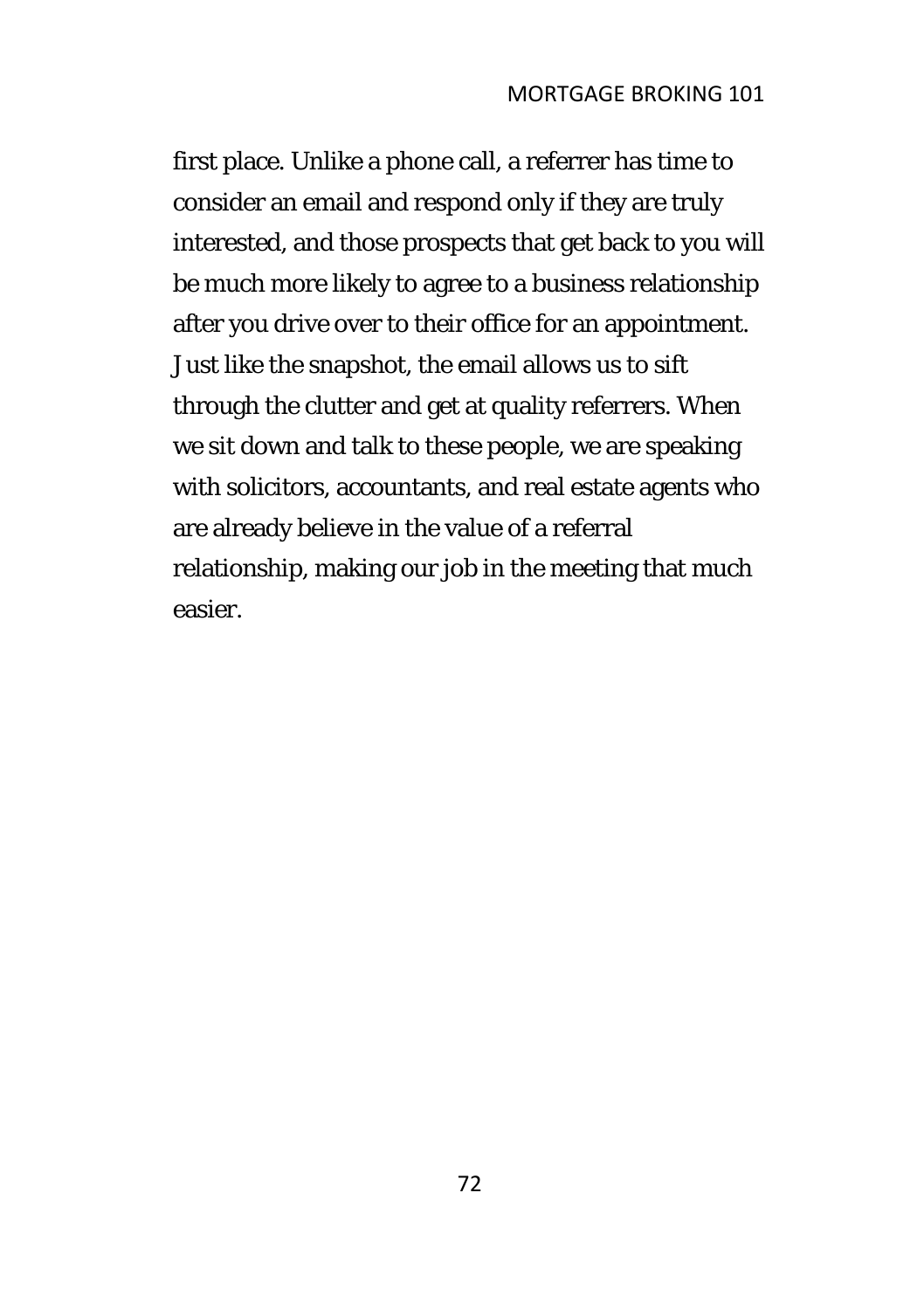## *EDUCATING THE REFERRER*

## Key Concepts

- $\checkmark$  Clearly set expectations
- $\checkmark$  Give the referrer a target
- $\checkmark$  Demonstrate your value
- $\checkmark$  Convey your confidence and enthusiasm

Just as we cannot find quality clients without a clear picture of an ideal client at the forefront of our minds, we cannot find quality referrers if we are unsure of our own objective in the appointment. When we go to an appointment, we are looking for a referrer who can deliver two enquiries to us each month. That is our goal, but the referrer is not aware of it, so we must educate them about our expectations of the relationship.

If a referrer cannot manage to get us two referrals a month, we are probably better off finding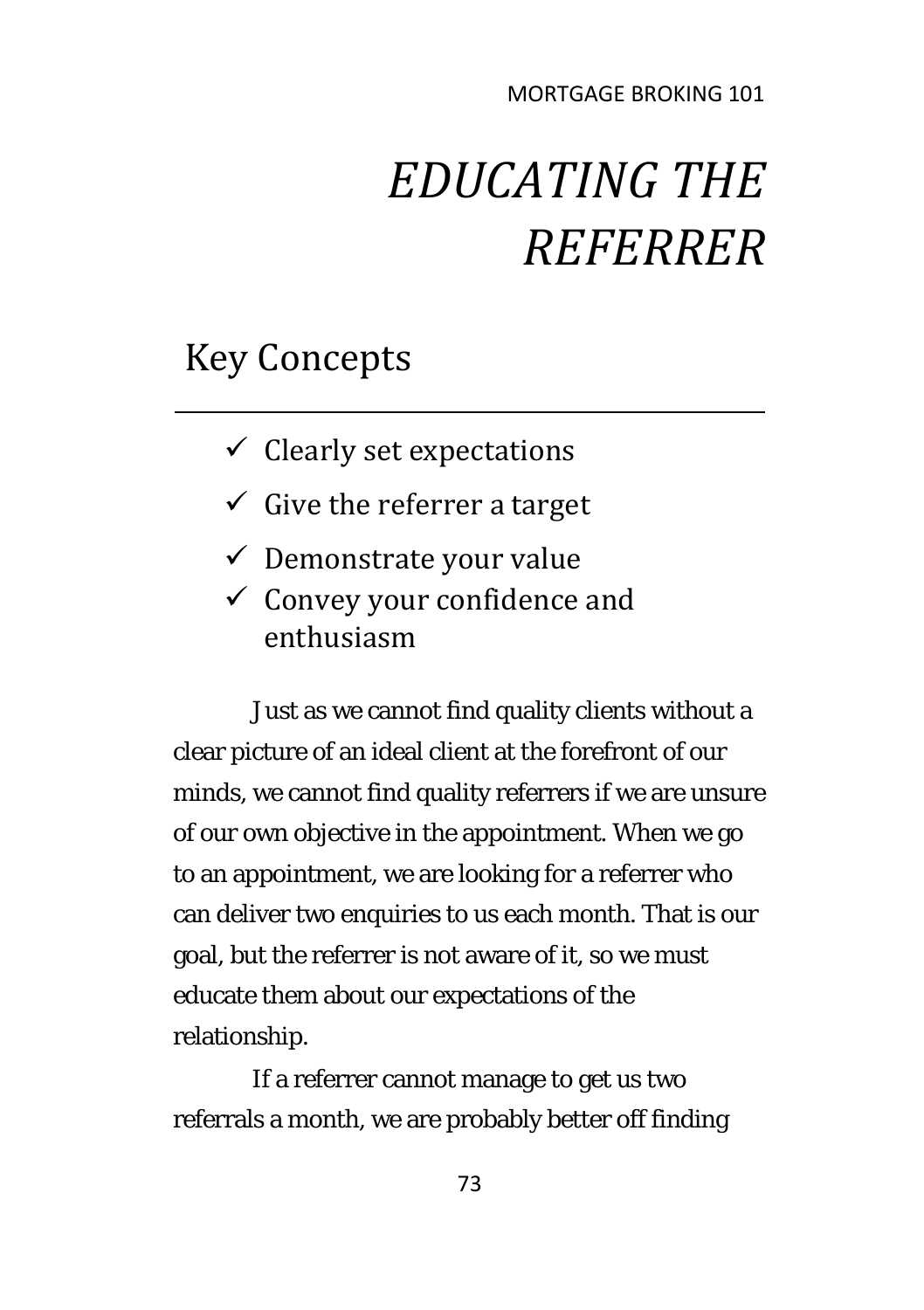someone who can. We do not want to waste time developing referral relationships where the referrer simply waits for one of his clients to directly ask him for the services of a mortgage broker. How often is that going to happen? Spasmodically at best. We really need to find a referrer who is willing to actively prospect among his client base to find us clients who will be eager to use our services. The potential referrer, however, knows none of this. He does not know what we expect from the referral relationship, so our first order of business is to educate him in that respect.

Many referral relationships fail from the start because of a lack of clarity between the referrers. As someone seeking a productive referral relationship, you cannot dance around your expectations. There is no contract to refer to if the relationship does not meet your expectations. You must make it clear in the appointment that you plan to deliver two referrals a month, and in return you expect the same.

Though you are seeking a benefit for yourself in this meeting, you must see through the referrer's eyes and pitch the relationship from their perspective. Just as everything in our presentation to a client is delivered from the perspective of the client, we need to see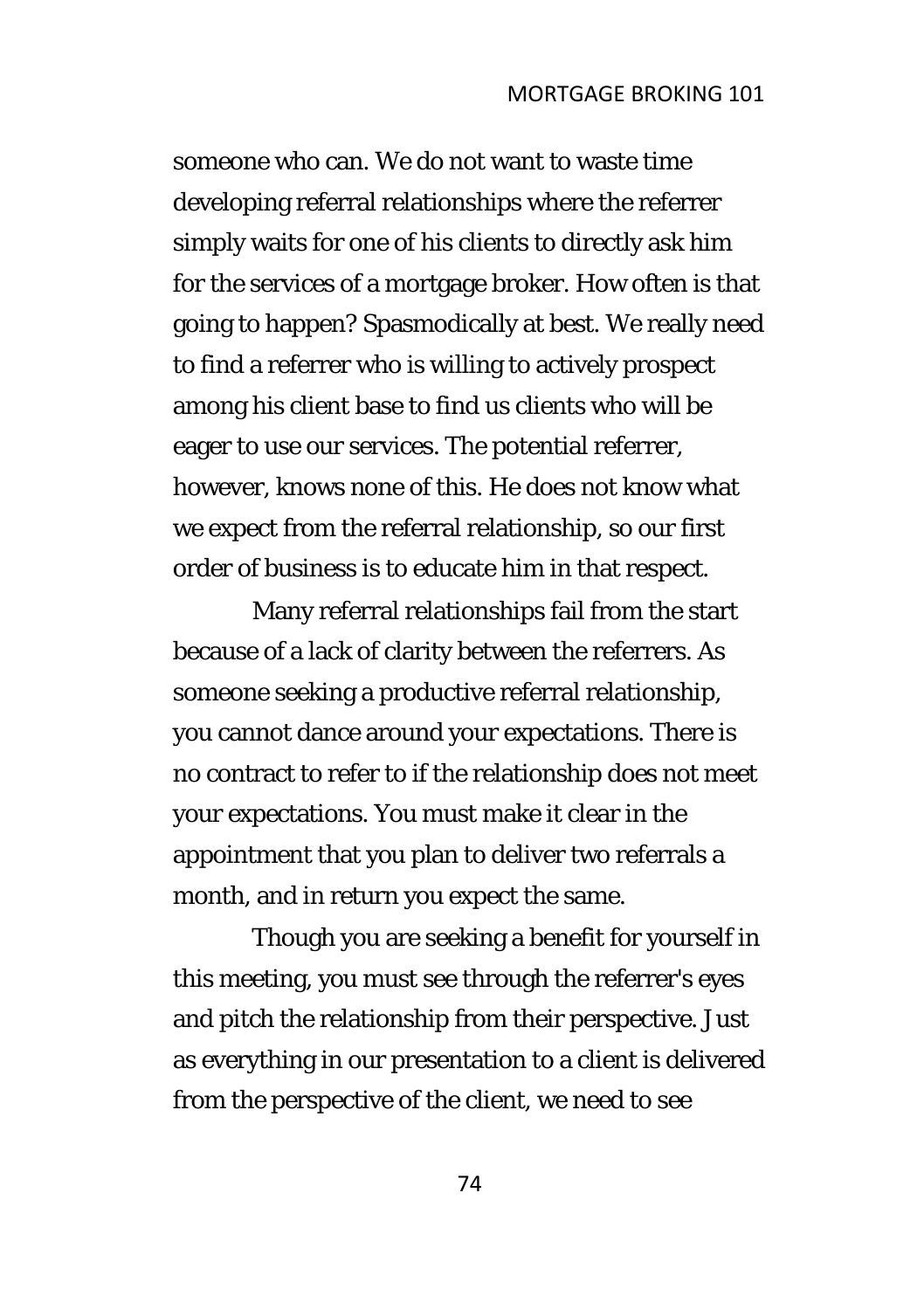through a potential referrer's eyes when we are pitching this business relationship to him. We first tell him that we plan to prospect among our clients by asking questions about their satisfaction with their tax accountant, real estate agent, or solicitor. We make it clear that we plan to work for them, and we will not simply wait around for someone to complain to us about their accountant. We will actively seek out clients to deliver to him, and while we do that, we expect them to do the same for us. First, we establish our value to the referrer, and then we seek the same kind of value from them in return.

We are looking for a likeminded person in a referrer—a person who sees the potential to grow their business by getting their name out to a larger amount of prospects. Just as we avoid chasing clients with whom our desired outcome is not actually available, we avoid trying to convince referrers that they need to grow their business. We are not salespeople. We are searching for someone who already feels that they could be doing more business, and we educate them about the way that we can help them do that.

That is the first respect in which we need to educate the referrer. We let them know precisely how

75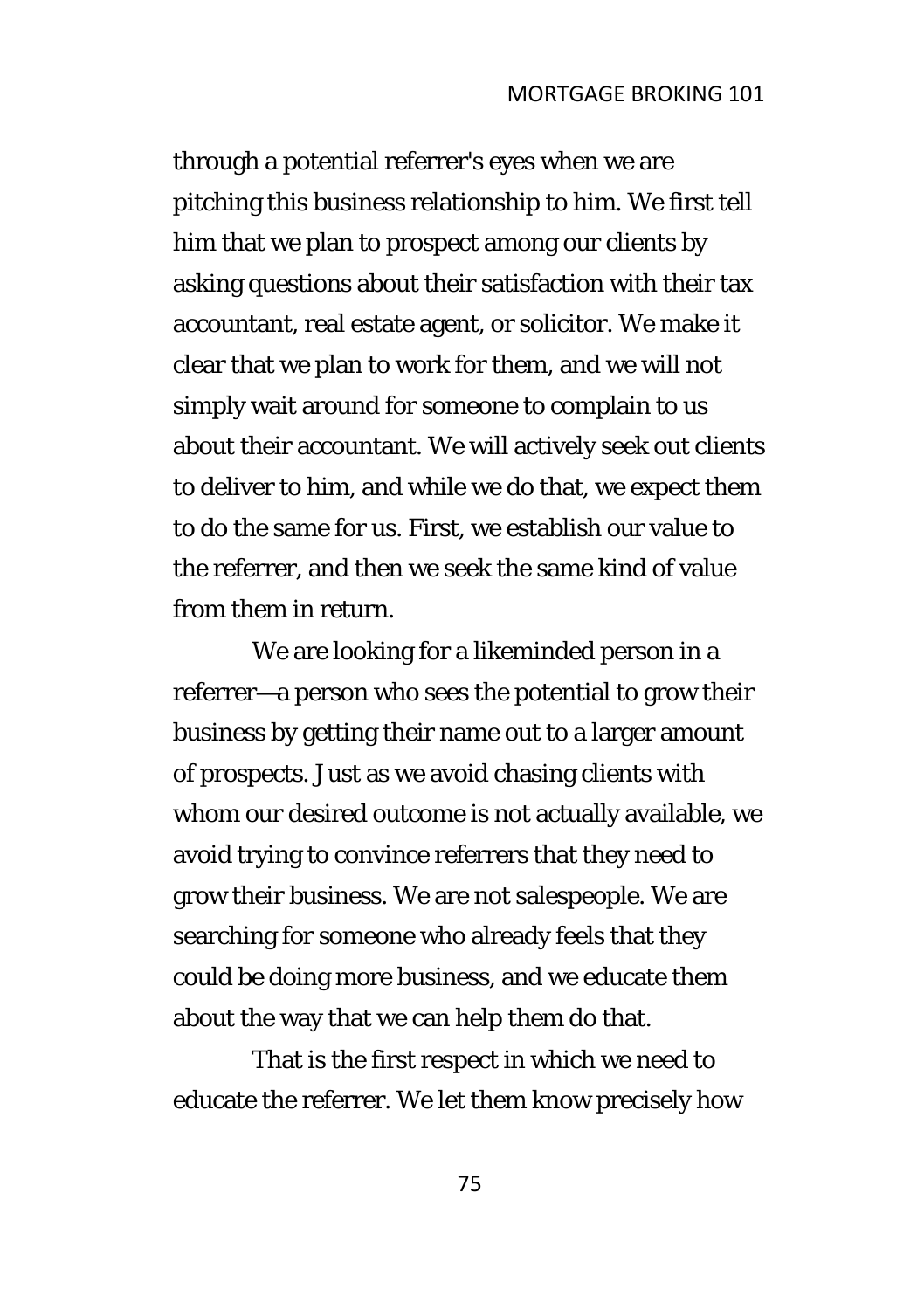we plan to prospect for them when dealing with our clients, and we make it clear that we expect them to actively hunt for prospects as well by asking certain questions of their clients. The second way that we need to educate them is by giving them a sales track to follow so that they are capable of sending quality clients our way.

Let us imagine that we have a meeting with a suburban accountant who says that he mainly deals with small business people. Thinking about his client base, what value do we offer those clients as mortgage brokers? Well, at the moment, we know that there is a price war among lenders. Any of his clients that took out a home loan three or four years ago should probably take a look at refinancing because they could most likely get a lower rate these days. Just how much money could we save a small business owner who took a home loan out three years ago?

If someone took out a \$500,000 home loan at 5.8% interest three years ago, we can probably refinance today and get that number down to 4.8%. That person would save about \$5,000 a year as a result of our services. That comes out to nearly \$100 a week.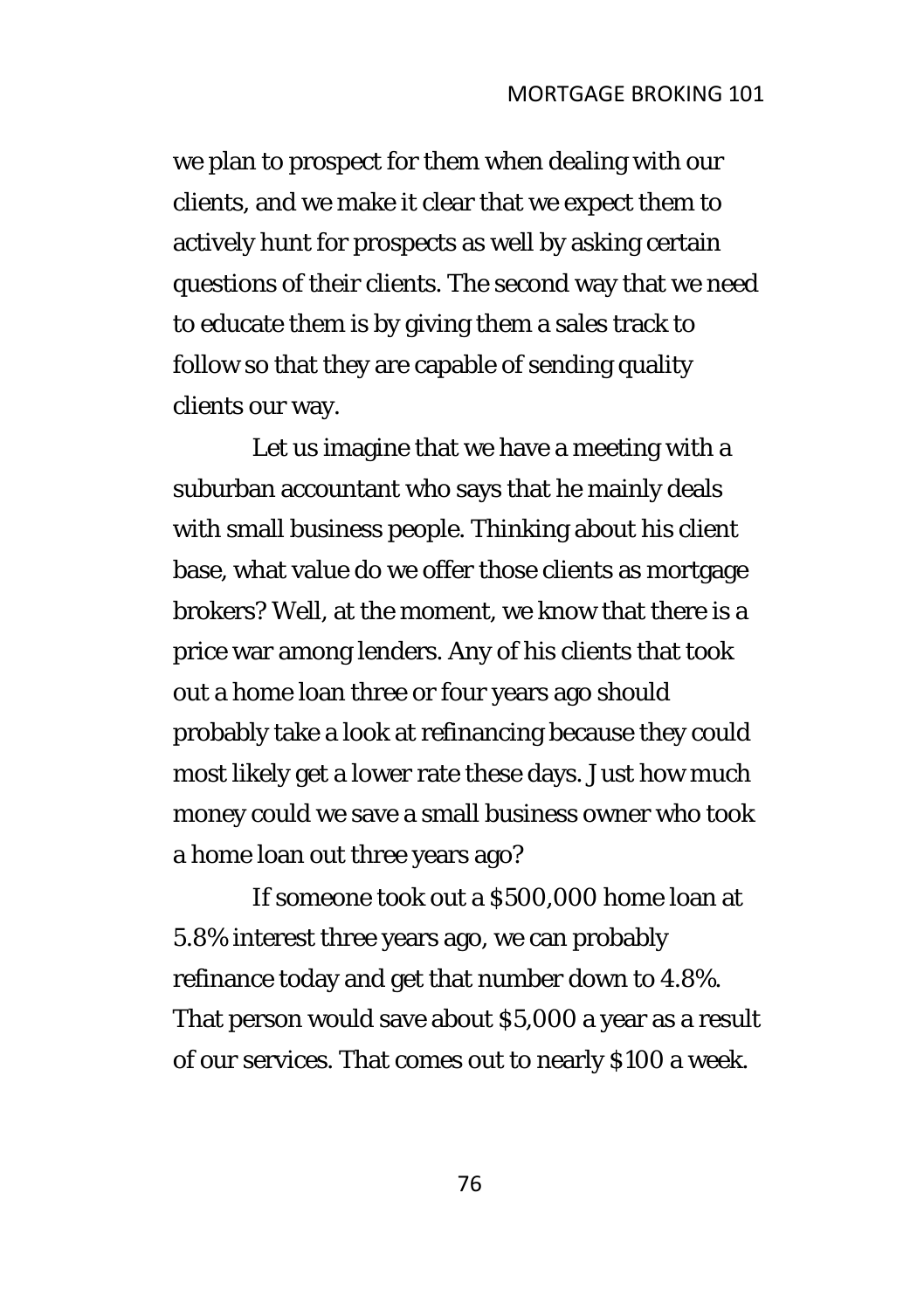This is the kind of client we want the referrer to deliver to us.

When that accountant sits down with a small business owner, he might see that his client took out a home loan three years ago. Then, knowing what I have told him about home loans and my services, he can ask if they would like to save \$5,000 a year. If so, he can put them in touch with a really good mortgage broker that he happens to know. This is the sales track we provide to the accountant.

This is not asking the accountant to do extra work, either. He is going to be a superstar accountant in the eyes of a client if he can hand them \$5,000 a year simply by referring them to me. He tells the client that he knows a really good mortgage broker, Mark Blundell, who could give them an evaluation of their home loan right over the phone and probably save them about \$100 a week. A routine meeting about finances turns into a boon for the client, and everyone is happier for it.

This is the image we need to impress upon the mind of a potential referrer: a client fully satisfied because of the level of service his accountant gives him. The potential referrer will get caught up with our own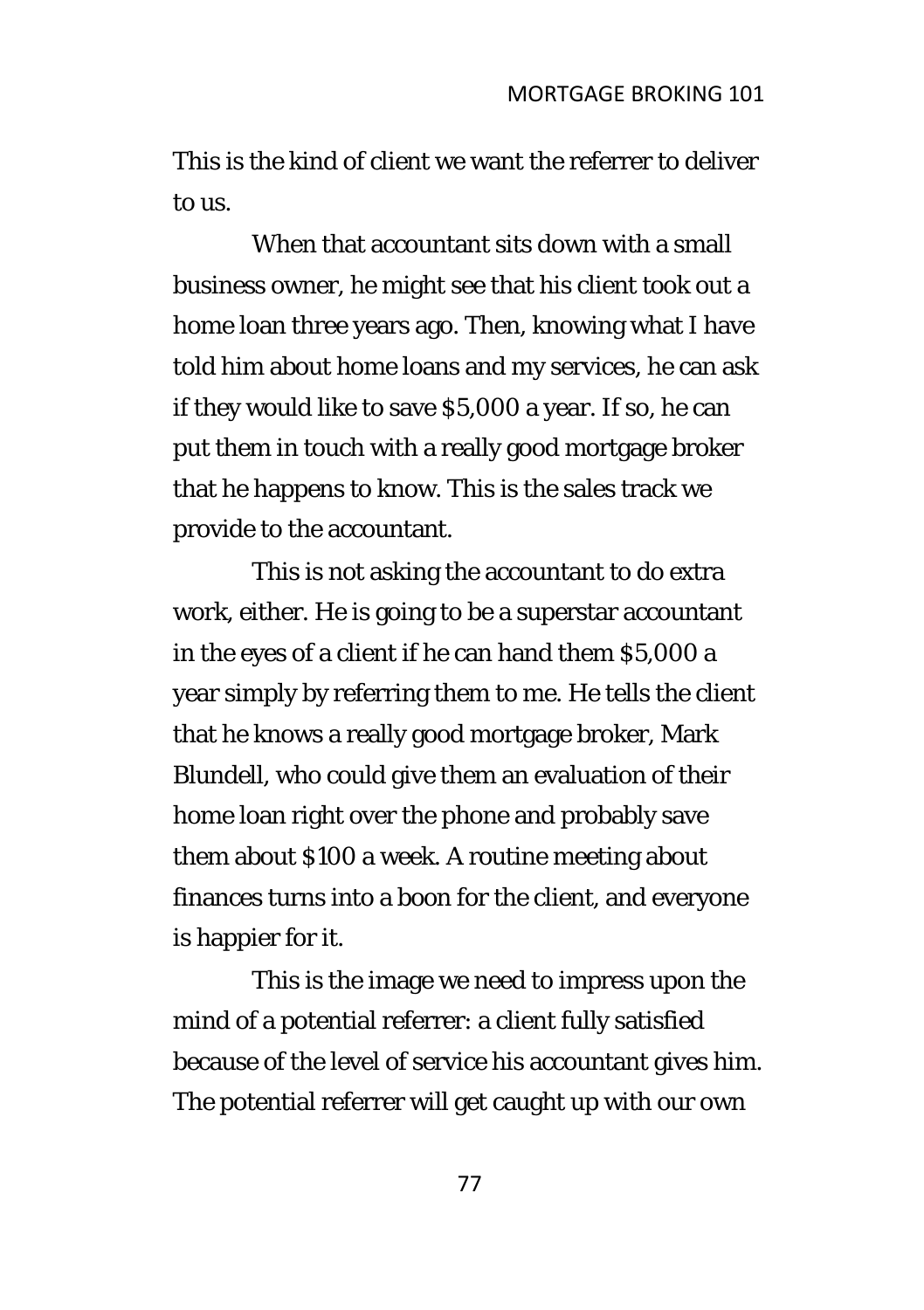enthusiasm and confidence in this vision, and they will be very eager to establish a referral relationship with us.

It is our job to paint this picture very clearly for a potential referrer. Before we talk to them, referrers have no idea what we offer. Education must take place in two different forms. First, we educate the client about exactly how many referrals we can offer in this relationship as well as what we expect in return. Without this education, there is no feeling of commitment on the part of the referrer to actively prospect for us among his clients. Second, we must educate him about our value as a mortgage broker. We must let him know exactly how we can benefit his clients so that when a potentially valuable client sits down with him, he has a way to sell us to the client by way of what we can offer. If we can educate a referrer in these two crucial aspects of the relationship, we will have no shortage of clients who are eager to do business with us as a result of the pitch they heard from the mouth of someone who has been educated by us.

78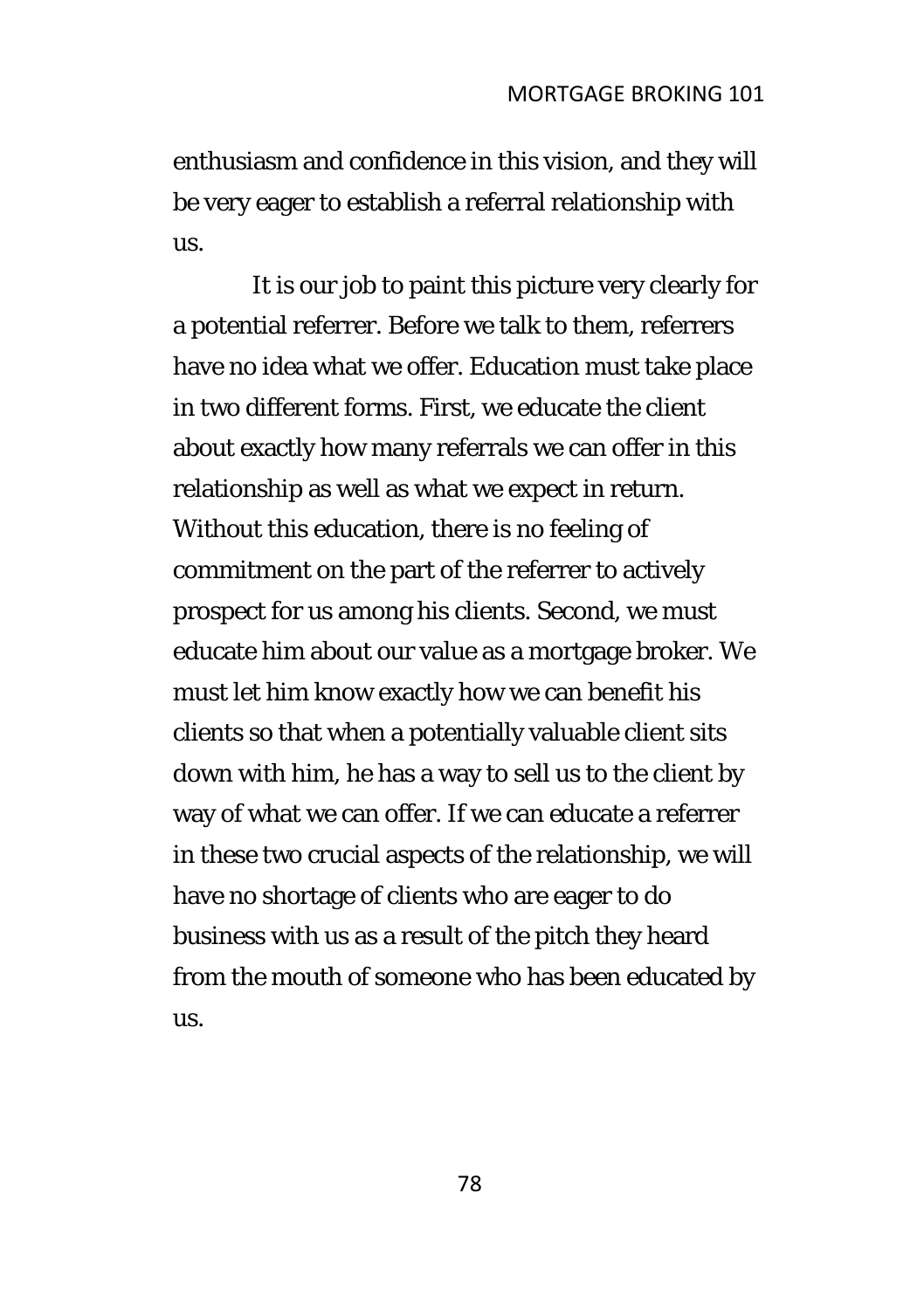# *THE APPOINTMENT*

## Key Concepts

- $\checkmark$  Control the terms of the relationship
	- $\checkmark$  Get the referrer's commitment
- $\checkmark$  Leave with a referral in ten minutes

Now, let's take a detailed look at an appointment with a potential referrer. We have sent out the email, received a response, offered a specific time to meet, and driven over to the referrer's office for a chat. This will be the first time we speak in person. As mortgage brokers, we know that our objective in this meeting is to get two quality referrals a month. We know that to get those two referrals, we need to educate the referrer about the value we offer to their clients and what we expect in a referral relationship. All of this needs to happen in 10-15 minutes. We do not give an hour-long presentation to demonstrate our value to a potential referrer. In their mind, our presentation will be a reflection of how we deal with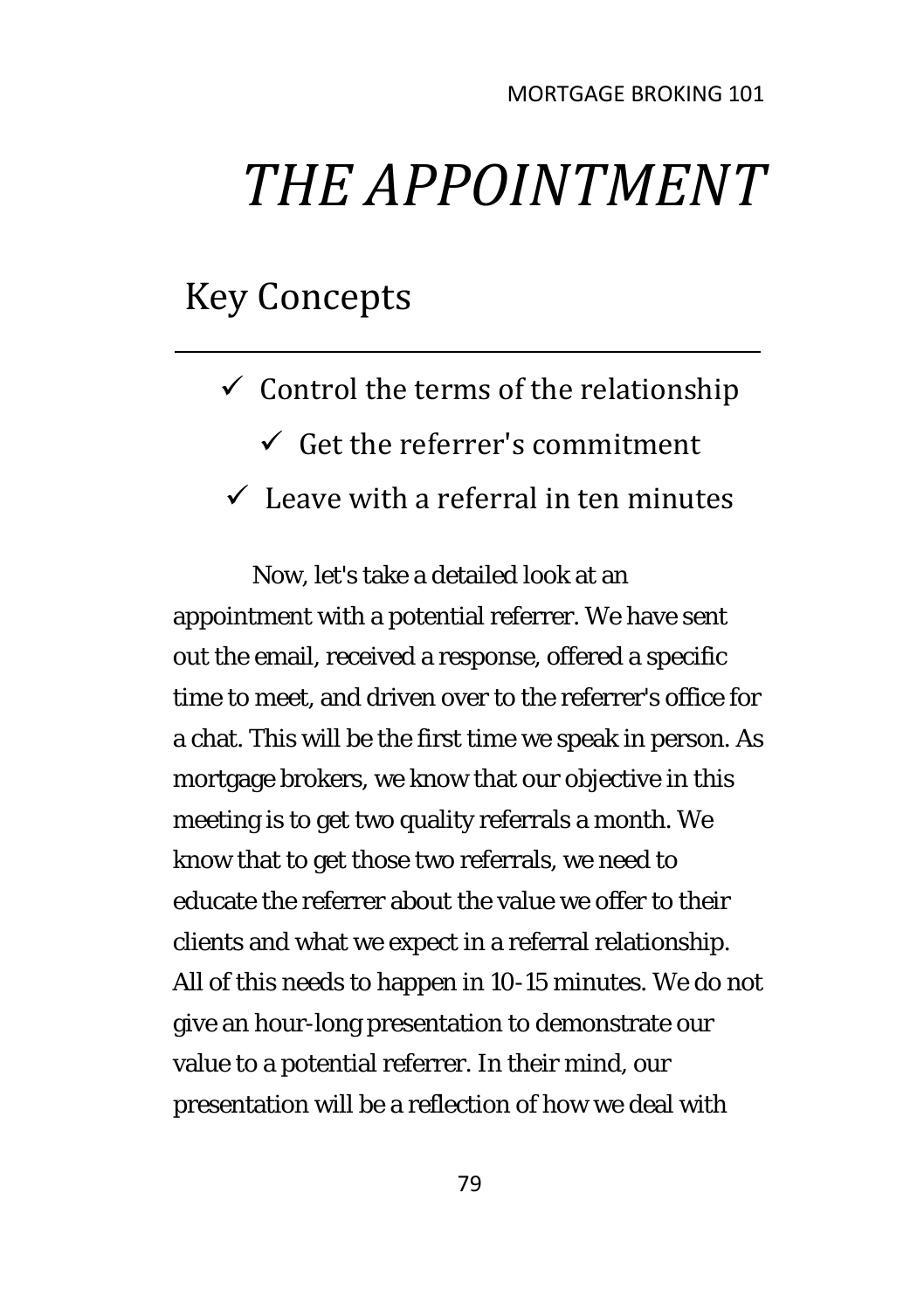our own clients, and if we waste their time, they will assume we will do the same with the clients they send to us.

Our goal by the end of the first meeting is to get one referral. We are not looking for anything more than the opportunity to demonstrate our value and competency through an initial test case. If we can get the referrer to grant us one referral, we have done our job. We will not be able to buy ourselves more trust than that from a referrer in the first meeting. Likewise, at the end of the meeting, we offer one referral to them, and thus begins our reciprocal relationship.

Here is an example dialogue which illustrates how to reach that objective in the shortest possible time. In this particular example, we will imagine that we are talking to John, a suburban tax accountant. This is the pitch we give to John.

> *"John, this is obviously a suburban-sized tax accountancy, but how would you describe your typical client?"*

*"Mostly people who want me to take a look at their taxes."*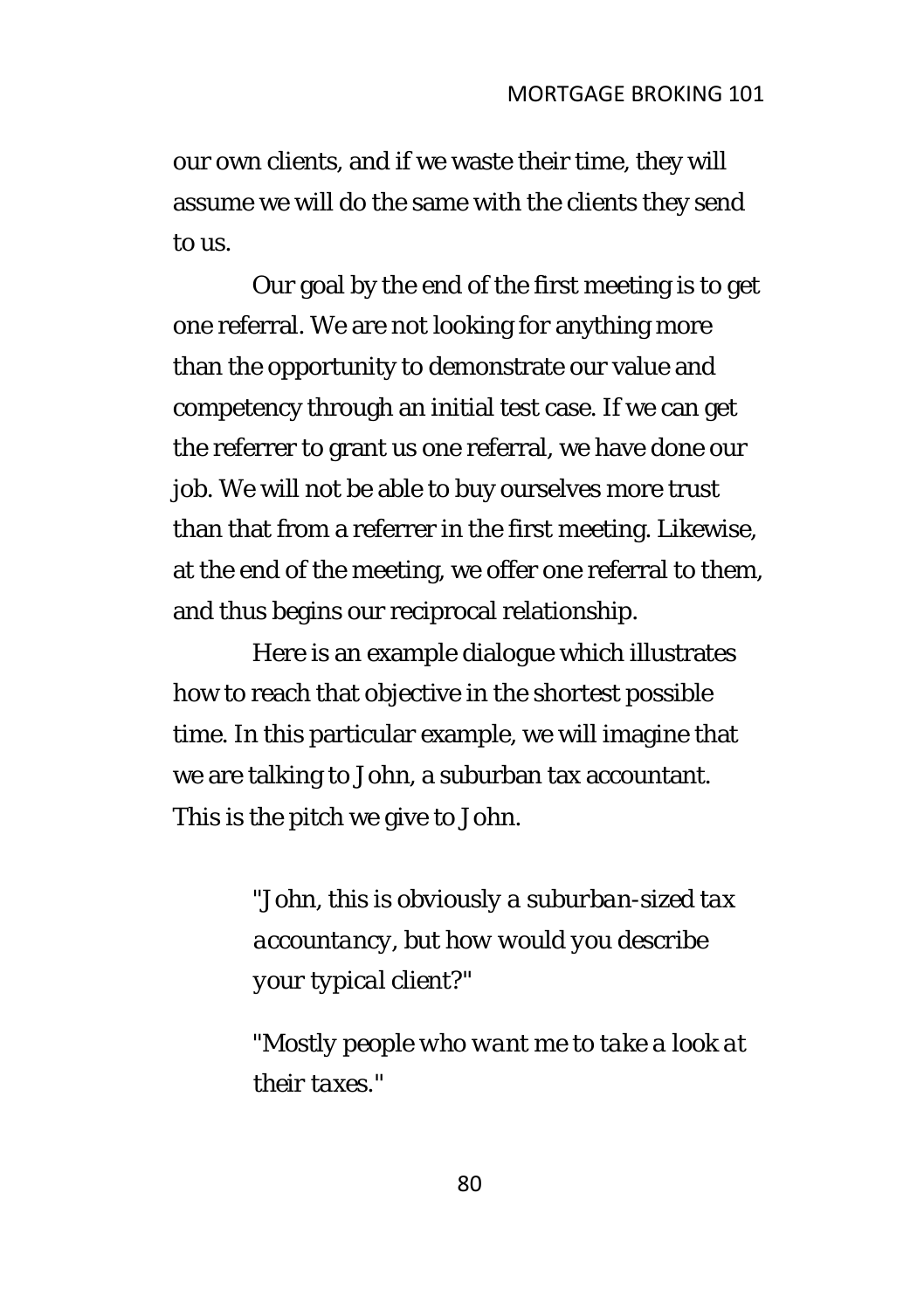*"So mainly people who come in to get their tax returns done?"* 

*"Right."* 

*"And typically what sort of people are they? High income earners? Middle income earners?"* 

*"Middle to high, I would say."* 

*"Okay. And what sorts of industries are they employed in?"* 

*"Government industries, mostly. Some private interest. Hospitals. Teachers."* 

*"Alright, so nurses, teachers, things like that. That's interesting. I actually do work with those types of people as well. That sounds fairly similar to my own group of clients. So here's my thinking. I have an accountant, and, like most people, I evaluate him based on how much he gets me back on my tax return or how much he saves me. Maybe it's not entirely fair, but that's how I think. If my accountant saves me a grand or two in tax, I think he's done a*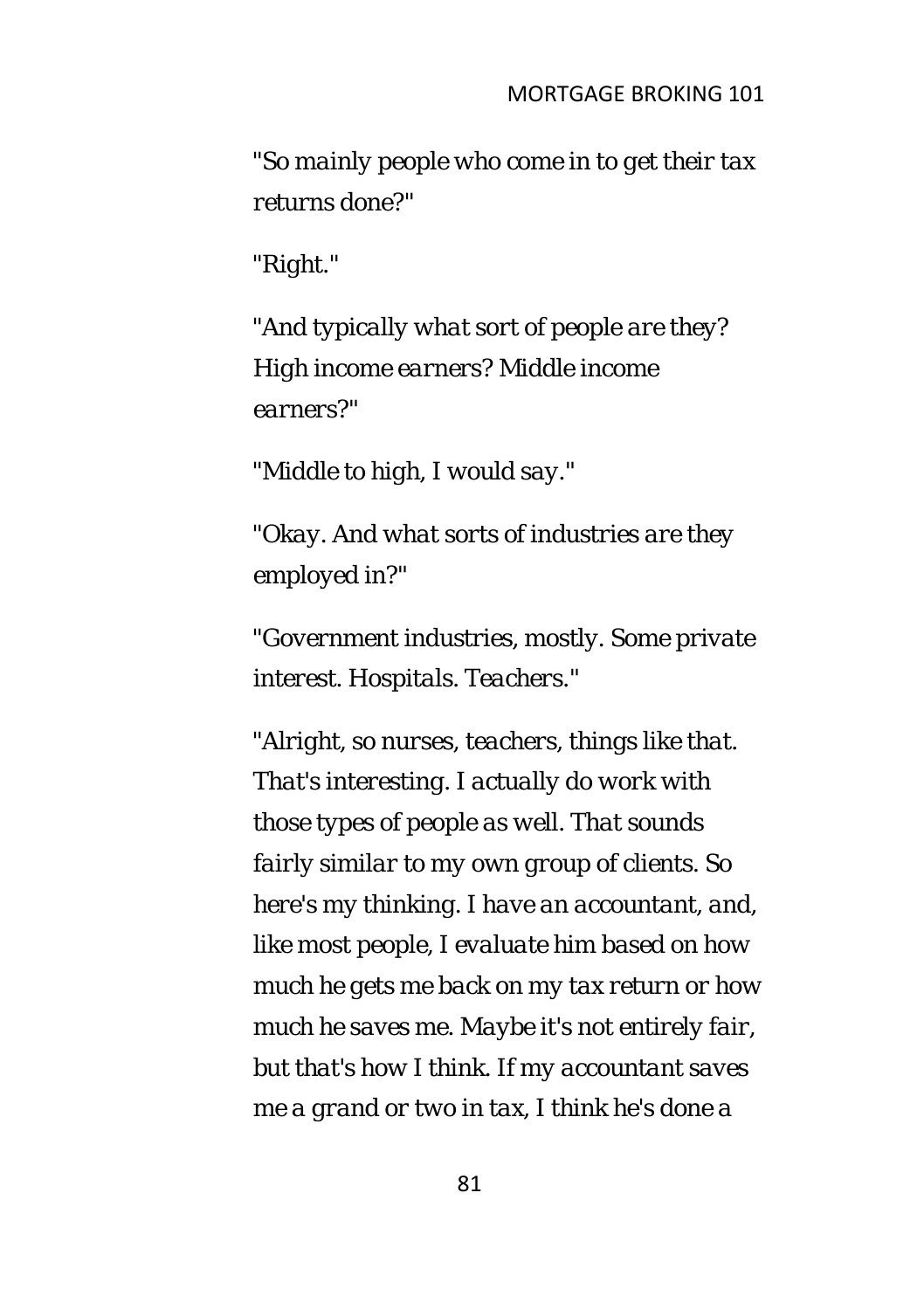*pretty good job. Is that what you mostly see among your clients as well? That if you can save a bit on their taxes, they're happy with the service you provide?"* 

*"Right, generally."* 

*"Yeah, better in their pocket than the tax officer's pocket, right? Just a quick question for you. When you sit down with somebody, and you're doing their tax return, do you talk to them about their own personal borrowings? In other words, do you ever talk about the interest rate they're paying on their home loan and whether that's a competitive rate nowadays?"* 

*"No, that's not really an area that we get into."* 

*"Right. Well it's interesting, you know, that there are a lot of people who haven't reviewed their home loan in the last three, four, or five years, and at the moment, there's a lot of competition among lenders. There are interest rates that we've never seen before, around 4.7 – 4.8%. And quite often, if someone has a*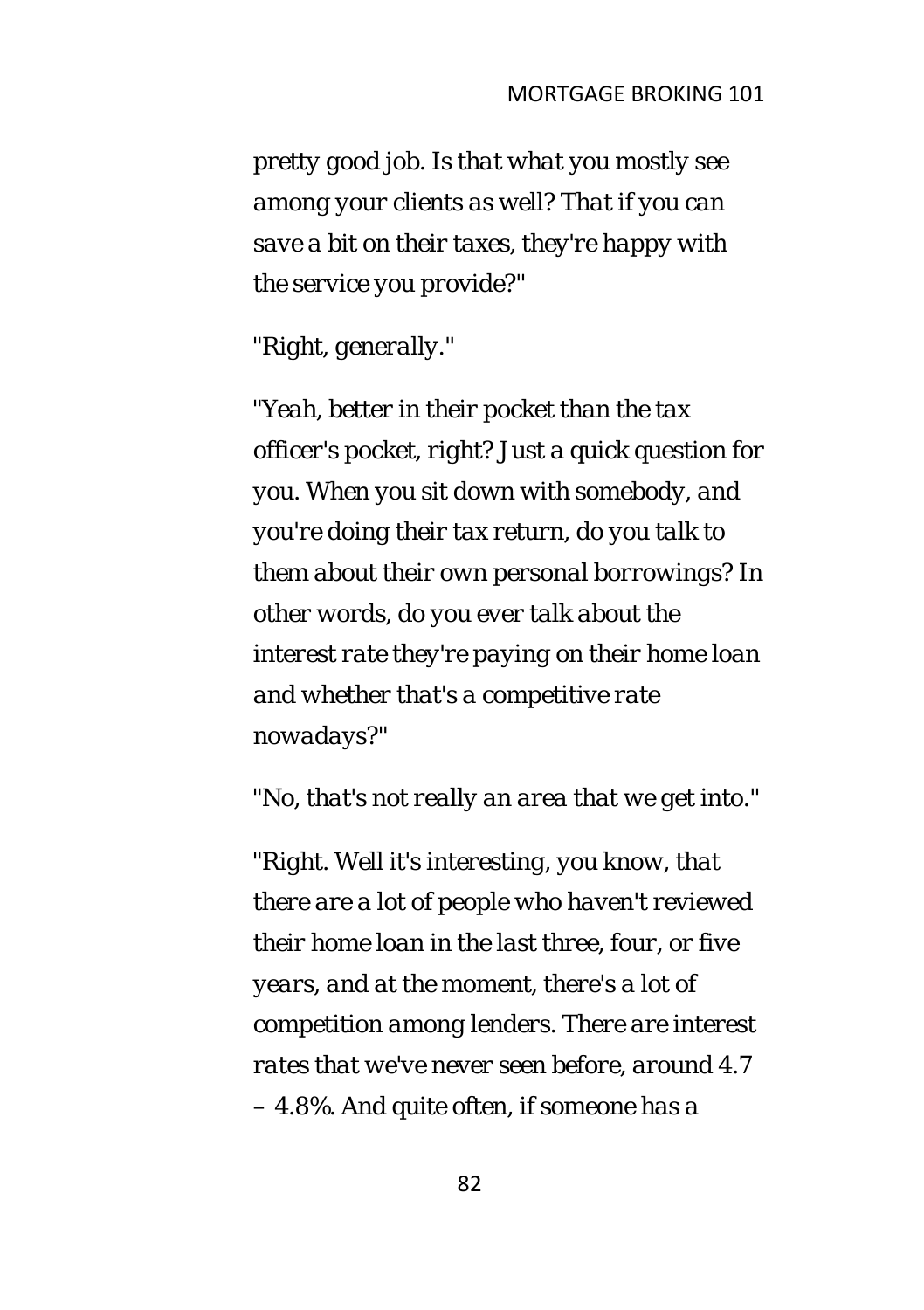*\$500,000 mortgage at around 6%, I could change that six to a four, which would save them somewhere between \$5,000 and \$7,000 a year. Now, when I came to see you, my goal was to find an accountant who could ask to the nurse, teacher, or government worker they are speaking to, 'Have you reviewed your home loan in the last 3 or 4 years?' Then, if the answer to that question is no, that accountant could tell them, 'You know, I could pass your details onto Mark Blundell from Aussie. He'll be able to give you a quick call and discuss how much you could save on your home loan.' I'm looking for an accountant who could do that. In return, when I sit down with someone to transact a home loan, I'm going to ask them, 'Who do you get your tax done through? Are you happy with your accountant?' If the answer is no, I'm going to say, 'Would you like a second opinion? I happen to know an accountant who is really great with returns, and I could put him in contact with you.' I'm going to look for this opportunity with every single person I deal with. This is the kind of*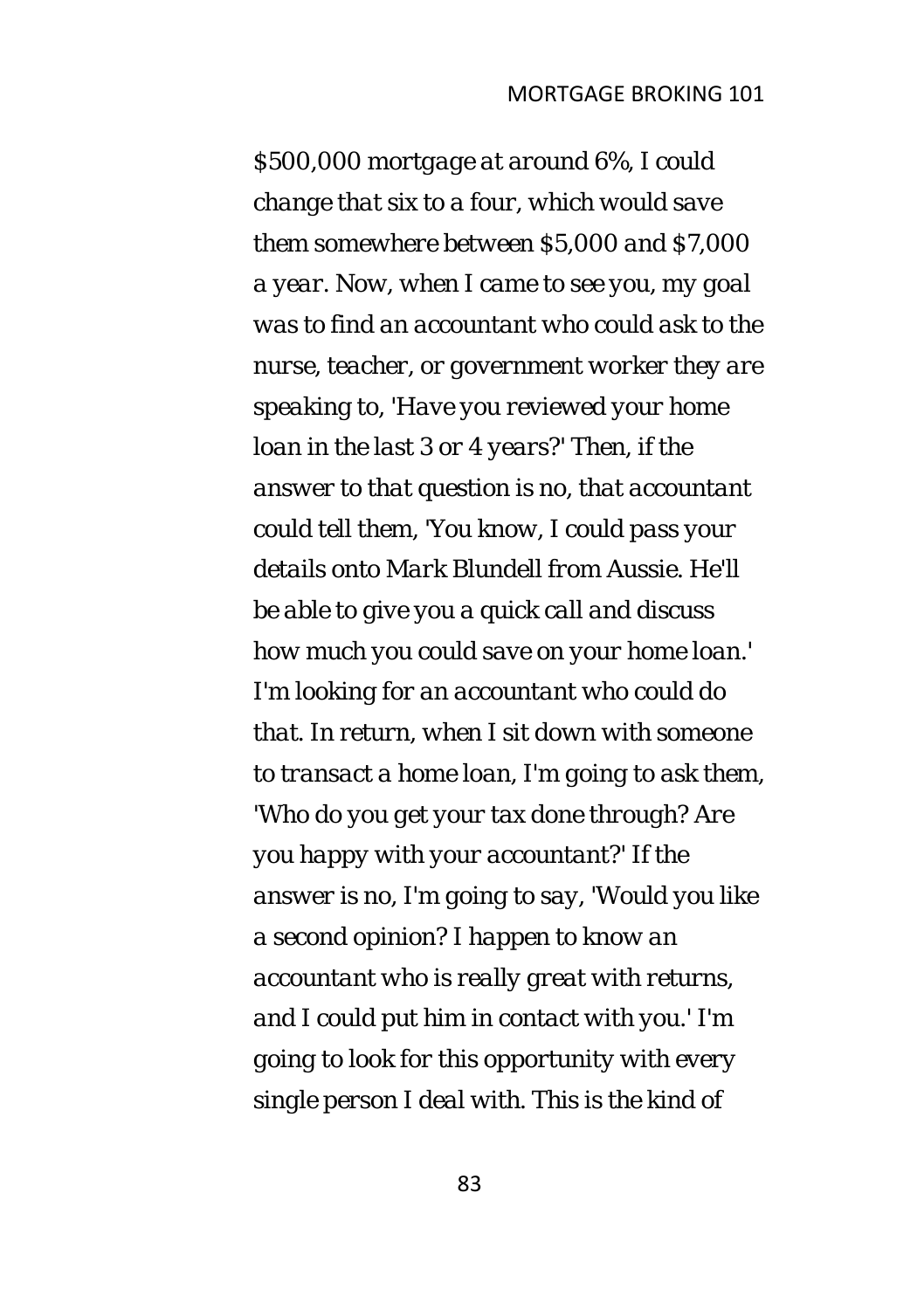*thing I'm looking for in a referral relationship. Is that something you would like to be a part of?"* 

The broker has introduced his value to the referrer, made his expectations clear, set the boundaries of the relationship, and ended with a question to which the accountant can answer yes or no. If the answer is no, that is out of the broker's hands. He is not trying to change the referrer's worldview.

Prospecting is a numbers game. We are trying to find likeminded individuals interested in growing their business. If a potential referrer does not see value in a referral relationship, nothing we say will change their view. You should not approach a meeting with a referrer hoping to get a yes at all, actually. You know that you have value to offer to the accountant's clients, and you have a clear objective to work toward in the meeting. If, at the end of your presentation, the referrer simply is not interested, then you need not waste time trying to convince them otherwise. A referrer who needs to be convinced of the value you offer is not going to be committed to prospecting among his clients for you.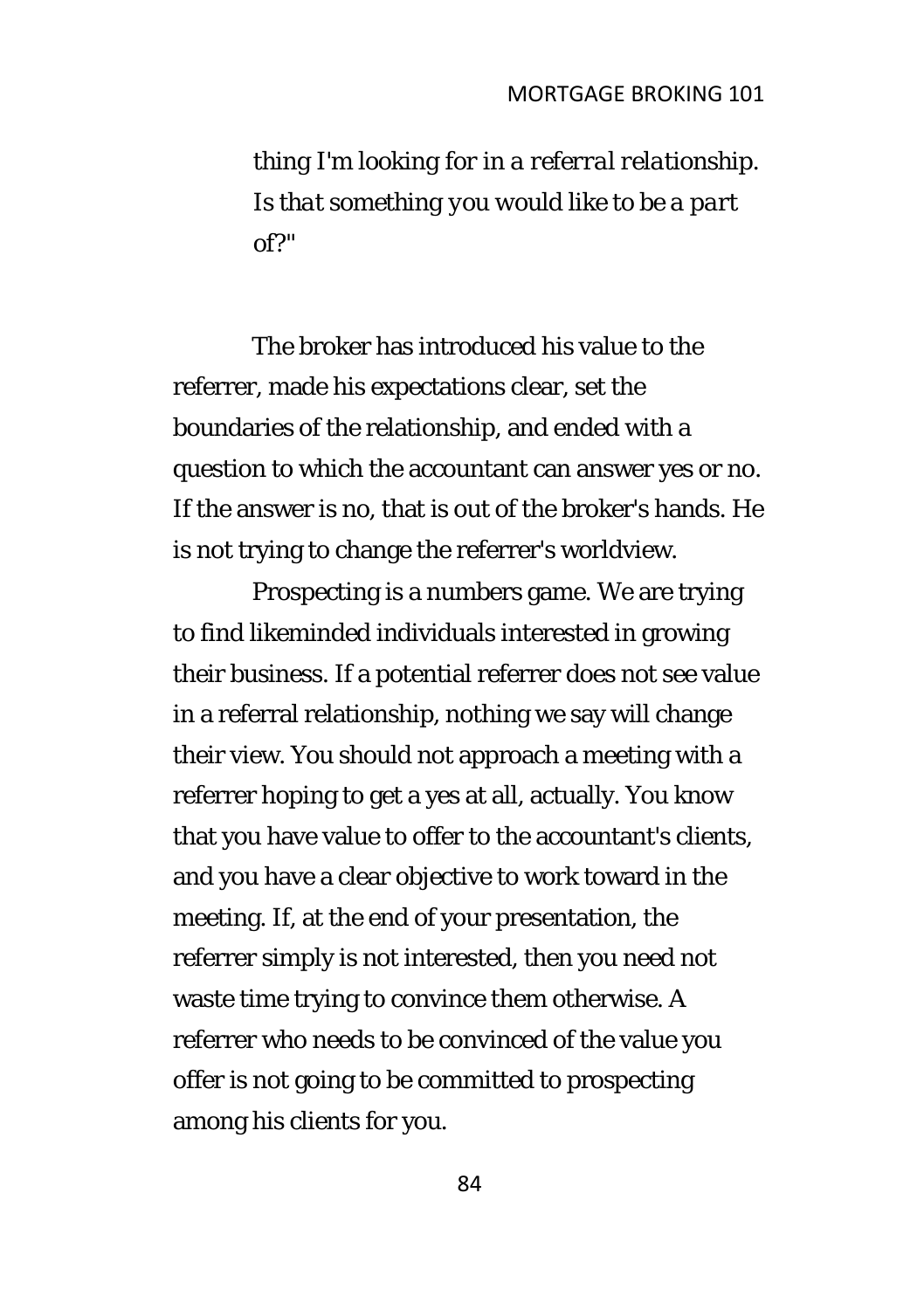However, about two out of the five potential referrers you speak to are going to say yes to this proposal. That is the conversion rate that you should expect when you go prospecting. If you expect each meeting to be a home run, you set yourself up for disappointment. Walk into a meeting without expectations, knowing that prospecting is a numbers game. When you find a likeminded person who shows legitimate interest in what you offer, then you solidify the relationship with a concrete, practical proposal. Here is how you set clear boundaries around the terms of the relationship at the end of the meeting.

### *"Yes, I'd be interested in that kind of referral relationship."*

*"Great. Look, I know with the number of enquiries I get and the types of clients I see each month, I could get you two new enquiries, on average, each month. Based on my client pool, that's what I could offer you. In return, I would like you to do the same for me. When your clients come to you for tax returns, and you ask them about how recently they have reviewed their home rate, about how often do*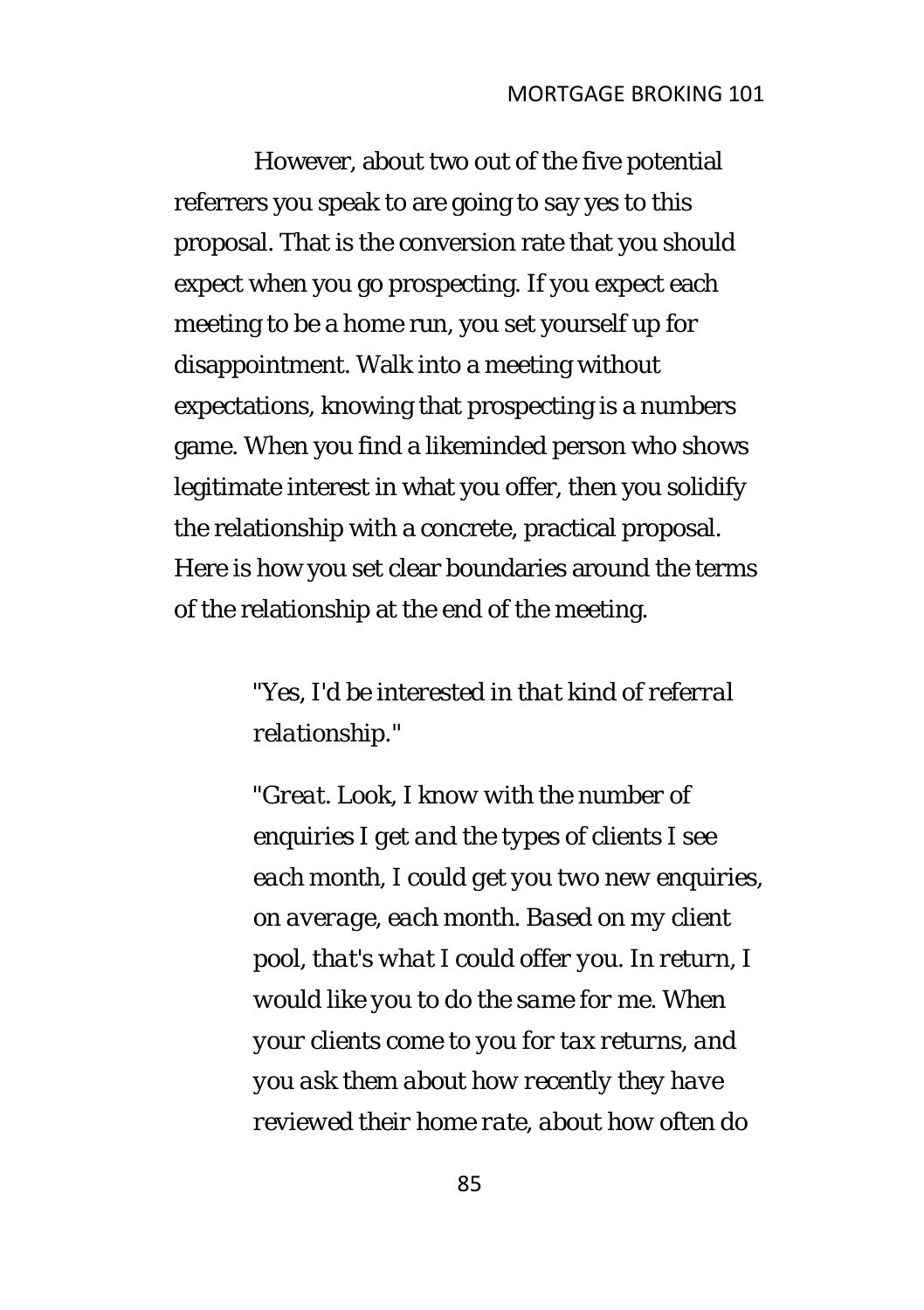#### MORTGAGE BROKING 101

*you think you could suggest that Mark Blundell gives them a call to discuss their home loan? Do you think you could give me two of those enquiries a month?"* 

The broker is very clearly setting the terms of the relationship here. By doing this, the broker guarantees that the relationship will not be one-sided. If a referral relationship is established without setting this clear expectation of two enquiries per month, there is no motivation for the accountant to consistently refer his clients to the broker. In his mind, two enquiries every three months may be adequate, leaving the broker feeling cheated. Clarity is essential in this verbal agreement. Putting this boundary around the terms of the arrangement removes a multitude of problems that would otherwise crop up after two or three months.

So far in these dialogues, the broker has been very clear about the value he offers to the accountant's clients and the expectations of the referral relationship. Assuming the referrer is a likeminded individual looking to grow their business, there is only one more step the broker needs to take to cement the agreement.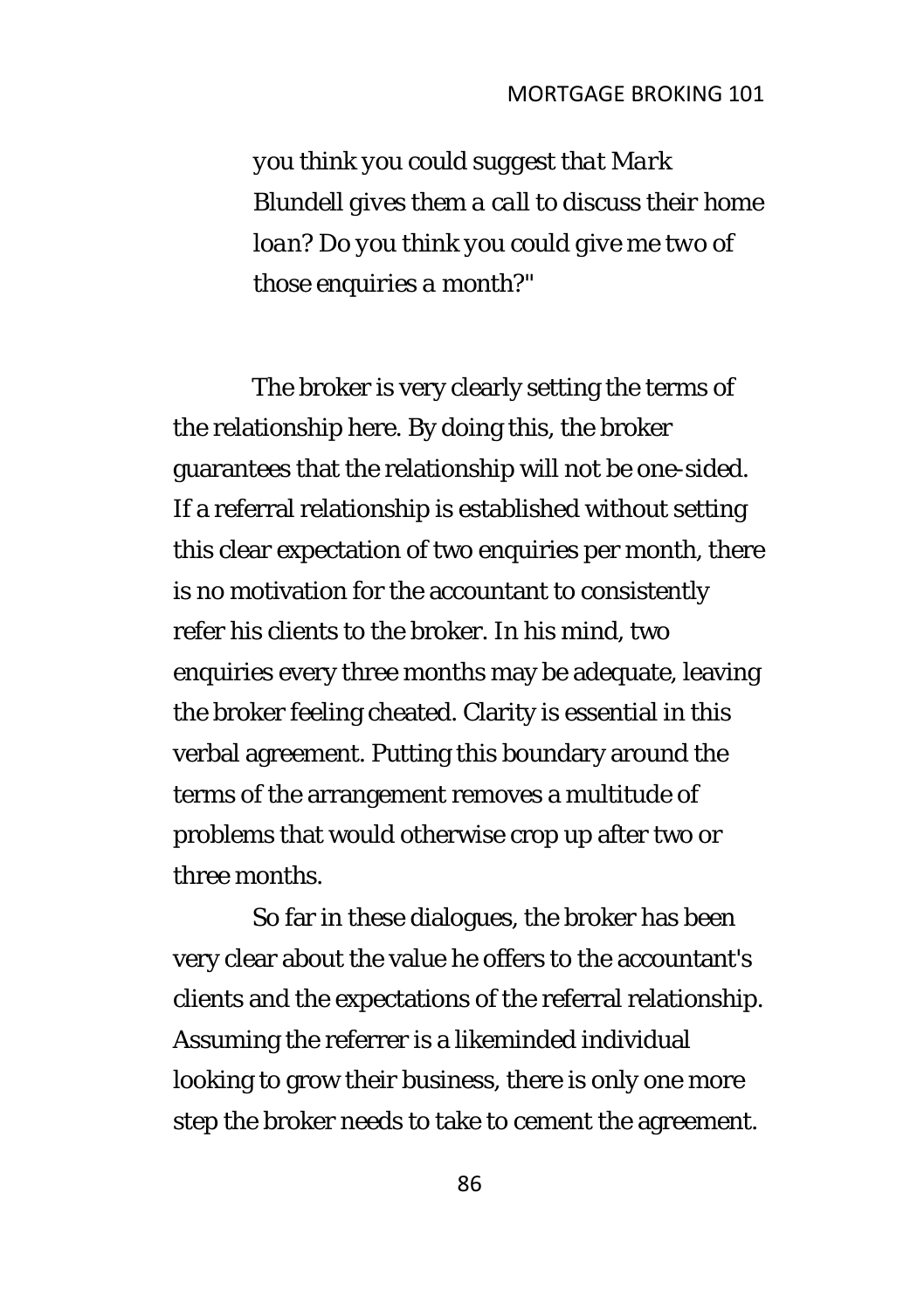In the following example, the broker finally reaches the overall objective of getting just one guaranteed referral from the accountant.

> *"So, would you be able to get me two of these enquiries per month?"*

*"Yeah, I think I could do that."* 

*"That's great. How about we do this, then. I'll have a chat with my client this week, and if my client is interested in getting a call from you, how about I write up an email to the client, copying you on it. The email will say something like, 'Hello Sheryl. It was great to catch up with you. As I mentioned in our meeting, I'm going to get accountant Ben Jones to give you a call. Ben can have a chat with you about maximizing your deductions, as you're self-employed. Ben, please find Sheryl's details below.' How about I do that in the next week, and you agree to do the same with one of your clients. How does that sound?"* 

*"Yeah, let's do that."*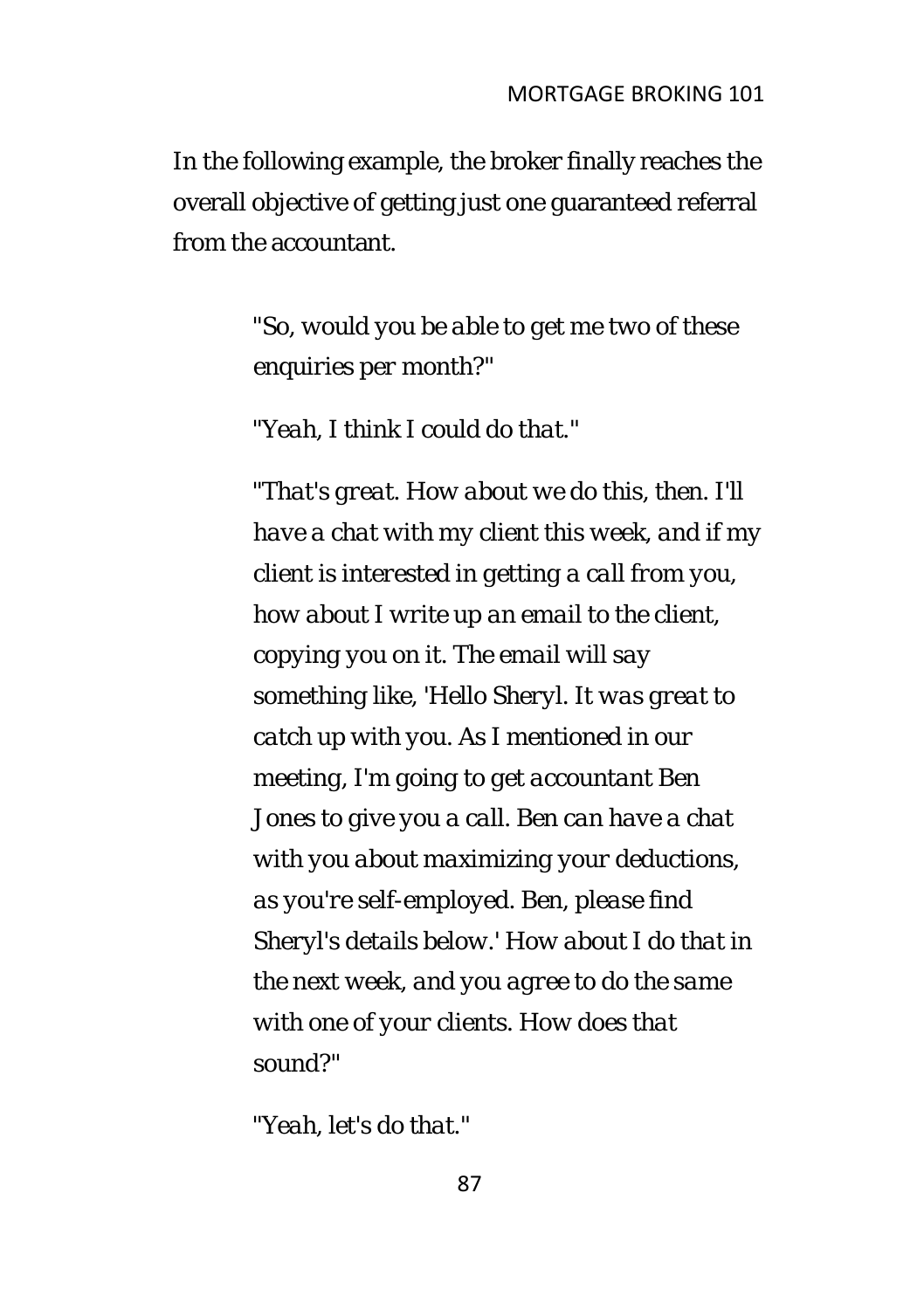The accountant has committed to referring one client to us within the next week, and our objective has been met. That is a 10-minute conversation. Throughout the entire process, the broker established a series of agreements to which the accountant could have said yes or no, and the terms of the relationship are crystal clear at the end of the conversation. Many referral relationships fail to produce anything tangible because these terms are never set. In such cases, a referrer may agree to a relationship in principle, after which you send a referral along, and then you never see anything in return. This is why it is crucially important to get a commitment in the form of one referral within a week at the end of the first meeting. The mindset of a referrer with a clear objective to meet is completely different from the mindset of a referrer who had a nice meeting with a mortgage broker about referring to each other in the future.

Although the example above was a pitched to an accountant, we can offer the same kind of value to solicitors and real estate agents. We only need to have a clear idea about the value we offer before we go to the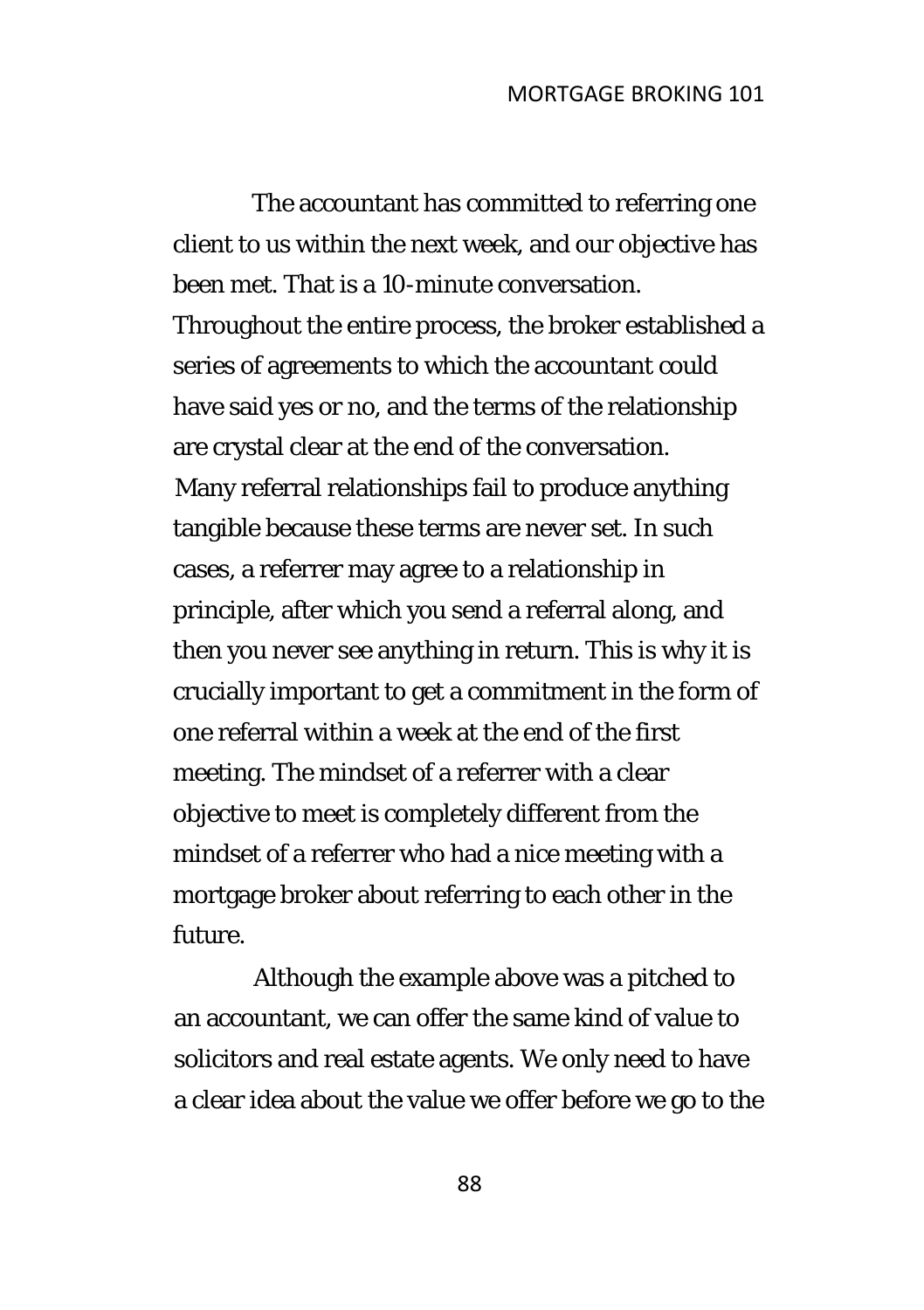meeting. If we have an appointment with a wills and estate solicitor, for example, we know that when they process someone's estate, there is usually a house involved. Often, there is a disagreement among the clients about what to do with the home. One sibling may want to keep it, and another sibling may want to sell it, so one needs to buy the other out, which is where we can offer value through our services. There is a clear opportunity there to refer to a mortgage broker. How difficult would it be for the solicitor to suggest to the client that I give them a call to discuss their borrowing capacity to buy the home? These points of value exist with each type of referrer that we deal with, and the strength of our pitch depends on our ability to clearly demonstrate this value to the referrer within 10 minutes of meeting them.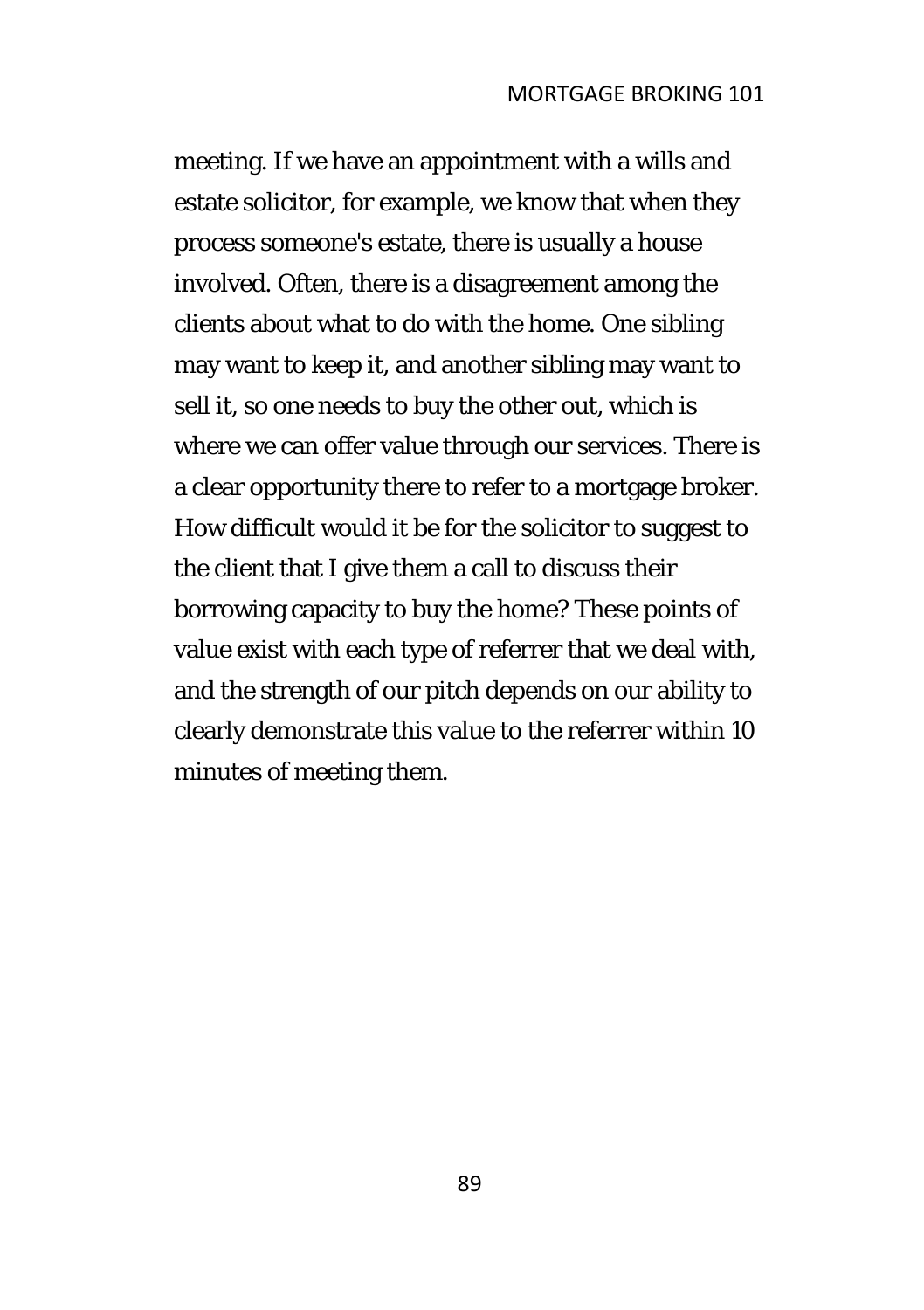# *FINDING TIME TO PROSPECT*

## Key Concepts

- $\checkmark$  Understand the value of prospecting
- $\checkmark$  Spend each minute more productively

You should be prospecting three days a week. Ideally, on the days you set aside to go prospecting, you will go to two or three meetings a day. Your goal is to establish a solid set of 30-40 referrers in short order. If this sounds impossible, remember that we have already cut down the hours we work by 40-50% by using the time-saving processes outlined in the first few chapters. We now use that saved time to find referrers who are going to deliver higher quality prospects to us, increasing the amount of time we spend writing loans.

Writing a home loan is dead simple. As mortgage brokers, it is the easiest thing we do. Getting to that stage with the least amount of time wasted is our overall goal as efficient brokers. To generate more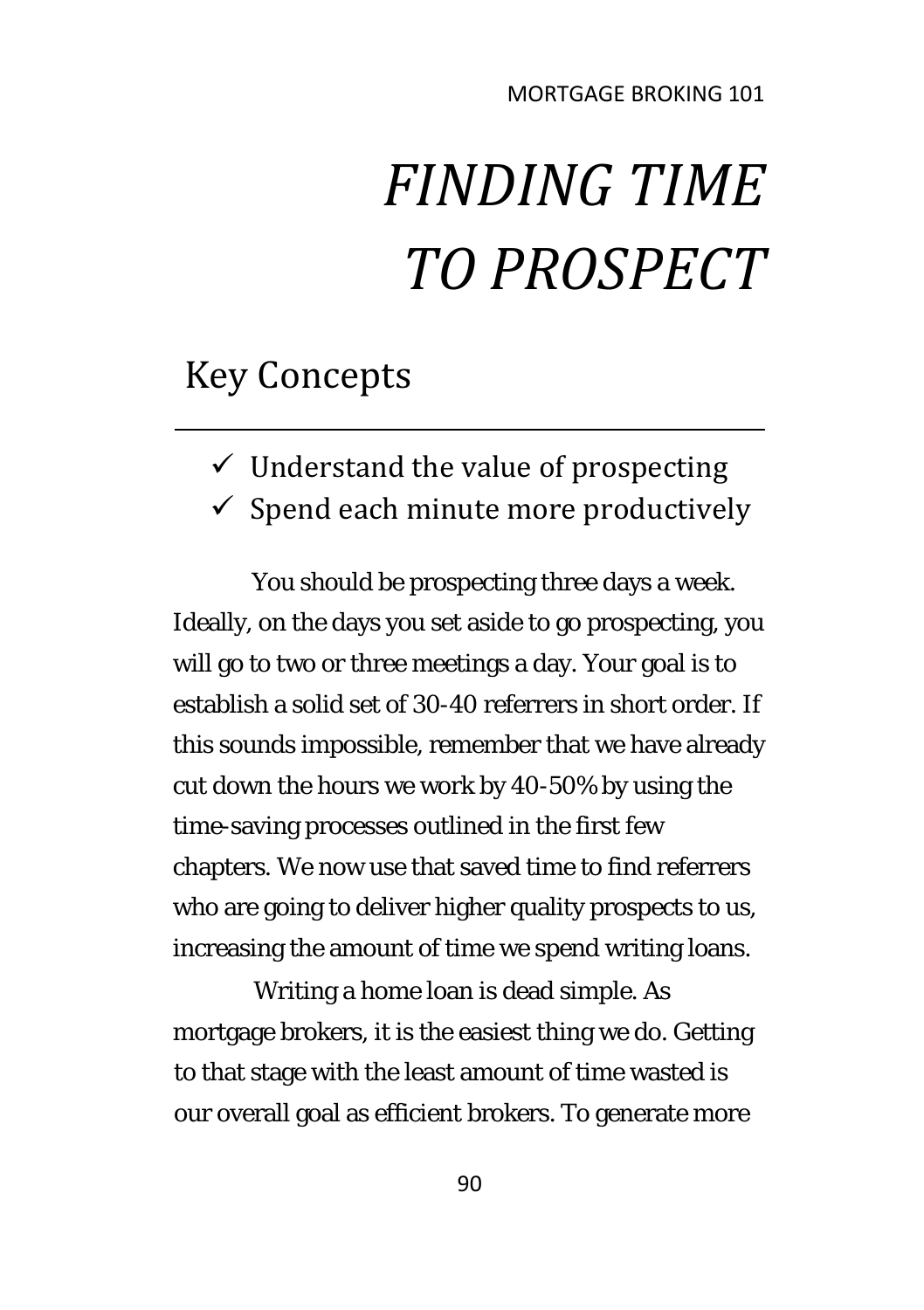business for yourself by writing more loans each month, you must have a fundamental understanding of how to spend your time. Your job is not to convince clients to buy home loans. Your job is to establish a process where most of your clients are delivered to you by referrers. Find me a successful broker, and I guarantee you that the majority of the loans they write come from clients delivered by referrers. The best in this business have embraced this process, and as a result, they are writing out more home loans than anyone else. This is why we set aside a large portion of our time each week to go prospecting. The time you spend prospecting has the strongest, most direct effect on the number of loans you write out each month. How long should a prospecting appointment take? About 10-15 minutes. Including driving time, the appointment should take less than an hour and a half. Is there any reason that you could not go to three such appointments on a day devoted to prospecting? If you trust in the prospecting process, you are going to find yourself spending less time driving out to meetings with clients where the outcome you seek is never available in the first place. Would you rather spend 15 minutes telling an accountant about what you can offer to his pool of clients or three hours speaking with an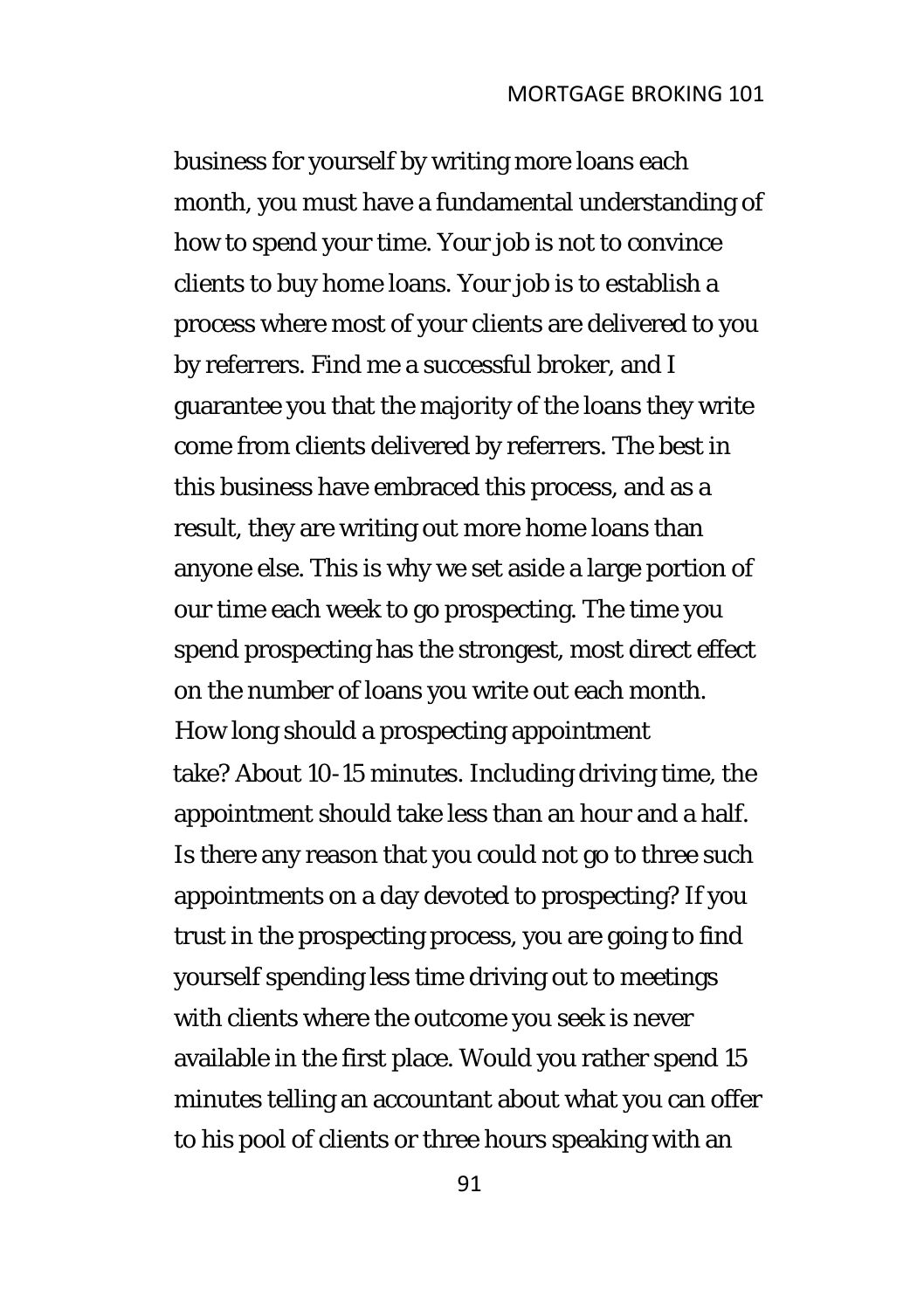enquirer who is not sure about when they will be ready to take on a home loan?

Good brokers cut through to the clients that will get the home loan across the line in a short amount of time. They have a large set of referrers, so each time they make or receive a call, they know they will be speaking to someone who has already said yes. They have been pitched by an accountant who has been educated about home loans, and they are already interested in your services. As a result, you spend more time working with clients who are ready to do business from the first word.

Remember the emotional bank account we talked about before? How much more emotional energy are you going to have saved up at the end of the week if your work days are filled with phone calls to clients who have been primed to desire your services? The overarching goal of this book has been to make life easier for yourself as a mortgage broker. It is only by trusting in the prospecting process—trusting that the hours you spend prospecting are infinitely more valuable than time spent doing anything else—that this vision can be realized.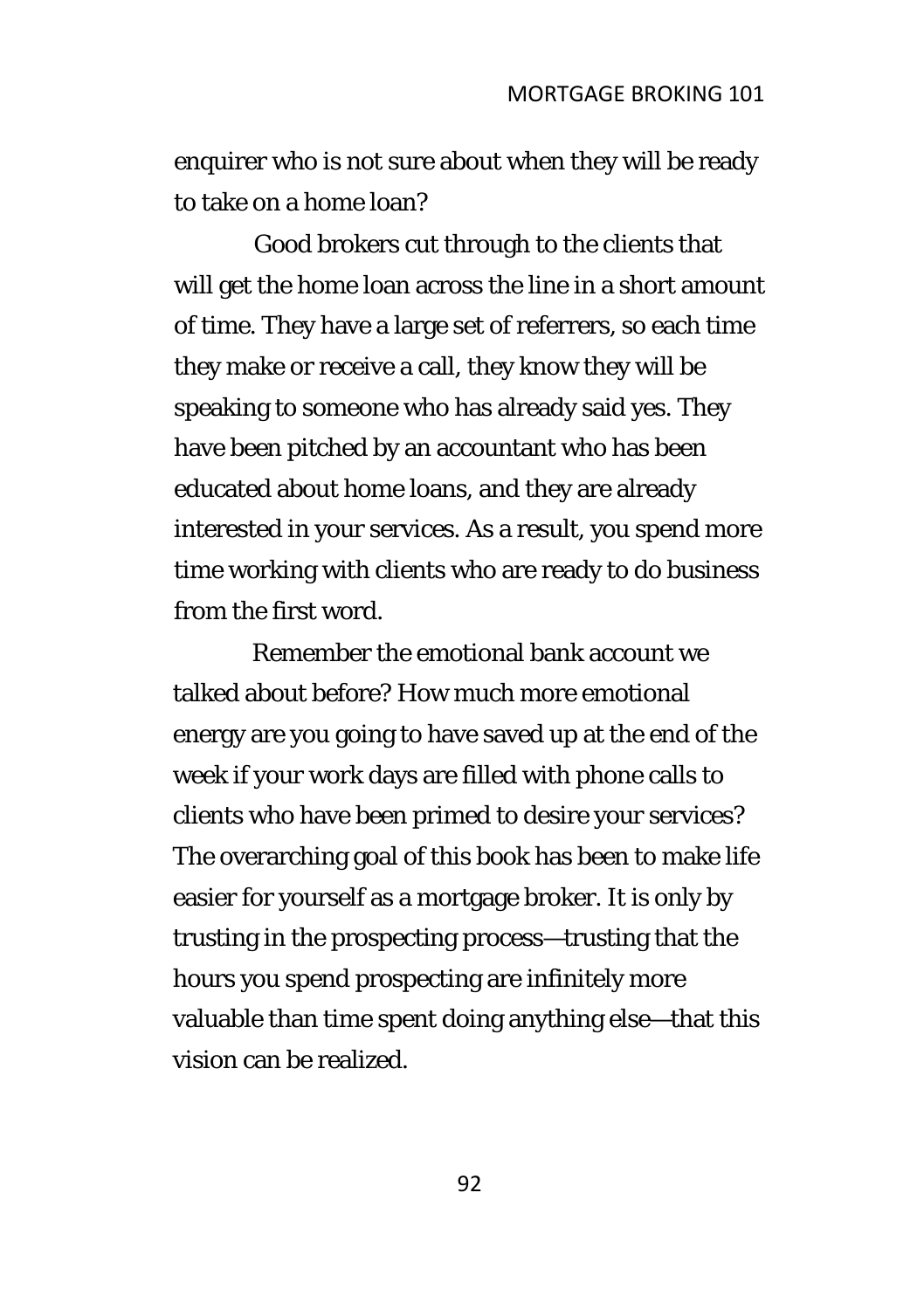# *CONCLUSION*

Everything written in this book is the product of nearly two decades of helping mortgage brokers grow their business. I have seen firsthand how brokers overwork themselves by chasing unproductive dead ends, which in turn leads to aggravation, unproductive business practices, and increased desperation. Ultimately, a cycle of negativity and failure is established. This book has given you the means of avoiding that cycle. If you trust the principles outlined in the preceding chapters, you will find yourself writing more loans at the end of each month. There are three key principles each reader should take away from this text. First, you cannot sell a home loan. A home loan is not an impulse purchase made at the point of sale. A person who wants to buy a home loan will come to you after they have made a decision. As such, your job will never involve convincing someone to buy a loan. There is a set number of people in your territory who are interested in a home loan today, and that is who you are trying to find. You want to find the people ready to say yes. Second, to spend more time with the people who are ready to say yes, you must know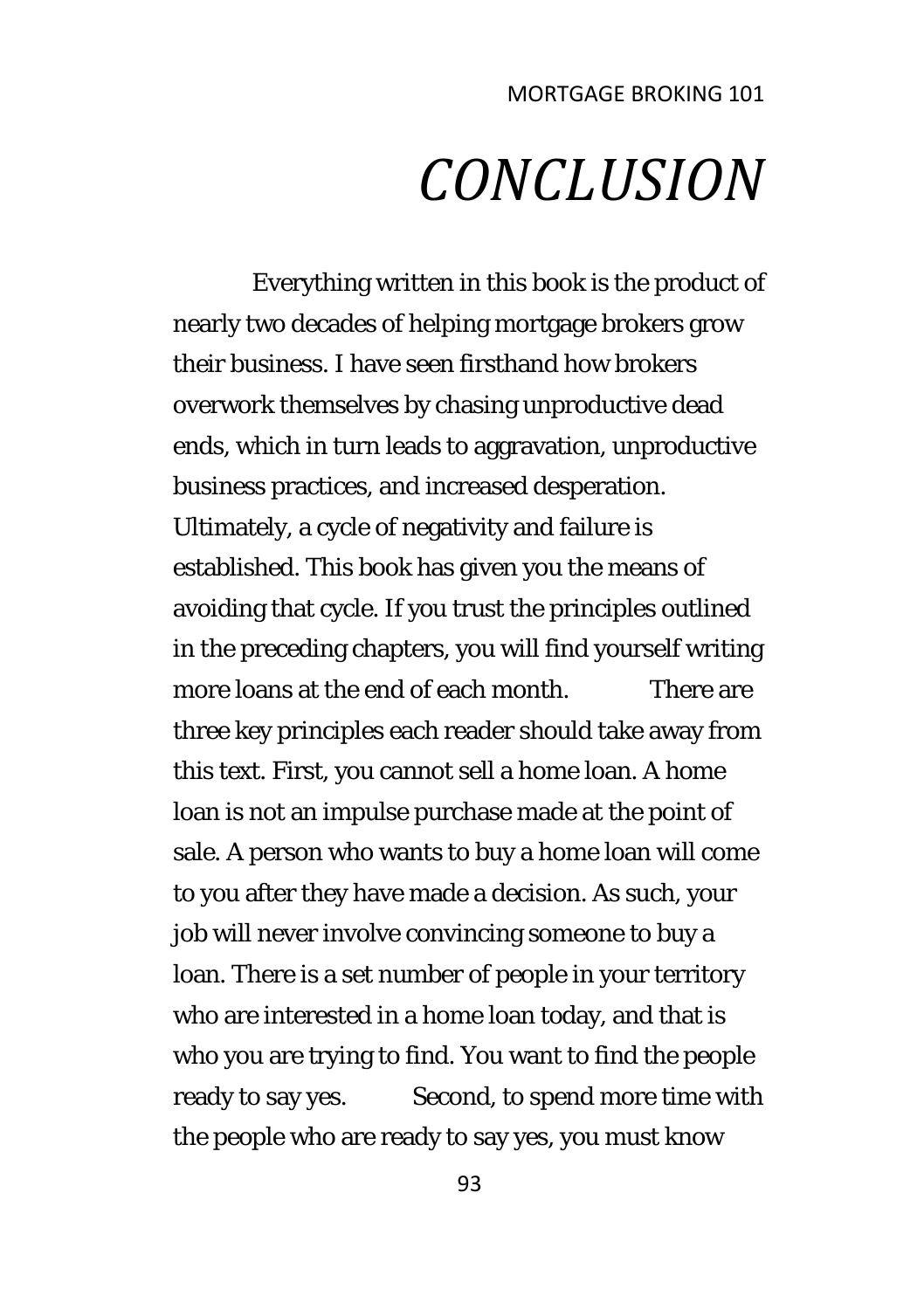whether each enquirer you speak to is a buyer or an information seeker. The mechanism for doing this efficiently is the snapshot. If you are not ready to ask a client to make the smallest bit of commitment before you can help them, you are inviting them to use as much of your time and emotional energy as they want with no guarantee of a return on your investment. If you can tell that someone is simply seeking information, you can avoid spending three hours driving to their home for a meeting that is going to be a net negative in your work week. You can set boundaries to avoid making a bad investment. If someone is willing to take two minutes to fill out the snapshot you send them, though, you know that you have found someone ready to do business with you right now. You must have a mechanism for distinguishing between buyers and information seekers.

Finally, the only way to spend more of your time with clients who are ready to buy a home loan is to go prospecting. It is the best way of sorting through the population of potential home loan buyers to find the buyers interested in your services. The overwhelming majority of brokers spend far too little of their work week adding to their pool of quality referrers. As a result, they spend more time on the